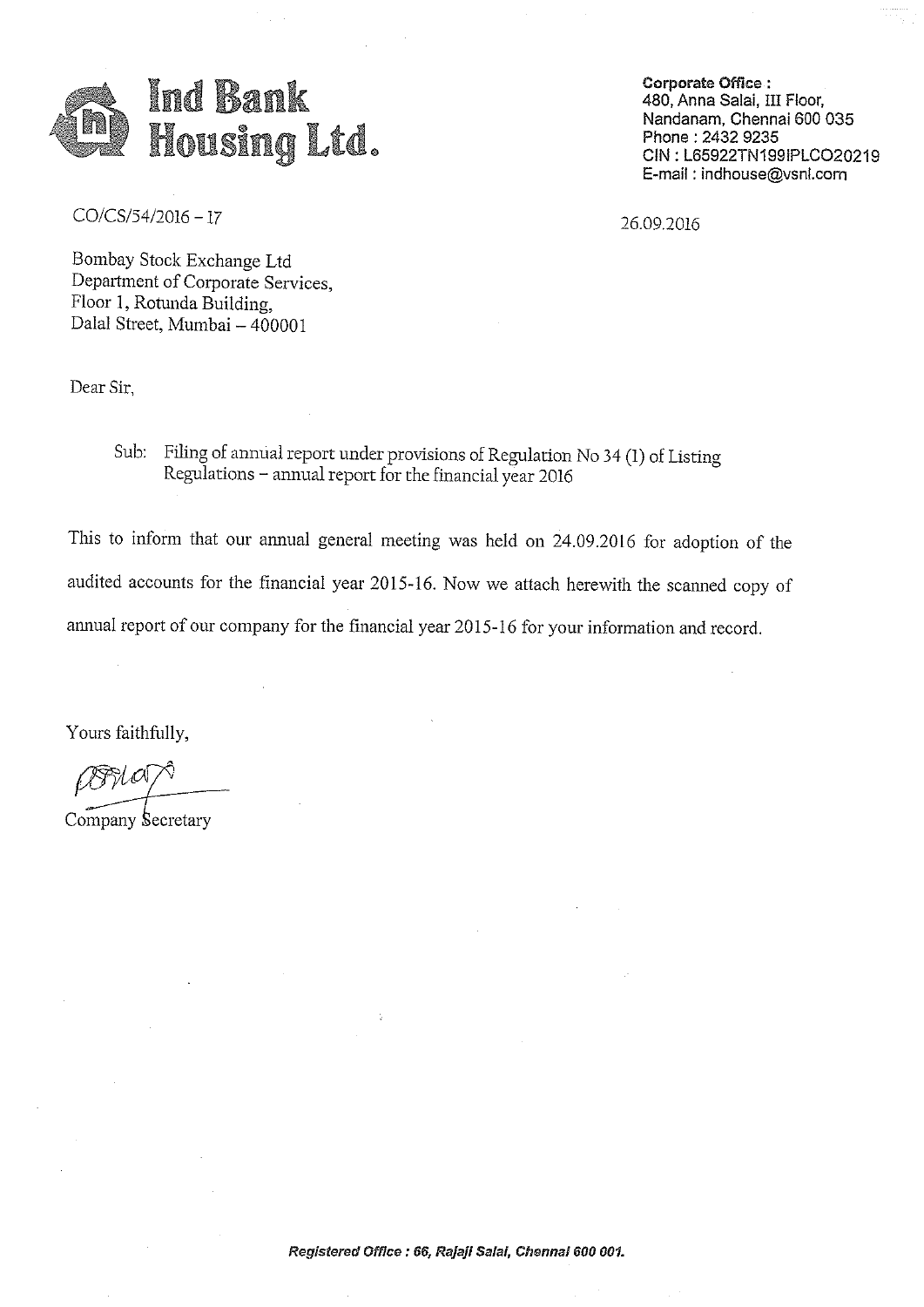



Twenty Fifth Annual Report 2015-16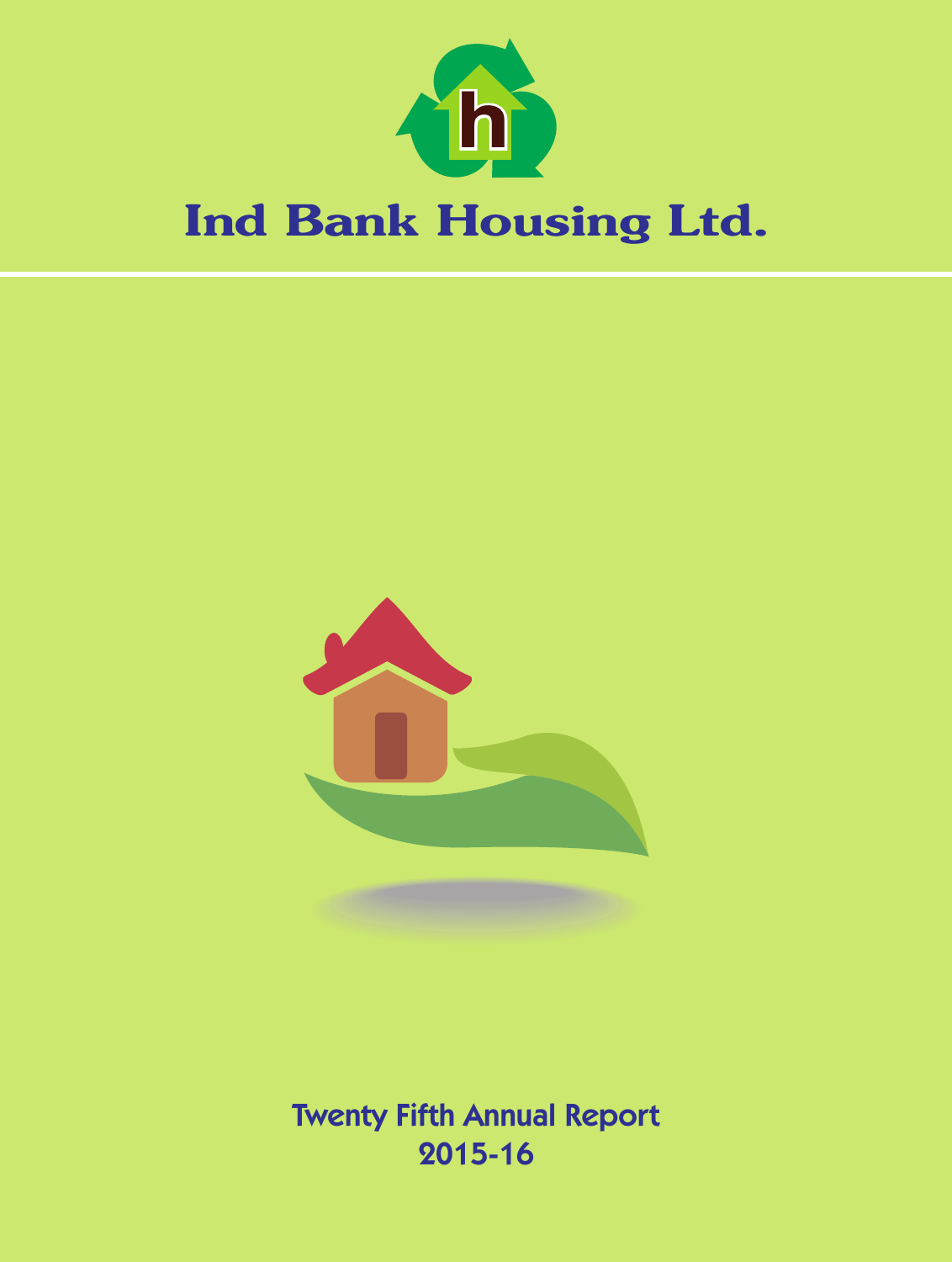

# **BOARD OF DIRECTORS**



Shri A.S. Rajeev



Shri A. Damodaran Shri M S Natarajan





Smt. Rekha V Sarathy





Smt. Sripriya Kumar Shri T.R. Chandrasekaran Shri M. Nagarajan





Shri V. Gopal **Director** 



Shri A.K. Bajpai Managing Director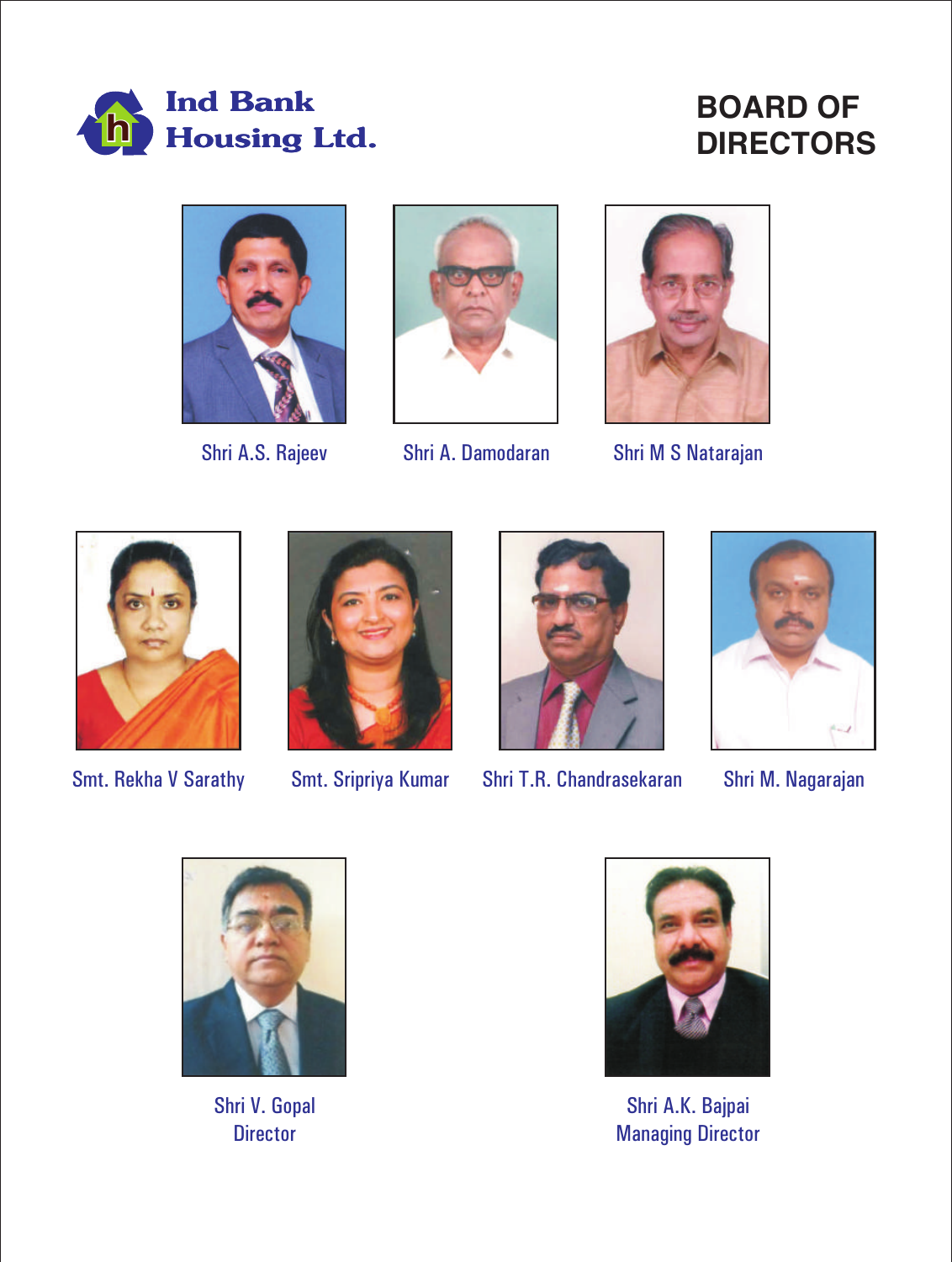

Registered Office: 66, Rajaji Salai, Chennai - 600 001 Corporate Office : 480, Anna Salai, Nandanam, Chennai - 600 035. Ph: 2432 9235.

#### **BOARD OF DIRECTORS**

Shri A.S. Rajeev Shri M. Nagarajan Shri V. Gopal (upto 06.08.2016) Smt. Rekha V. Sarathy Shri A. Damodaran Shri M.S. Natarajan Shri T.R. Chandrasekaran Smt. Sripriya Kumar Shri A.K. Bajpai – Managing Director

**EXECUTIVE**

Shri S. Selvaraj, Company Secretary

# **AUDITORS**

M/s. Anand & Ponnappan Chartered Accountants No. 46B, 4th Floor, South Boag Road, T.Nagar, Chennai – 600 017.

# **BANKER**

Indian Bank, Nandanam Branch, Chennai.

#### **OUR BRANCH NETWORK**

**TAMIL NADU : CHENNAI** 480, Anna Salai, Nandanam, Chennai – 600 035. Phone : 2432 9235

# **SHARE REGISTRARS & TRANSFER AGENTS M/s. CAMEO CORPORATE SERVICES LTD.,**

Subramaniam Building 1, Club House Road, Chennai – 600 002.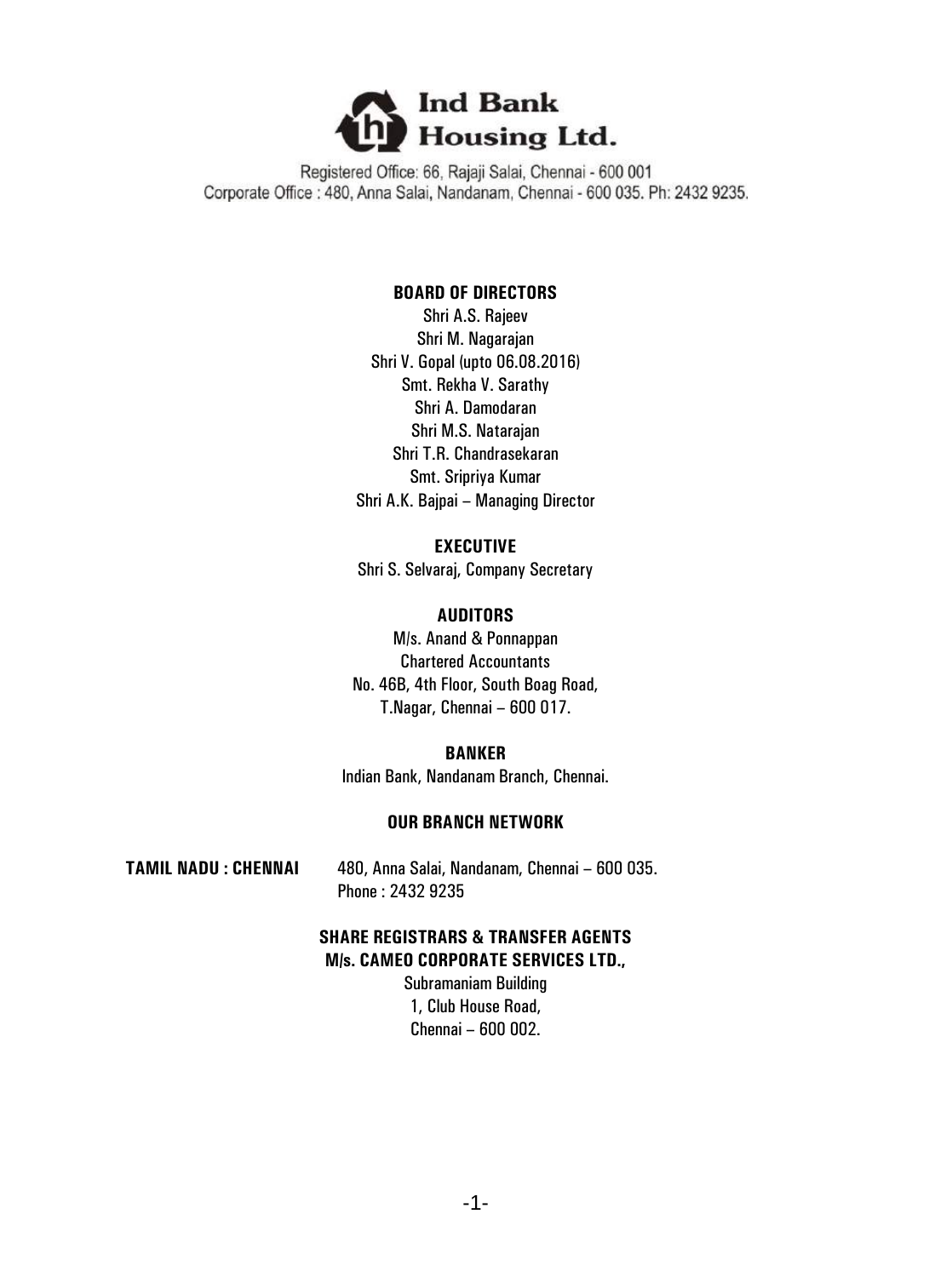

#### **NOTICE**

Notice is hereby given that the Twenty Fifth Annual General Meeting of the Company will be held on Saturday the 24 th September 2016 at 2.30 p.m. at Indian Bank Management Academy for Growth & Excellence (IMAGE), MRC Nagar, Raja Annamalaipuram, Chennai 600 028 to transact the following business:

#### **ORDINARY BUSINESS**

1 To receive, consider and adopt the Directors' Report and the Audited Balance Sheet as at 31.03.2016 and Profit and Loss Account for the year ended 31.03.2016 and the Auditors' Report thereon.

#### **SPECIAL BUSINESS**

2 To appoint Shri A.S.Rajeev (DIN 07478424) as a Director whose period of office shall be liable to determination by retirement of Directors by rotation and in this regard to consider and if thought fit, to pass with or without modification(s) the following resolution as an ordinary resolution:

"Resolved that pursuant to the provisions of Section 149, 152 read with Schedule IV and all other applicable provisions of the Companies Act, 2013 and the Companies (Appointment and Qualification of Directors) Rules, 2014 (including any statutory modification (s) or re-enactment thereof for the time being in force) and Regulations 17 of SEBI (LODR) Regulations, Shri A.S.Rajeev (DIN 07478424) who was appointed as an Additional Director of the company under Section 161 of the Companies Act, 2013 by the Board of Directors with effect from 28.03.2016 and who holds office up to the date of this Annual General Meeting and in respect of whom the Company has received a notice in writing under section 160 of the Companies Act, 2013 from a member proposing his candidature for the office of Director, be and is hereby appointed as a Director whose period of office shall be liable to determination by retirement of Directors by rotation".

3 To appoint Shri M Nagarajan (DIN 07572747) as a Director whose period of office shall be liable to determination by retirement of Directors by rotation and in this regard to consider and if thought fit, to pass with or without modification (s) the following resolution as an ordinary resolution:

"Resolved that pursuant to the provisions of Section 149, 152 read with Schedule IV and all other applicable provisions of the Companies Act, 2013 and the Companies (Appointment and Qualification of Directors) Rules, 2014 (including any statutory modification (s) or re-enactment thereof for the time being in force) and Regulations 17 of SEBI (LODR) Regulations, Shri M Nagarajan (DIN 07572747) who was appointed as an Additional Director of the company under Section 161 of the Companies Act, 2013 by the Board of Directors with effect from 06.08.2016 and who holds office up to the date of this Annual General Meeting and in respect of whom the Company has received a notice in writing under section 160 of the Companies Act, 2013 from a member proposing his candidature for the office of Director, be and is hereby appointed as a Director whose period of office shall be liable to determination by retirement of Directors by rotation".

4 To appoint Shri Ashwini Kumar Bajpai (DIN 07391570) as a Director and in this regard to consider and if thought fit, to pass with or without modification (s) the following resolution as an ordinary resolution: "Resolved that pursuant to the provisions of Section 149, 152 read with Schedule IV and all other applicable provisions of the Companies Act, 2013 and the Companies (Appointment and Qualification of Directors) Rules, 2014 (including any statutory modification (s) or re-enactment thereof for the time being in force) and Regulations 17 of SEBI (LODR) Regulations, Shri Ashwini Kumar Bajpai (DIN 07391570) who was appointed as an Additional Director of the company under Section 161 of the Companies Act, 2013 by the Board of Directors with effect 04.01.2016 and who holds office up to the date of this Annual General Meeting and in respect of whom the Company has received a notice in writing under section 160 of the Companies Act, 2013 from a member proposing his candidature for the office of Director, be and is hereby appointed as a Director".

5 To appoint Shri Ashwini Kumar Bajpai (DIN 07391570) as Managing Director and in this regard to consider and if thought fit, to pass with or without modification (s) the following resolution as an ordinary resolution: "RESOLVED that pursuant to the provisions of section 196 and 197 and other provisions, if any applicable, of the Companies Act 2013 consent of the members be and is hereby accorded to the appointment of Shri Ashwini Kumar Bajpai, (DIN 07391570) (who is on deputation from Indian Bank) be and is hereby appointed as Managing Director of the Company with effect from 04.01.2016 for a period upto 30.06.2018 on the terms and conditions summarized below: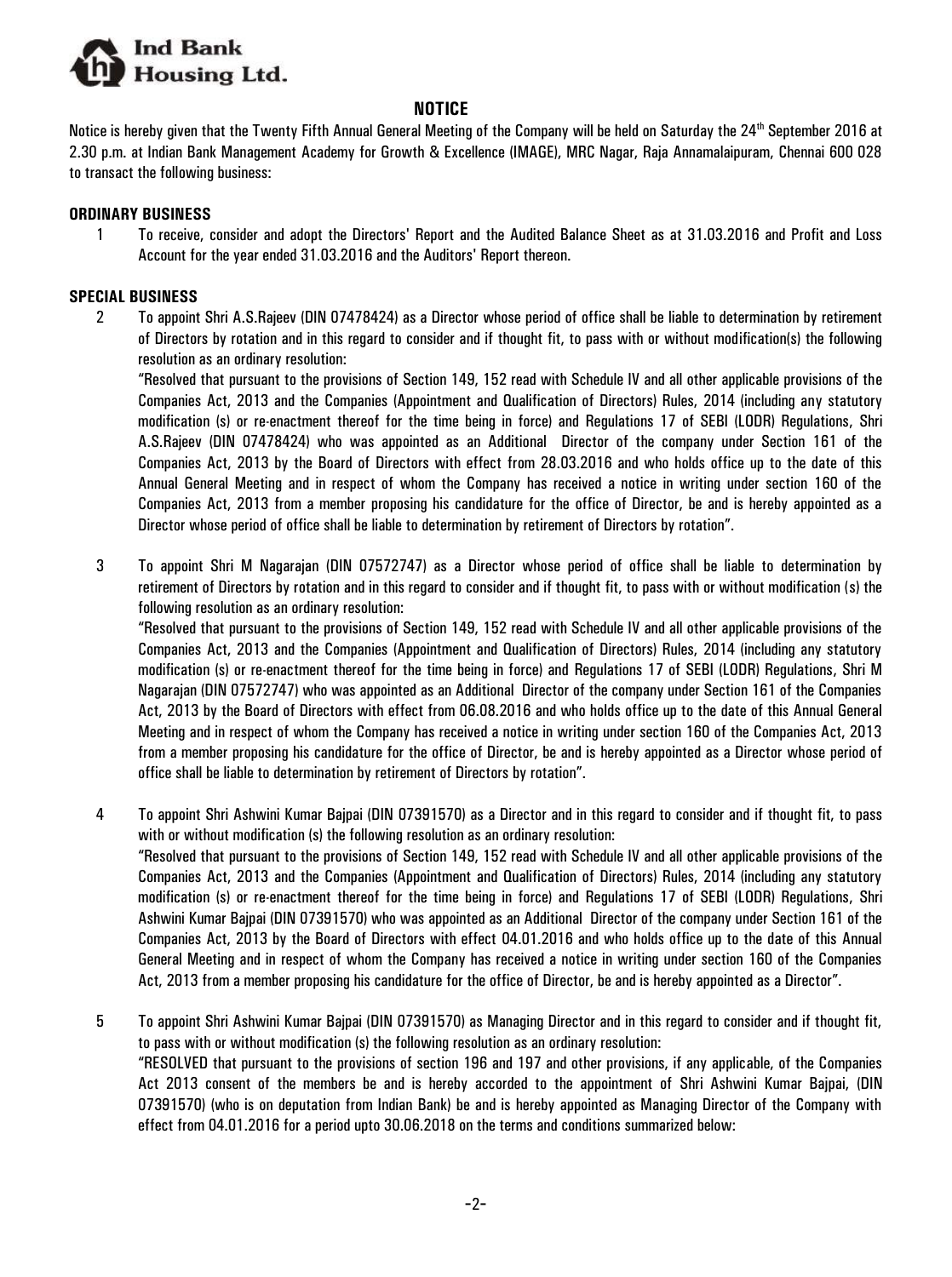

#### *REMUNERATION*

(i) Since he is already Whole Time Director in Indbank Merchant Banking Services Ltd he continues to draw salary from that company. However he is eligible for reimbursement of actual expenses such as telephone, traveling, entertainment and other out of pocket expenses incurred for the business of the company.

#### *POWERS*

(ii) Subject to various provisions of Articles of Association, the powers of the management of the company except those specified under section 179 of the Companies Act are delegated to Shri Ashwini Kumar Bajpai, Managing Director of the Company.

#### **By Order of the Board For Ind Bank Housing Ltd.**

**Place: Chennai S Selvaraj**

# **Date: 13.08.2016 Company Secretary**

#### NOTES:

- 1. A member entitled to attend and vote is entitled to appoint a proxy to attend and vote instead of himself/herself and such proxy need not be a member.
- 2. Proxies should be lodged at the Corporate Office of the Company at 'Khivraj Complex I, 480 Anna Salai, Nandanam, Chennai – 600035 at least 48 hours before the commencement of the meeting.
- 3. Members/Proxies should bring the attendance slip duly filled in for attending the Meeting. Members are requested to communicate the change of address, if any, to enable us to register the same in our records.
- 4. The explanatory statement, pursuant to Section 102 of the Companies Act, 2013 in respect of the special businesses, as set out in the Notice, is annexed hereto.
- 5. The Register of Members and Share Transfer Books of the company will remain closed from 18.09.2016 to24.09.2016 (both days inclusive).
- 6. Members desirous of availing nomination facility for their shareholdings, may file Nomination Forms in respect of their shareholdings. Any member willing to avail of this facility may submit the prescribed form to the Registrars & Transfer Agent of the company M/s Cameo Corporate Services Ltd. Chennai 600 002.
- 7. Members who hold shares in dematerialized form are requested to bring their Client ID and DP ID numbers for easy identification of attendance at the meeting.
- 8. Electronic Copy of the Annual Report and the Notice of the Annual General Meeting of the Company inter alia indicating the process and manner of e-voting along with Attendance slip and Proxy form are being sent to all the members whose email IDs are registered with the Company/Depository Participant (s) for communication purposes, unless any member has requested for a hard copy of the same. For members who have not registered their email address, physical copies of the above document are being sent in the permitted mode.
- 9. Members are requested to notify any change in their addresses to the Company immediately. Members holding shares in Demat form are requested to advise change of addresses to their Depository Participants.
- 10. As a measure of economy, copies of the Annual Report will not be distributed at the annual general meeting. Members are, therefore, requested to bring their copies of the Annual Report to the meeting.
- 11. Members are requested to affix their signatures at the space provided on the Attendance Slip annexed to Proxy Form and handover the Slip at the entrance of the meeting hall. Corporate members are requested to send a duly certified copy of the board resolution / power of attorney authorizing their representatives to attend and vote at the Annual General Meeting.
- 12. Members may also note that the Notice of the AnnualGeneral Meeting and the Annual Report will also be available on the Company's website [www.indbankhousing.com](http://www.indbankhousing.com/) for their download. The physical copies of the aforesaiddocuments will also be available at the Company's Corporate Office in Chennai for inspection during normal business hours on working days. Even after registering for e-communication, members are entitled to receive such communication in physical form; upon making a request for the same, by post free of cost.
- 13. Voting through electronic means:
- a. The business set out in this Notice shall be conducted through e-voting. In compliance with the provisions of Section 108 of the Act read with the Companies (Management and Administration) Rules 2014, the Company is pleased to offer e-voting facility as an alternate to all its Members to enable them to cast their votes electronically. For this purpose, the Company has entered into an agreement with CDSL for facilitating e-voting to enable the shareholders to cast their votes electronically.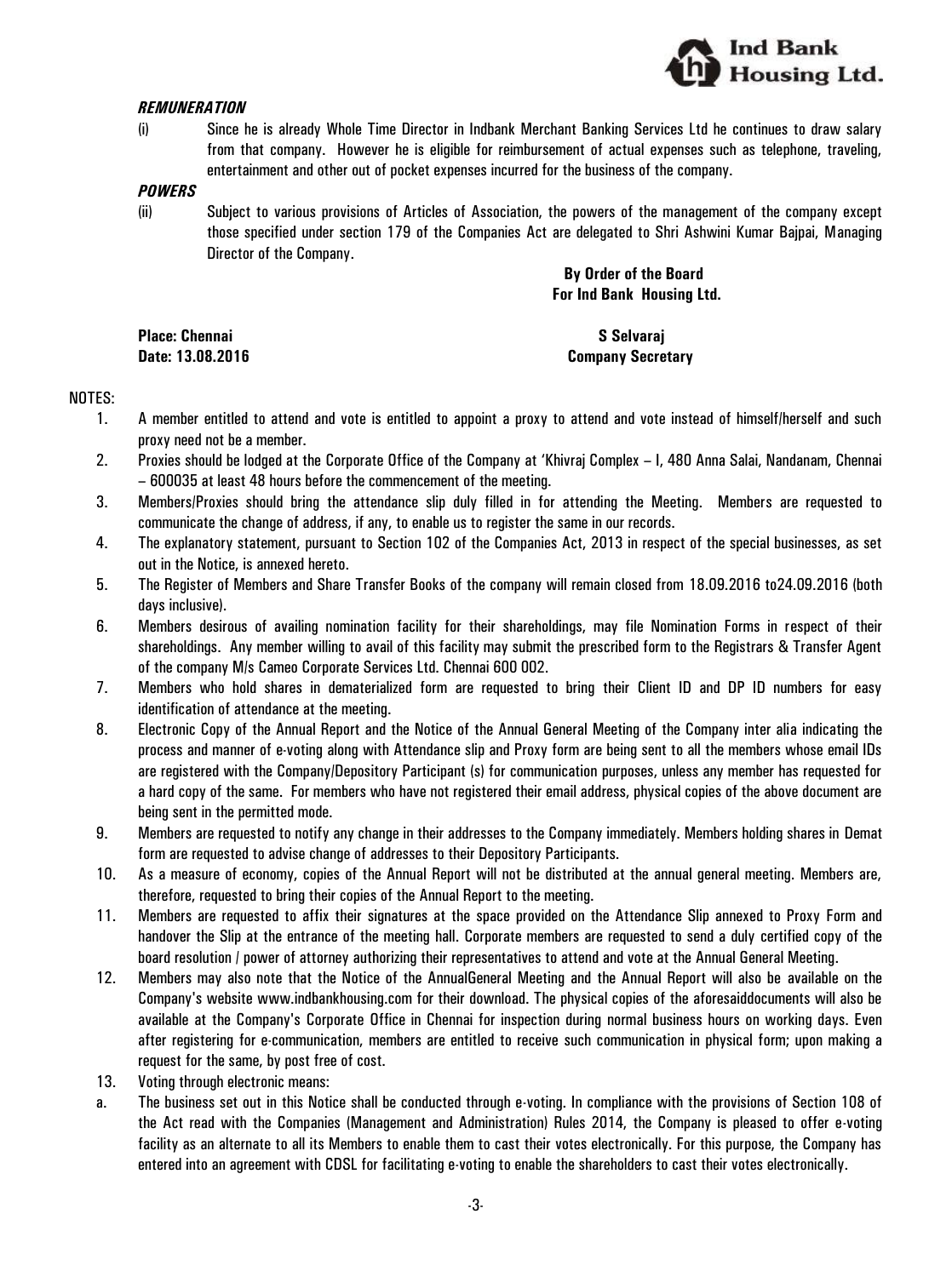# **Ind Bank Housing Ltd.**

- b. As consented to act as a scrutiniser, the Board of Directors has appointed Sri. P Sriram, Practicing Company Secretary (Membership No. FCS 4862) as the Scrutiniser for conducting the remote e-voting process and voting in accordance with the law and in a fair and transparent manner.
- c. The members, who have cast their vote by remote e-voting prior to the meeting may also attend the meeting, but shall not be entitled to cast their vote again.
- d. The facility for voting (e-voting or ballot or polling) shall be made available at meeting. Members attending the meeting, who have not already cast their votes by remote e-voting shall be able to exercise their right at the meeting.
- e. The remote e-voting period shall commence from 21st September, 2016 at 9.00 a.m. and shall close on 23rd September 2016 at 5 p.m. During this period of remote e-voting, the Members of the Company, holding shares either in physical form or in dematerialized form as on the cut-off date of 17th September, 2016 may cast their vote electronically. The remote e-voting module will be disabled forvoting thereafter and the Members will not be able to cast their vote electronically beyond the date and time mentioned above (23rd September 2016 at 5p.m.)
	- (i) Shareholders should Log on to the e-voting website: [www.evotingindia.com](http://www.evotingindia.com/)
	- (ii) Click on"Shareholders"tab.
	- (iii) Now, select the "COMPANY NAME" from the drop down menu and click on "SUBMIT"
	- (iv) Now Enter your User ID (For CDSL: 16 digits beneficiary ID, For NSDL: 8 Character DP ID followed by 8 Digits Client ID). Members holding shares in physical form should enter Folio Number registered with the Company and then enter the Image verification as displayed and Click on Login.
	- (v) If you are holding shares in Demat form and had logged on to [www.evotingindia.com](http://www.evotingindia.com/) and voted on an earliervoting of anyCompany,then yourexisting password isto be used. If you are afirsttimeuserfollowthesteps given below.

|                  | For Members holding shares in Demat Form and Physical Form                                             |
|------------------|--------------------------------------------------------------------------------------------------------|
|                  | Enter your 10 digit alpha-numeric *PAN issued by Income Tax Department                                 |
| PAN*             | (Applicable for both demat shareholders as well as physical shareholders)                              |
| D <sub>O</sub> B | Enter the Date of Birth as recorded in your demat account or in the Company records for the said demat |
|                  | account or folio in dd/mm/yyyy format.                                                                 |

Members who have not updated their PAN with the Company/Depository Participant are requested to use the first two letters of their name and the 8 digits of the sequence number in the PAN field. In case the sequence number is less than 8 digits enter the applicable number of 0's before the number after the first two characters of the name in capital Letters. Eg. If your name is Ramesh Kumar with sequence number 1 then enter RA00000001 in the PAN field.

# Please enter the DOB or Bank Details in order to login. In case both the details are not recorded with the depository or company please enter the member id / folio number in the Dividend Bank details field as mentioned in instruction (iv)

- (vi) After entering these details appropriately, click on "SUBMIT" tab.
- (vii) Members holding shares in physical form will then reach directly the Company selection screen. However, members holding shares in demat form will now reach 'Password Creation' menu wherein they are required to mandatorily enter their login password in the new password field. Kindly note that this password is to be also used by the demat holders for voting for resolutions of any other company on which they are eligible to vote, provided that company opts fore-voting through CDSL platform. It isstrongly recommended not to share your password with any other person and take utmost care to keep your password confidential.
- (viii) For Members holding shares in physical form, the details can be used only for e-voting on the resolutions contained in this Notice.
- $(ix)$  Click on the EVSN for the relevant  $\langle$  Company Name  $>$  on which you choose to vote.
- (x) On the voting page, you will see Resolution Description and against the same the option "YES/NO" for voting. Select the option YES or NO as desired. The option YES implies that you assent to the Resolution and option NO implies that you dissent to the Resolution.
- (xi) Click on the "Resolutions File Link" if you wish to view the entire Resolution details.
- (xii) After selecting the resolution you have decided to vote on, click on "SUBMIT". A confirmation boxwill be displayed. If you wish to confirm your vote, click on "OK", else to change your vote, click on "CANCEL" and accordingly modify your vote.
- (xiii) Once you "CONFIRM" yourvote on theresolution, youwill not be allowed tomodify your vote.
- (xiv) You can also take a print of the voting done by you by clicking on "Click here to print" option on the Voting page.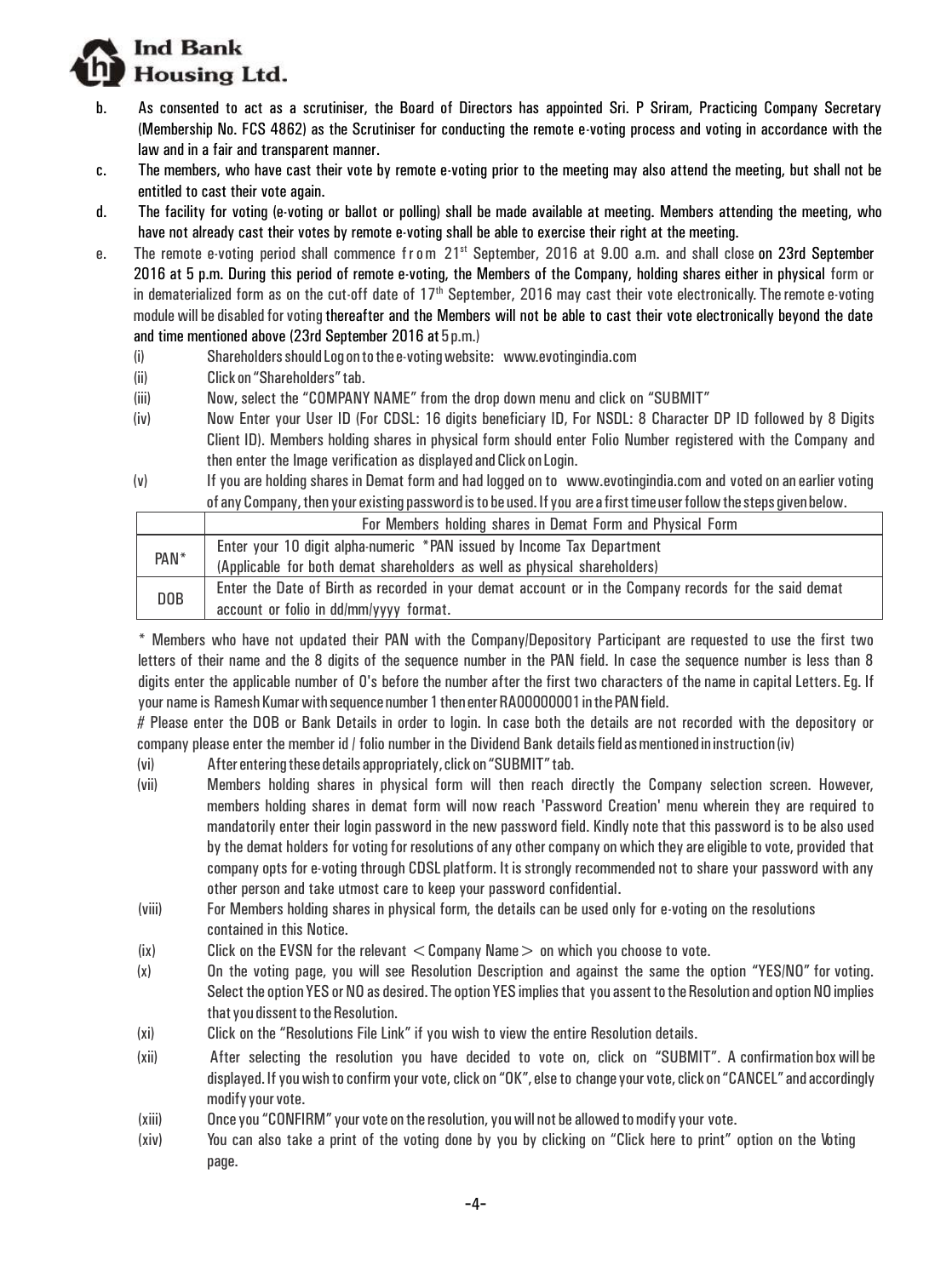

- (xv) If Demat account holder has forgotten the changed password then Enter the User ID and the image verification code and click on Forgot Password&enterthe details as prompted by the system.
- (xvi) Any person, who acquires shares of the company and becomes a member after dispatch of the notice, but holding shares as on the cutoff date for remote e-voting 17<sup>th</sup> September 2016, may obtain, the loginID and password by sending to our RTA at the address mention elsewhere in this report
- (xvii) Note for Non-Individual Shareholders & Custodians:
	- Non-Individual Shareholders/Institutional shareholders (i.e. other than Individuals, HUF, NRI etc.) and custodians are required to log on to [https://www.evotingindia.com](http://www.evotingindia.com/) and register themselves as Corporates.
	- A scanned copy of the Registration form bearing the stamp and sign of the entity should be emailed to [helpdesk.evoting@cdslindia.com.](mailto:evoting@cdslindia.com)
	- After receiving the login details a compliance user should be created using the admin login and password. The Compliance user would be able to link the depository account(s)/folio numbers onwhich theywish tovote.
	- The list of accounts should be mailed to [helpdesk.evoting@cdslindia.com](mailto:helpdesk.evoting@cdslindia.com%20and%20on%20approval%20of%20the%20accounts%20they%20would%20be%20able%20to%20cast%20their%20vote.) and on approval of the accounts they would be able to cast their vote.
	- A scanned copy of the Board Resolution and Power of Attorney (POA) which they have issued in favour of the Custodian, if any, should be uploaded in PDF format in the system for the scrutinizer to verify the same.
- (xviii) In case you have any queries or issues regarding e-voting, you may refer the Frequently Asked Questions ("FAQs") and e-voting manual available at [www.evotingindia.com](http://www.evotingindia.com/) under help section or write an email to [helpdesk.evoting@cdslindia.com](mailto:evoting@cdslindia.com) or call on 18002005533.
- (xix) The Scrutiniser wo u ld be able to view the names and number of shareholders who have casted the vote by way of e-voting on 23rd September 2016 after 5 p.m. in the presence of at least two witnesses, who are not in employment of the Company and can unblock the voting pattern after the conclusion of AGM September 24, 2016 and report on the results of voting.

#### **ORDINARY BUSINESS**

**Item No.1** – Adoption of accounts for the year ended 31.03.2016.

#### **STATEMENT PURSUANT TO SECTION 102 (1) OF THE COMPANIES ACT, 2013 ("the Act").**

The following Statement sets out all material facts relating to the Special Business mentioned in the accompanying Notice.

#### **Item No. No. 2**

Shri A.S.Rajeev, aged 52 years is B.Sc., F.C.A., DISA (ICA) MBA, CAIIB and currently working as Executive Director, Indian Bank was coopted as a Director on 28.03.2016 on the Board. He has more than 30 years of experience in various positions in Banking industry. He holds office up to the date of this Annual General Meeting. It is proposed to appoint Shri A.S.Rajeev as Director whose period of office shall be liable to determination by retirement of Directors by rotation.

Shri A.S.Rajeev is not disqualified from being appointed as Director in terms of Section 164 of the Act and has given his consent to act as Director.

The Company has received notice in writing from a member along with deposit of requisite amount under section 160 of the Companies Act 2013 proposing the candidature of Shri A.S.Rajeev for the office of Director of the Company.

Details of other Directorships/Committee memberships held by him

| Name of the company                              | Directorship       | Committee membership |
|--------------------------------------------------|--------------------|----------------------|
| <b>Indian Bank</b>                               | Executive Director | Nil                  |
| Indbank<br><b>Merchant Banking Services Ltd.</b> | <b>Director</b>    |                      |

#### **Item No. No. 3**

Shri M Nagarajan, aged 56 years is B.E.(Agri) and currently working as General Manager, Indian Bank was co-opted as a Director by the Board on 06.08.2016. He has more than 30 years of experience in various positions in Indian Bank. He holds office up to the date of this Annual General Meeting. It is proposed to appoint Shri M Nagarajan as Director whose period of office shall be liable to determination by retirement of Directors by rotation.

Shri M Nagarajan is not disqualified from being appointed as Director in terms of Section 164 of the Act and has given his consent to act as Director.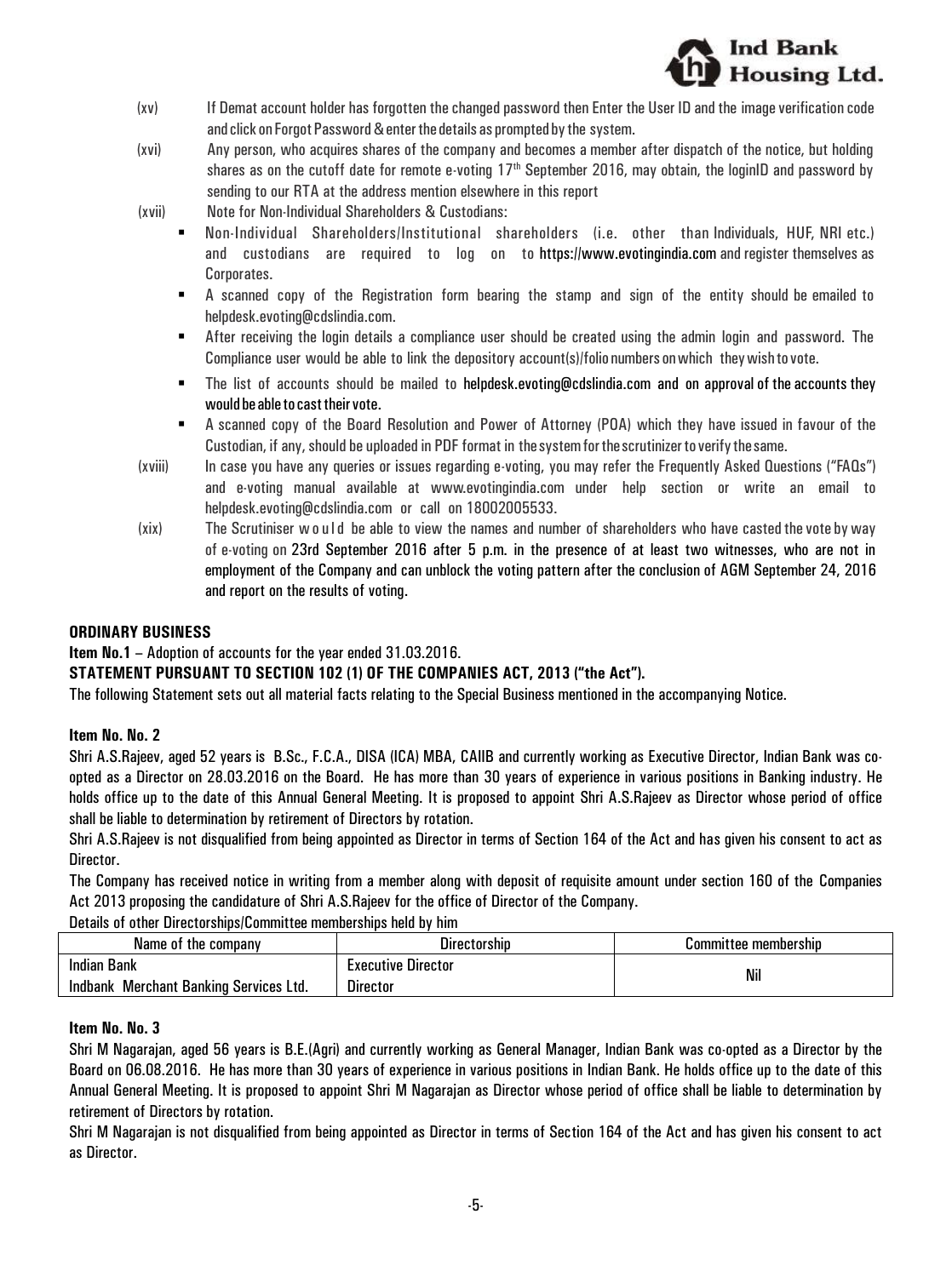# **Ind Bank Housing Ltd.**

The Company has received notice in writing from a member along with deposit of requisite amount under section 160 of the Companies Act 2013 proposing the candidature of Shri M Nagarajan for the office of Director of the Company.

Details of other Directorships/Committee memberships held by him

| Name of the company                    | Directorship | Committee membership                                                  |
|----------------------------------------|--------------|-----------------------------------------------------------------------|
| Indbank Merchant Banking Services Ltd. | Director     | <b>Audit Committee</b><br><b>Stakeholders' Relationship Committee</b> |

#### **Item No. No. 4**

Shri Ashwini Kumar Bajpai, aged 58 years is B.A., CAIIB (Deputy General Manager, Indian Bank) was co-opted as a Director on 04.01.2016 on the Board. He has more than 32 years of experience in various positions in Indian Bank. He holds office up to the date of this Annual General Meeting. It is proposed to appoint Shri Ashwini Kumar Bajpai as Director whose period of office shall be liable to determination by retirement of Directors by rotation.

Shri Ashwini Kumar Bajpai is not disqualified from being appointed as Director in terms of Section 164 of the Act and has given his consent to act as Director.

The Company has received notice in writing from a member along with deposit of requisite amount under section 160 of the Companies Act 2013 proposing the candidature of Shri Ashwini Kumar Bajpai for the office of Director of the Company.

Details of other Directorships/Committee memberships held by him

| company.<br>Name<br>rne<br>uı                               | Directorshin                 | e membership<br>Commi<br>rree             |
|-------------------------------------------------------------|------------------------------|-------------------------------------------|
| <br>'ndhani<br>Ltd.<br>.chant<br>Services<br>Bankınd<br>Me! | Whole<br>l ime<br>. Director | Committee<br>takeholder:د<br>Kelationshin |

#### **Agenda No. 5**

Shri Ashwini Kumar Bajpai was appointed by the Board on 04.01.2016 as an Additional Director by the Board of Directors and in the same Board Meeting he was appointed as Managing Director of the Company in place of Shri Banabihari Panda, who had retired from the services of Indian Bank on attaining superannuation. Shri Ashwini Kumar Bajpai was appointed by the Board without any remuneration, as given below:

- 1. Date of appointment : 04.01.2016
	-

2. Remuneration & Perquisites : Since he is already President–cum–Whole Time Director in Indbank Merchant Banking Services Ltd he continues to draw salary from that Company. However he is eligible for reimbursement of actual expenses such as telephone, travelling, entertainment and other out of pocket expenses incurred for the business of this Company.

# **IMPORTANT COMMUNICATION TO MEMBERS**

The Ministry of Corporate Affairs has taken a "Green Initiative in the Corporate Governance" by allowing paperless compliances by the companies and has issued circulars stating that service of notice/documents including Annual Report can be sent by e-mail to its members. To support this green initiative of the Government in full measure, members who have not registered their e-mail addresses, so far, are requested to register their e-mail addresses, in respect of electronic holdings with the Depository through their Depository Participants concerned.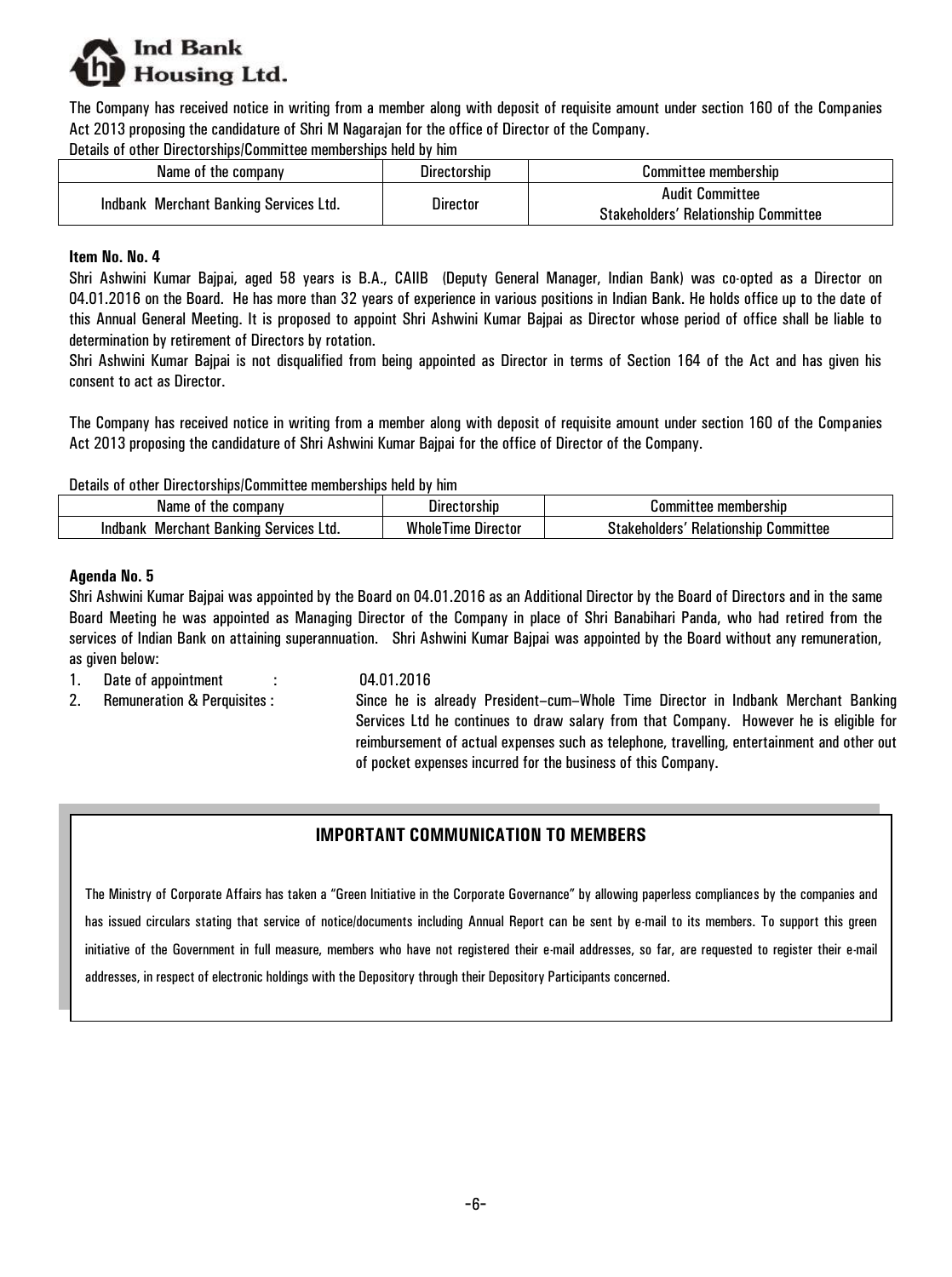

# **BOARD'S REPORT**

To the Members,

The Directors have pleasure in presenting before you the Annual Report of the Company together with the Audited Statements of Accounts for the year ended 31st March, 2016.

The financial performance of the company is highlighted as follows:

|                                              |             | Rs.in Lakhs |
|----------------------------------------------|-------------|-------------|
| <b>Particulars</b>                           | 2015-16     | 2014-15     |
| Gross Income                                 | 76.10       | 310.55      |
| <b>Expenses</b>                              |             |             |
| <b>Employees benefit</b>                     | 17.12       | 13.74       |
| <b>Finance Cost</b>                          | 1187.33     | 1487.17     |
| <b>Depreciation</b>                          | 1.14        | 0.91        |
| Other expenses                               | 25.46       | 28.11       |
| <b>Total expenses</b>                        | 1231.05     | 1529.93     |
| Reversal of provision                        | (5.19)      | (503.39)    |
| <b>Net Loss Before Tax</b>                   | $-1149.76$  | $-715.99$   |
| <b>Provision for Tax</b>                     | ۵           | 19.02       |
| Net Loss After Tax                           | $-1149.76$  | 735.01      |
| Loss brought forward                         | $-11675.69$ | $-10940.68$ |
| <b>Balance Loss Carried to Balance Sheet</b> | $-12825.45$ | $-11675.69$ |

#### **Performance of the Company:**

During the financial year ended 31<sup>st</sup> March 2016 your company continued its efforts for recovery of non-performing assets as done in the previous financial years. During this period the company had recovered Rs.0.48 crores from individual housing loans and project loan accounts as against Rs.0.57 crores during the previous year.

The loss for the financial year 2015-16 has increased to Rs.11.50 crores when compared to Rs. 7.35 crores in the previous financial year. **Dividend**

During the year, your company had incurred a net loss of Rs.11.50 crores. Hence the Board of Directors have not recommended any dividend for the financial year ended  $31<sup>st</sup>$  March 2016.

#### **BOARD MEETINGS:**

The Board of Directors met four times on 11.05.2015, 13.08.2015, 07.11.2015 & 06.02.2016 during this financial year.

#### **DIRECTORS AND KEY MANANGERIAL PERSONNEL:**

During the year 2015-16 the following changes have been taken place in the Board of Directors of your company:

Indian Bank has nominated Shri S Krishnan, General Manager, Indian Bank and Shri V Gopal, Deputy General Manager, Indian Bank. They were inducted as additional Directors at the Board meeting held on 13.08.2015 and they were appointed as Directors at the annual general meeting held on 26.09.2015. Indian Bank has nominated Shri A.S.Rajeev, Executive Director in the place of Shri S Krishnan. Consequent to this change Shri S Krishnan has resigned from the Board on 10.03.2016. Shri A.S.Rajeev was co-opted in the Board as additional Director on 28.03.2016.

Shri Banabihari Panda has resigned from the Board as Director and Managing Director on 30.11.2015 consequent to his superannuation in Indian Bank. In his place Indian Bank has nominated Shri A.K.Bajpai and he was co-opted as Director and appointed as Managing Director of the company on 04.01.2016 subject to the approval of the shareholder at the ensuing annual general meeting.

Shri V Gopal has resigned from the Board consequent to his transfer to Ghaziabad as Zonal Manager. In this place Indian Bank has nominated Shri M.Nagarajan as Director who was inducted in the Board as additional Director at the meeting held on 06.08.2016.

Your directors' place on record their appreciation for the valuable service rendered by Shri Banabihari Panda as Managing Director and valuable contributions made by Shri S Krishnan and Shri V Gopal, General Managers during their tenure as Directors of the company.

During the financial year 2015-16, Shri A.K.Bajpai was appointed as Managing Director of the company and designated as Key Managerial Personnel. With this change the following are the Key Managerial Persons of the company:

| Name                              | Designation                    |
|-----------------------------------|--------------------------------|
| Shri A.K. Bajpai (DIN - 07391570) | <b>Managing Director</b>       |
| Shri S Selvarai                   | <b>Company Secretary</b>       |
| Shri B Samarapuri                 | <b>Chief Financial Officer</b> |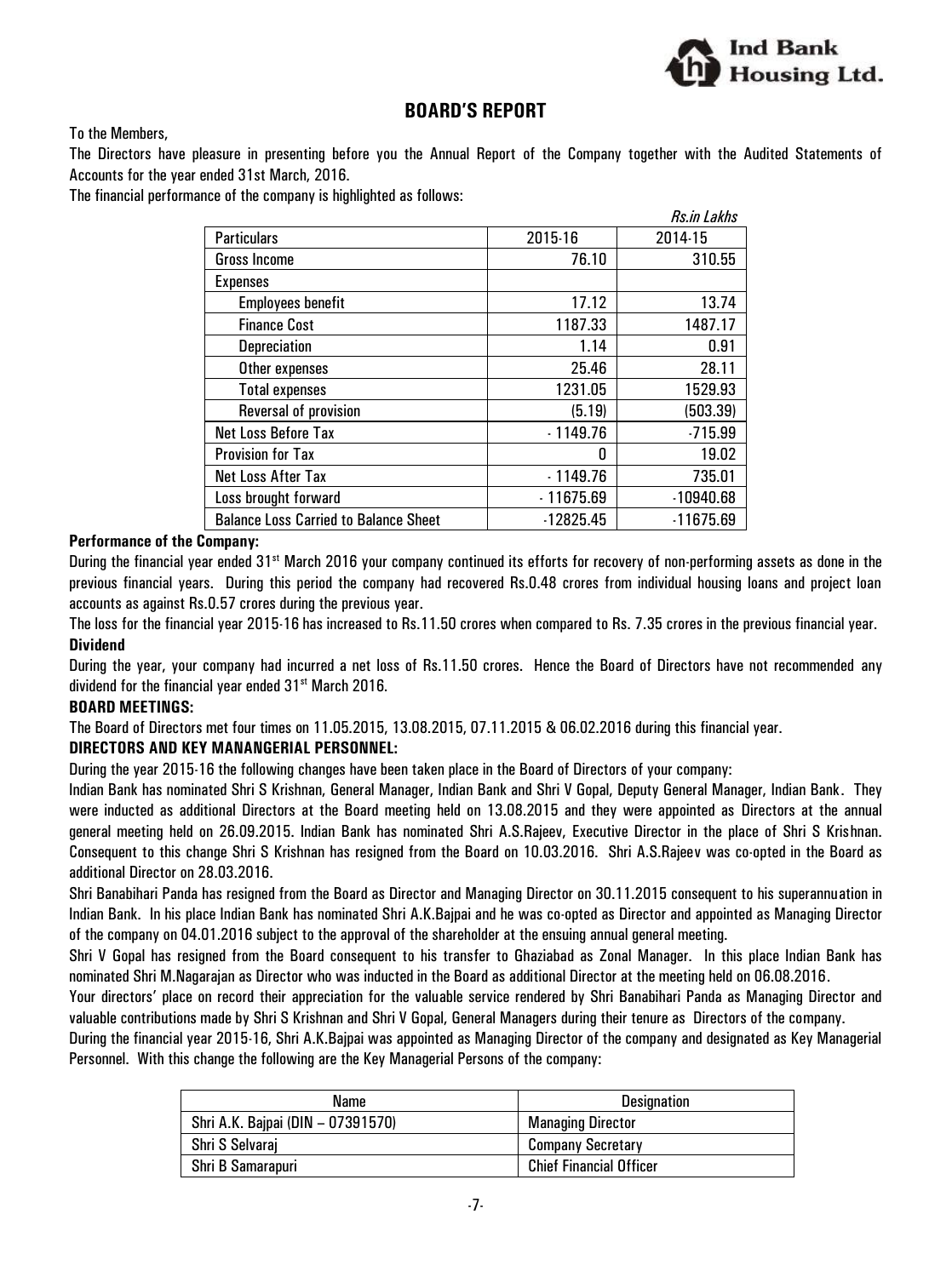# **Ind Bank Housing Ltd.**

#### **RETIREMENT OF DIRECTORS BY ROTATION:**

The company's Board consists of 4 Independent Directors who are not liable to retire by rotation as per the section 149(13) of the Companies Act, 2013. The nominee of HUDCO who is holding 25% share in the company is not liable to retire by rotation in terms of clause 110 of the Articles of Association of the company. The Managing Director Shri A.K.Bjpai Shri A.S.Rajeev and Shri M. Nagarajan who are nominees of Indian Bank are appointed as Additional Directors by the Board on 04.01.2016, 28.03.2016 and 06.08.2016 respectively. They will hold the office of Directorship until the ensuing annual general meeting and their appointment as Directors is being placed before the ensuing annual general meeting. The other four Directors are Independent Directors who were appointed for fixed term of 5 years. They will hold the office till the conclusion of  $28<sup>th</sup>$  AGM to be held in the year of 2019. None of the Directors are retiring by rotation.

#### **DECLARATION FROM INDEPENDENT DIRECTORS ON ANNUAL BASIS**

The Company has received necessary declaration from each Independent Director of the Company under Section 149(7) of the Companies Act, 2013 that the Independent Directors of the Company meet with the criteria of their Independence laid down in Section 149(6).

# **COMPOSITION OFAUDIT COMMITTEE:**

The Audit Committee of the Board consists of the following Directors as its members:

| Name of the Director |                         | Category                    | <b>Position</b>           |
|----------------------|-------------------------|-----------------------------|---------------------------|
|                      | Shri A Damodaran        | <b>Independent Director</b> | Chairman of the committee |
| 2.                   | Shri M Nagarajan        | Nominee of Indian Bank      | Member                    |
| 3.                   | Smt.Rekha V.Sarathy     | Nominee of HUDCO            | Member                    |
| 4.                   | Shri M S Natarajan      | <b>Independent Director</b> | Member                    |
| 5.                   | Shri T R Chandrasekaran | <b>Independent Director</b> | Member                    |
| 6.                   | Smt. Sripriya Kumar     | <b>Independent Director</b> | Member                    |

The Board has accepted all the recommendations of the Audit Committee.

Pursuant to the provisions of the Companies Act, 2013 and SEBI (LODR) Regulations 2015, the Board has carried out an annual performance evaluation of its own performance, the directors individually as well as the evaluation of the working of its Audit, Nomination & Remuneration and Compliance Committees. The manner in which the evaluation has been carried out has been explained in the Corporate Governance Report.

The Board has, on the recommendation of the Nomination & Remuneration Committee framed a policy for selection and appointment of Directors, Senior Management and their remuneration. The Remuneration Policy is stated in the Corporate Governance Report.

#### **VIGIL MECHANISM:**

The Company has established a vigil mechanism called Whistle-blower Policy for its directors and employees to report genuine concerns pursuant to the provisions of section 177(9) & (10) of the Companies Act, 2013 and as per Regulations 22 of SEBI (LODR) Regulations 2015. The details of the Whistle-blower Policy is explained in the Corporate Governance Report and also posted on the website of the Company

#### **DIRECTOR'S RESPONSIBILITY STATEMENT:**

In pursuance of section 134 (5) of the Companies Act, 2013, the Directors hereby confirm that:

- a) in the preparation of the annual accounts, the applicable accounting standards had been followed along with proper explanation relating to material departures;
- b) the directors had selected such accounting policies and applied them consistently and made judgments and estimates that are reasonable and prudent so as to give a true and fair view of the state of affairs of the company at the end of the financial year and of the profit and loss of the company for that period;
- c) the directors had taken proper and sufficient care for the maintenance of adequate accounting records in accordance with the provisions of this Act for safeguarding the assets of the company and for preventing and detecting fraud and other irregularities;
- d) the directors had prepared the annual accounts on a going concern basis; and
- e) the directors had laid down internal financial controls to be followed by the company and that such internal financial controls are adequate and were operating effectively.
- f) the directors had devised proper systems to ensure compliance with the provisions of all applicable laws and that such systems were adequate and operating effectively

#### **EXTRACT OF ANNUAL RETURN:**

As required pursuant to section 92(3) of the Companies Act, 2013 and rule 12(1) of the Companies (Management and Administration) Rules, 2014, an extract of annual return in form MGT 9 is annexed herewith.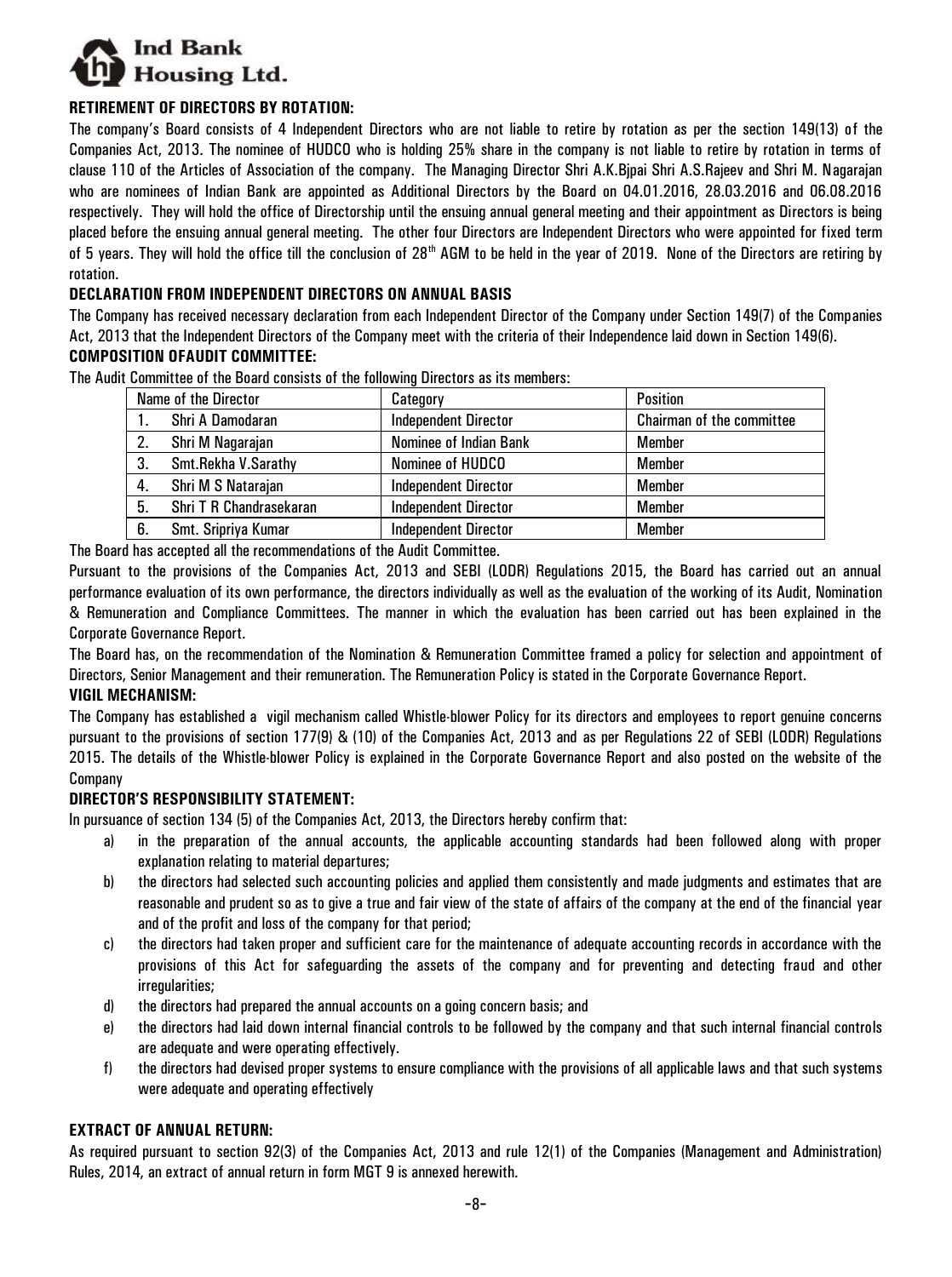

#### **AUDITORS:**

The Auditors, M/s Anand & Ponnappan, Chartered Accountants, Chennai were appointed by the office of the Comptroller and Auditor General of India, New Delhi in exercise of the powers conferred on them by section 139 of the Companies Act, 2013 as statutory auditors of the company for the financial year 2015-16.

**SECRETARIAL AUDIT:** Secretarial audit report in form MR3 as given by M/s. P Sriram & Associates, Practising Company Secretary is annexed to this Report as annexure

#### **QUALIFICATIONS IN AUDIT REPORTS**

There is no qualification in auditors' report. However, observations made by the Auditors in their Report and Notes on Accounts furnished are self-explanatory.

Information as per section 134 (3) (m) of the Companies Act 2013:

- a. The company has no activity relating to conservation of energy or technology absorption.
- The company did not have any foreign exchange earnings as well as expenses

#### **DETAILS RELATING TO DEPOSITS, COVERING THE FOLLOWING:**

The Company has suspended accepting deposits from public since the year 1998. The company has taken efforts to identify and repaid all deposits including unclaimed deposits. The total amount of fixed deposits matured and remaining unclaimed with the Company as on March 31, 2016 was Rs.6.33 lakhs pending disposal in terms of Court orders. The Company has not accepted deposit from the public falling within the ambit of Section 73 of the Companies Act, 2013 and The Companies (Acceptance of Deposits) Rules, 2014.

#### **SIGNIFICANT & MATERIAL ORDERS PASSED BY THE REGULATORS:**

There is no significant and material orders passed by the regulators or Courts or Tribunals impacting the going concern status and the company's operations in future.

#### **DETAILS OF ADEQUACY OF INTERNAL FINANCIAL CONTROLS**

The Company has an Internal Control System, commensurate with the size, scale and complexity of its operations. The control system provide reasonable assurance of recording the transactions of its operations in all material aspects and of providing protection against misuse or loss of company's assets.

#### **RISK MANAGEMENT POLICY:**

The company has put in place Risk Management Policy compatible with the type and size of operations and risk perception. The said policy is drawn up based on the guidelines of NHB issued in this regard.

#### **CORPORATE SOCIAL RESPONSIBILTY POLICY:**

The company has incurred net loss during the last three financial years ending with 2015-16. The company does not fall within the criteria specified in the section 135 of the Companies Act, 2013 making mandatory for the company to contributory towards the corporate social responsibility.

#### **RELATED PARTY TRANSACTIONS:**

The Company has availed term loan from Indian Bank, promoter bank, during the year 1998 and 2004 with the approval of the Board of Directors at the time of availing. This loan was availed during the normal course of business. Since the said loans are still outstanding, the details of which disclosed in the notes on accounts to the financial statements. Apart from this the company has no related party transactions referred to in section 188 (1) of the Companies Act 2013.

#### **FORMAL ANNUAL EVALUATION:**

Pursuant to the provisions of the Companies Act, 2013 and Regulations 17 (10) of SEBI (LODR) Regulations 2015, the Board has carried out an annual performance evaluation of its own performance, the directors individually as well as the evaluation of the working of its Audit, Nomination & Remuneration and Compliance Committees. The performance evaluation of the Independent Directors was carried out by the entire Board. The performance evaluation of the Chairman and the Non Independent Directors was carried out by the Independent Directors. The Directors expressed their satisfaction with the evaluation process and the performance of the Board

#### **RATIO OF REMUNERATION TO EACH DIRECTOR:**

Details / Disclosures of Ratio of Remuneration to each Director to the median employee's remuneration as ANNEXURE – I

#### **LISTING WITH STOCK EXCHANGES:**

The Company confirms that it has paid the Annual Listing Fees of Rs. 2 lakhs for the year 2015-16 to BSE where the Company's Shares are listed.

#### **CORPORATE GOVERNANCE AND SHAREHOLDERS INFORMATION:**

Your Company has taken adequate steps to adhere to all the stipulations laid down in the provisions of SEBI (LODR) Regulations 2015. A report on Corporate Governance is included as a part of this Annual Report annexed.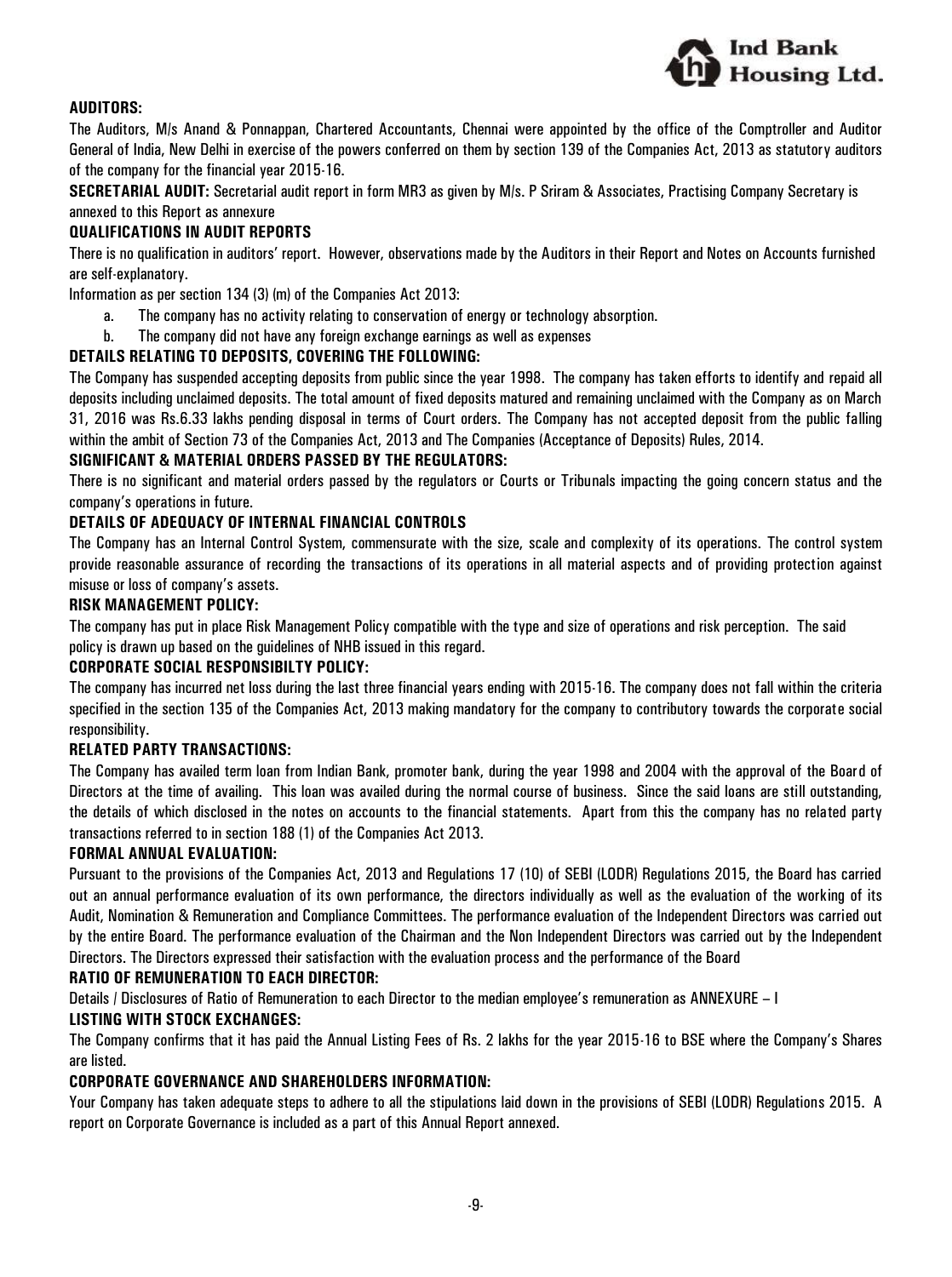# **Ind Bank Housing Ltd.**

Certificate from the practicing Company Secretary confirming the compliance with the conditions of Corporate Governance as stipulated under provisions of Regulations 34 (3) SEBI (LODR) Regulations 2015 and other requirements as specified in Schedule V of the said Regulations is attached to this report.

#### **Particulars of Employees:**

The information required pursuant to Section 197 read with Rule 5 (1) of The Companies (Appointment and Remuneration of Managerial Personnel) Rules, are attached to this report. None of the employees of the company received remuneration in excess of the limits prescribed Under Rule 5 (2) of The Companies (Appointment and Remuneration of Managerial Personnel) Rules of the Companies Act, 2013.

#### **INDUSTRY BASED DISCLOSURES AS MANDATED BY THE RESPECTIVE LAWS GOVERNING THE COMPANY**

As required under National Housing Bank Directions, your Company is presently required to maintain a minimum capital adequacy of 12% on a stand-alone basis. The company capital adequacy ratio is negative due to continuous loss. The following is the capital adequacy ratio for the last three years:

| <b>Particulars</b>     | 2013-14     | 2014-05      | 2015-16    |
|------------------------|-------------|--------------|------------|
| Capital adequacy ratio | $-4119.62%$ | $-3773.55$ % | -4159.19 % |

The Company has adhered to the prudential guidelines for Non-Performing Assets (NPAs), issued by the National Housing Bank(NHB) under its Directions of 2010, as amended from time to time. The Company did not recognise income on such NPAs and further created provisions for contingencies on standard as well as non-performing housing loans and property loans, in accordance with the National Housing Bank Directions.

#### **General:**

The Directors also place on record their appreciation for the assistance, active support and guidance received from NHB, the sectoral regulator for housing finance, Indian Bank and its officers and staff. The Directors express their appreciation for the contribution of the employees of the company. The Board of Directors thank all the Shareholders and Depositors for their patronage. Their continued patronage and support are of great encouragement to the company and will serve as a source of strength in all its future endeavours.

#### **For and on behalf of the Board of Directors**

**Place : Chennai M. Nagarajan A.K. Bajpai**

**Date : 06.08.2016 Director Managing Director**

#### **Annual Return Extracts in MGT 9 ANNEXURE – I Form No. MGT - 9 EXTRACT OF ANNUAL RETURN AS ON THE FINANCIAL YEAR ENDED 31.03.2016**

Pursuant to section 92(3) of the Companies Act, 2013 and rule 12(1) of the

Companies (Management and Administration) Rules, 2014 **I. REGISTERATION AND OTHER DETAILS:**

| CIN:                                                      | L65922TN1991PLC02019                                                    |  |  |  |
|-----------------------------------------------------------|-------------------------------------------------------------------------|--|--|--|
| <b>Registration Date</b>                                  | 28th January 1991                                                       |  |  |  |
| Name of the Company                                       | Ind Bank Housing Ltd                                                    |  |  |  |
| Category / Sub-Category of the Company                    |                                                                         |  |  |  |
| Address of the Registered office and contact details      | Registered Office: - 66, Rajaji Salai, Chennai - 600001                 |  |  |  |
|                                                           | Corporate Office: 3rd Floor, 480, Anna Salai, Nndanam, Chennai - 600035 |  |  |  |
| Whether listed company\                                   | Yes                                                                     |  |  |  |
| Name, Address and Contact details of Registrar and        | M/s Cameo Corporate Services Ltd,                                       |  |  |  |
| Transfer Agent, if any                                    | Subramanian Building, No.1 Club House Road, Chennai - 600002            |  |  |  |
| <b>PRINCIPAL BUSINESS ACTIVITIES OF THE COMPANY</b><br>Ш. |                                                                         |  |  |  |

#### All the business activities contributing 10 % or more of the total turnover of the company shall be stated:-

| SI. No. | Name and Description of<br>main products / services | NIC Code of the Product/ service | % to total turnover of the company |
|---------|-----------------------------------------------------|----------------------------------|------------------------------------|
|         | <b>Housing Finance</b>                              | 64990                            | 100%                               |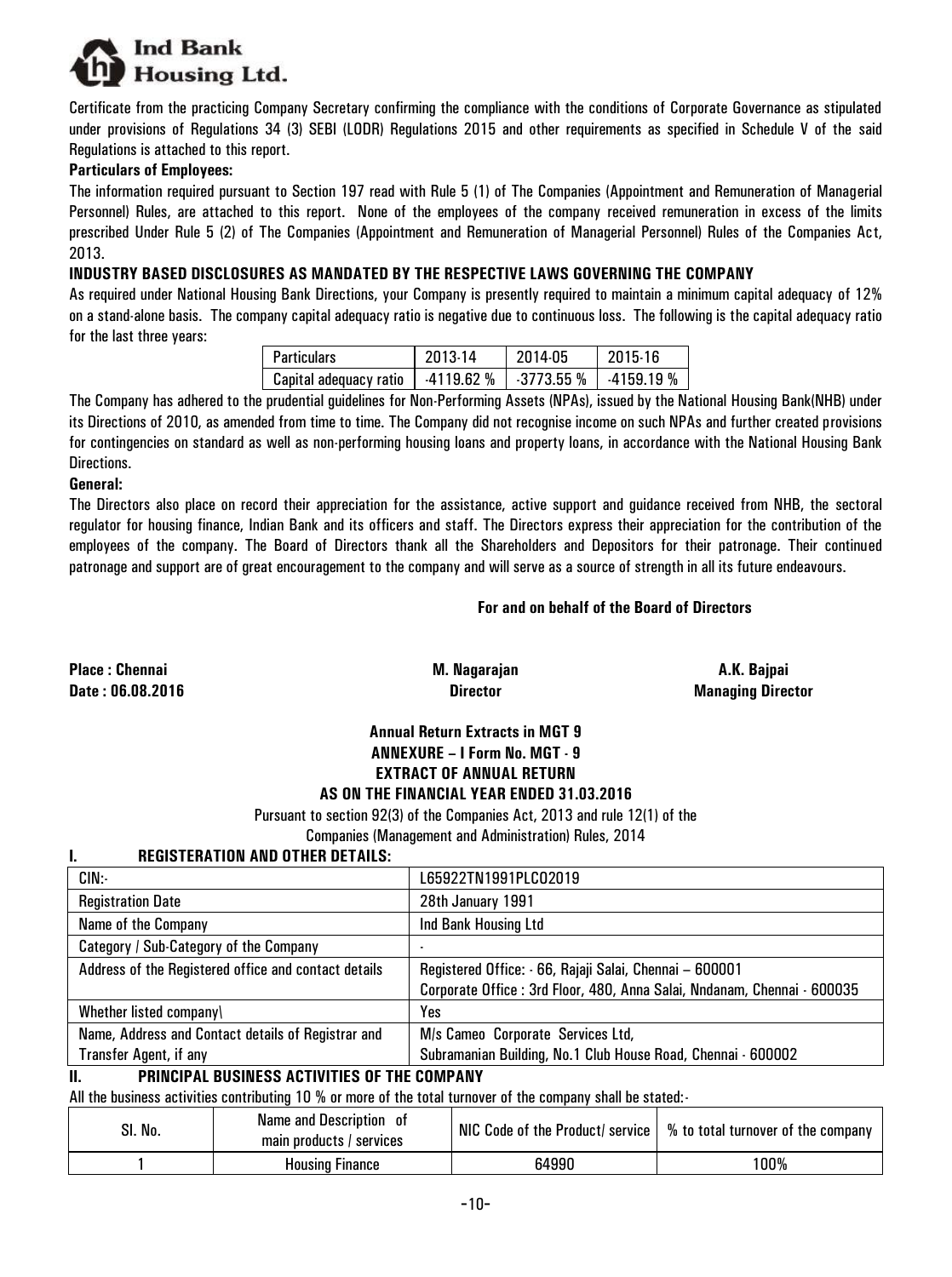

# **III. PARTICULARS OF HOLDING, SUBSIDIARY AND ASSOCIATE COMPANIES -**

| ა. NO | NAME AND ADDRESS<br>OF THE COMPANY | CIN/GLN | HOLDING/ SUBSIDIARY<br>ASSOCIATE | % of<br><sup>.</sup> shares held | <b>Applicable Section</b> |
|-------|------------------------------------|---------|----------------------------------|----------------------------------|---------------------------|
|       | Nil                                | ΝA      |                                  |                                  |                           |

# **IV. SHARE HOLDING PATTERN (Equity Share Capital Breakup as percentage of total Equity)**

i) Category-wise Share Holding

|                                                                  | No. of Shares held at the beginning of the year |          |           |                      | No. of Shares held at the end of the year |           |           |                      | % of                         |
|------------------------------------------------------------------|-------------------------------------------------|----------|-----------|----------------------|-------------------------------------------|-----------|-----------|----------------------|------------------------------|
| Category of<br><b>Shareholders</b>                               | <b>Demat</b>                                    | Physical | Total     | % of total<br>shares | Demat                                     | Physical  | Total     | % of total<br>shares | Change<br>during the<br>year |
| <b>Promoters</b>                                                 |                                                 |          |           |                      |                                           |           |           |                      |                              |
| Indian                                                           |                                                 |          |           |                      |                                           |           |           |                      |                              |
| Individual/HUF                                                   | ٠.                                              | Ξ.       | Ξ.        |                      |                                           | $\ddotsc$ | $\ddotsc$ |                      |                              |
| <b>Central Govt</b>                                              | ä.                                              | u,       | u.        |                      | u.                                        | ä.        | ä.        |                      |                              |
| <b>State Govt</b>                                                | $\ddotsc$                                       | Ξ.       | ٠.        |                      | ٠.                                        | Ξ.        | $\ddotsc$ |                      |                              |
| <b>Bodies Corporate</b>                                          | u,                                              |          | ă.        |                      | u,                                        |           | Ξ.        |                      |                              |
| <b>Banks/FI</b>                                                  | 51,00,000                                       | Ξ.       | 51,00,000 | 51                   | 51,00,000                                 | $\ddotsc$ | 51,00,000 | 51                   |                              |
| Any other                                                        | $\ddot{\phantom{a}}$                            | u,       |           |                      | u.                                        | $\ddotsc$ |           |                      |                              |
| Sub-Total (A) (1)                                                | 51,00,000                                       |          | 51,00,000 | 51                   | 51,00,000                                 | $\ddotsc$ | 51,00,000 | 51                   |                              |
| (2) Foreign                                                      |                                                 |          |           |                      |                                           |           |           |                      |                              |
| <b>NRIs-Individual</b>                                           | $\ddotsc$                                       | u.       | н.        | $\mathbf{u}$         | Ξ.                                        | Ξ.        | $\ddotsc$ | u.                   |                              |
| Other-Individual                                                 | $\Box$                                          | Ξ.       | ٠.        | Ω,                   |                                           | Ξ.        | Ξ.        | ц.                   |                              |
| <b>Bodies Corporate</b>                                          | $\ldots$                                        |          | ٠.        | $\ddotsc$            |                                           |           | $\ldots$  | ٠.                   |                              |
| <b>Banks/FI</b>                                                  | $\ddotsc$                                       | ä.       | Ξ.        | ä.                   | $\ddotsc$                                 | Ц,        | ٠.        | $\ddotsc$            |                              |
| Any other                                                        | ä.                                              | u,       | ä.        | ä,                   | ٠.                                        | ä.        | ă.        | u.                   |                              |
| Sub-Total (A) (2)                                                | ÷.                                              | u.       | Ξ.        | ä.                   |                                           |           | $\ddotsc$ | $\ddotsc$            |                              |
| Total shareholding of<br><b>Promoters</b><br>$(A) = A(1) + A(2)$ | 51,00,000                                       |          | 51,00,000 | 51                   | 51,00,000                                 | ٠.        | 51,00,000 | 51                   |                              |
| <b>B. Public Shareholding</b><br>(1)Institutions                 |                                                 |          |           |                      |                                           |           |           |                      |                              |
| Mutual Funds/ UTI                                                |                                                 |          |           |                      |                                           |           |           |                      |                              |
| <b>Banks/Fl</b>                                                  | 200                                             |          | 200       | 0.002                | 200                                       | ÷,        | 200       | 0.002                |                              |
| <b>Central Govt</b>                                              | 25,00,000                                       | Ξ.       | 25,00,000 | 25                   | 25,00,000                                 | u,        | 25,00,000 | 25                   |                              |
| State Govt (s)                                                   | $\ddotsc$                                       | ٠.       | н.        | $\mathbb{Z}^2$       | ٠.                                        | ٠.        | $\ddotsc$ | Ω.                   |                              |
| <b>Venture Capital Funds</b>                                     | $\ddotsc$                                       | ٠.       | ٠.        | u,                   | Ξ.                                        | ٠.        | $\sim$    | $\ddotsc$            |                              |
| <b>Insurance Companies</b>                                       | u.                                              | ä.       | ÷.        | ä,                   | Ω,                                        | ÷.        | $\ddotsc$ | u.                   |                              |
| FIIs                                                             | ă.                                              | u.       | $\ddotsc$ | ä.                   | u.                                        | ä.        | ä.        | u.                   |                              |
| Foreign Venture Capital<br><b>Funds</b>                          | Ц.                                              | ٠.       | $\ddotsc$ | $\ddotsc$            |                                           |           | ٠.        | ٠.                   |                              |
| <b>Others</b><br>(specify)                                       | Ξ.                                              |          | $\ddotsc$ | ٠.                   |                                           |           | ٠.        | ٠.                   |                              |
| Sub-total B (1)                                                  | 25,00,200                                       | u.       | 25,00,200 | 25.002               | 25,00,200                                 | ă.        | 25,00,200 | 25.002               |                              |
| Non-institutions                                                 |                                                 |          |           |                      |                                           |           |           |                      |                              |
| <b>Bodies Corporate</b>                                          |                                                 |          |           |                      |                                           |           |           |                      |                              |
| Indian                                                           | 119659                                          | 3600     | 123529    | 1.23%                | 59000                                     | 3600      | 62600     | 0.63                 | $-60.65$                     |
| <b>Overseas</b>                                                  |                                                 |          |           |                      |                                           |           |           |                      |                              |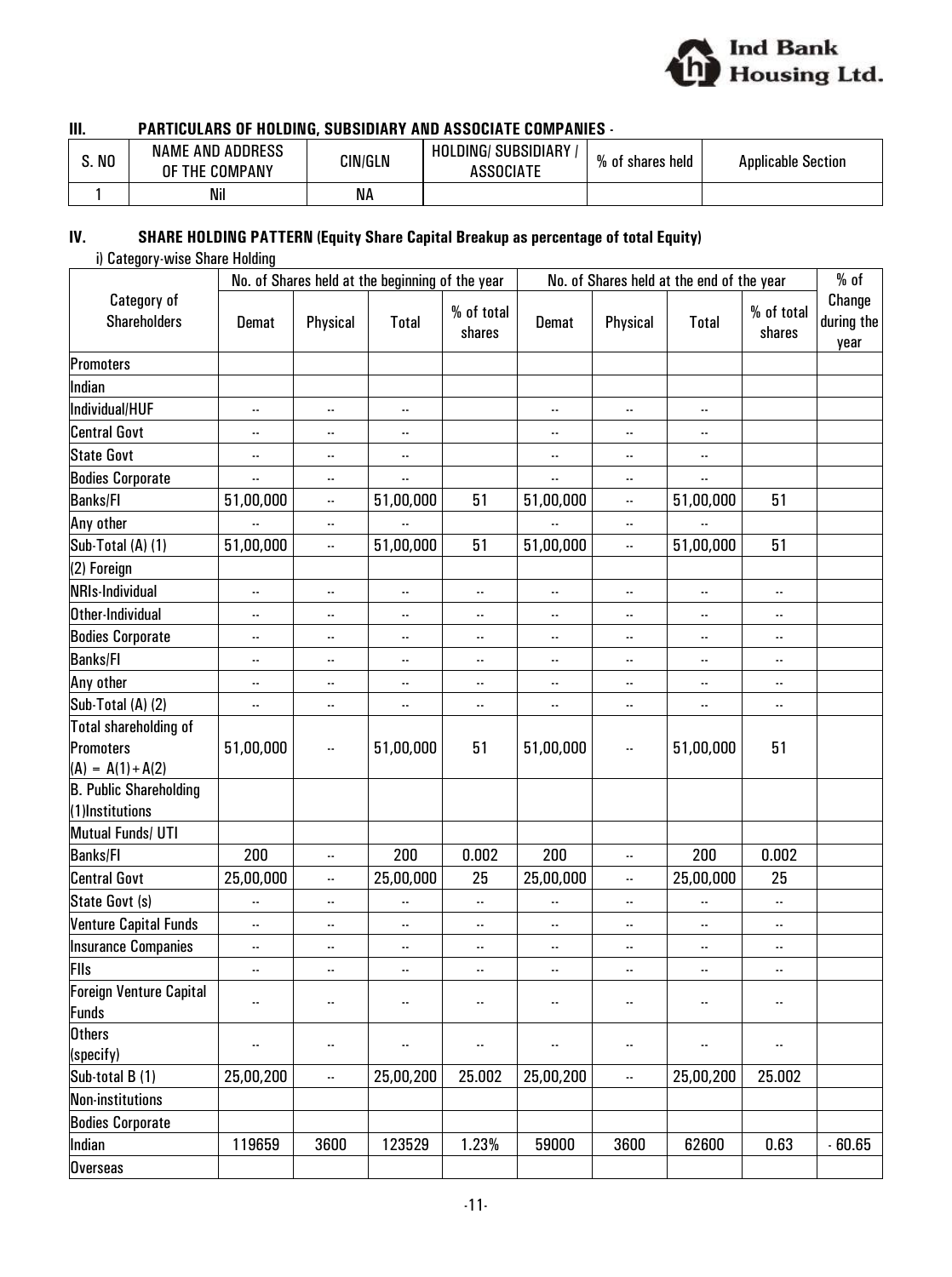| Ind Bank<br>Housing Ltd. |
|--------------------------|

| Individuals                      |                            |        |          |                      |         |        |           |       |           |
|----------------------------------|----------------------------|--------|----------|----------------------|---------|--------|-----------|-------|-----------|
| Individual shareholders          |                            |        |          |                      |         |        |           |       |           |
| holding nominal share            | 1158890                    | 893257 | 2052147  | 20.52                | 1099780 | 884557 | 1984337   | 19.84 | $-0.68$   |
| capital upto Rs. 1 lakh          |                            |        |          |                      |         |        |           |       |           |
| Individual shareholders          |                            |        |          |                      |         |        |           |       |           |
| holding nominal share            | 95996                      | 0      | 95996    | 0.96                 | 226031  | ٠.     | 226031    | 2.26  | 1.30      |
| capital more than Rs. 1          |                            |        |          |                      |         |        |           |       |           |
| lakh                             |                            |        |          |                      |         |        |           |       |           |
| Others (specify)                 |                            |        |          |                      |         |        |           |       |           |
| Shares held by Pakistani         |                            |        |          |                      |         |        |           |       |           |
| citizens vested with the         | $\overline{\phantom{a}}$ . |        |          |                      |         | ٠.     |           |       |           |
| <b>Custodian of Enemy</b>        |                            |        |          |                      |         |        |           |       |           |
| Property                         |                            |        |          |                      |         |        |           |       |           |
| <b>Other Foreign Nationals</b>   | u.                         | ٠.     | u.       | ä,                   | u.      | u.     | ٠.        | ä.    |           |
| <b>Foreign Bodies</b>            | $\ddotsc$                  | Ω,     | Ц,       | ä.                   | u.      | Ц,     | u.        | ä.    |           |
| NRI/OCBs                         | 57929                      |        | 57929    | 0.58                 | 57129   |        | 57129     | 0.57  | $-0.0080$ |
| <b>HUF</b>                       | 70469                      | 0      | 70469    | 0.70                 | 69603   |        | 69603     | 0.70  | $-0.0086$ |
| <b>Clearing Members/</b>         | $\ddot{\phantom{a}}$       | ä.     | ä.       | $\ddot{\phantom{a}}$ | 100     | ä.     | 100       | 0.001 | 0.001     |
| <b>Clearing House</b>            |                            |        |          |                      |         |        |           |       |           |
| <b>Trusts</b>                    | ٠.                         |        | Ш,       | μ.                   | ٠.      | Ш,     | ٠.        | Ξ.    | u.        |
| Limited Liability                | ٠.                         | ٠.     | ٠.       | $\ddotsc$            |         | ٠.     | ٠.        | ٠.    | $\ddotsc$ |
| Partnership                      |                            |        |          |                      |         |        |           |       |           |
| <b>Foreign Portfolio</b>         | ٠.                         | ٠.     | ٠.       | μ.                   | ٠.      | ٠.     | ٠.        | Ω.    | ٠.        |
| <b>Investors (Corporate)</b>     |                            |        |          |                      |         |        |           |       |           |
| <b>Qualified Foreign</b>         | ٠.                         | ٠.     | ٠.       | ٠.                   | ٠.      | ٠.     | Ξ.        | Ω.    | $\ddotsc$ |
| Investor                         |                            |        |          |                      |         |        |           |       |           |
| Sub-Total (B)(2)                 | 1502943                    | 896857 | 2399800  | 24                   | 1511643 | 888157 | 2399800   | 24%   | $\ddotsc$ |
| <b>Total Public</b>              |                            |        |          |                      |         |        |           |       |           |
| Shareholding                     | 4003143                    | 896857 | 4900000  | 49%                  | 4011843 | 888157 | 4900000   | 49%   |           |
| $(B) = (B)(1) + (2)$             |                            |        |          |                      |         |        |           |       |           |
| Shares held by                   |                            |        |          |                      |         |        |           |       |           |
| <b>Custodians for GDRs &amp;</b> | ٠.                         | ٠.     | ٠.       | ٠.                   | ٠.      | ٠.     | $\ddotsc$ | ٠.    | ۰.        |
| <b>ADRs</b>                      |                            |        |          |                      |         |        |           |       |           |
| Grand Total $(A + B + C)$        | 9103143                    | 896857 | 10000000 | 100                  | 9111843 | 888157 | 10000000  | 100%  |           |

(ii) Shareholding of Promoters

| S.No. | Shareholder's<br>Name | Shareholding at the beginning of the year |                                        |                                                             | Shareholding at the end of the year |                                        |                                                             | % change in share<br>holding during the<br>vear |
|-------|-----------------------|-------------------------------------------|----------------------------------------|-------------------------------------------------------------|-------------------------------------|----------------------------------------|-------------------------------------------------------------|-------------------------------------------------|
|       |                       | No.<br>of Shares                          | % of total<br>Shares of the<br>company | %of Shares<br>Pledged /<br>encumbered<br>to total<br>shares | No.<br>of Shares                    | % of total<br>Shares of the<br>company | %of Shares<br>Pledged /<br>encumbered<br>to total<br>shares |                                                 |
|       | <b>Indian Bank</b>    | 51.00.000                                 | 51%                                    | Nil                                                         | 51,00,000                           | 51%                                    | Nil                                                         | NIL                                             |
|       | Total                 |                                           |                                        |                                                             |                                     |                                        |                                                             |                                                 |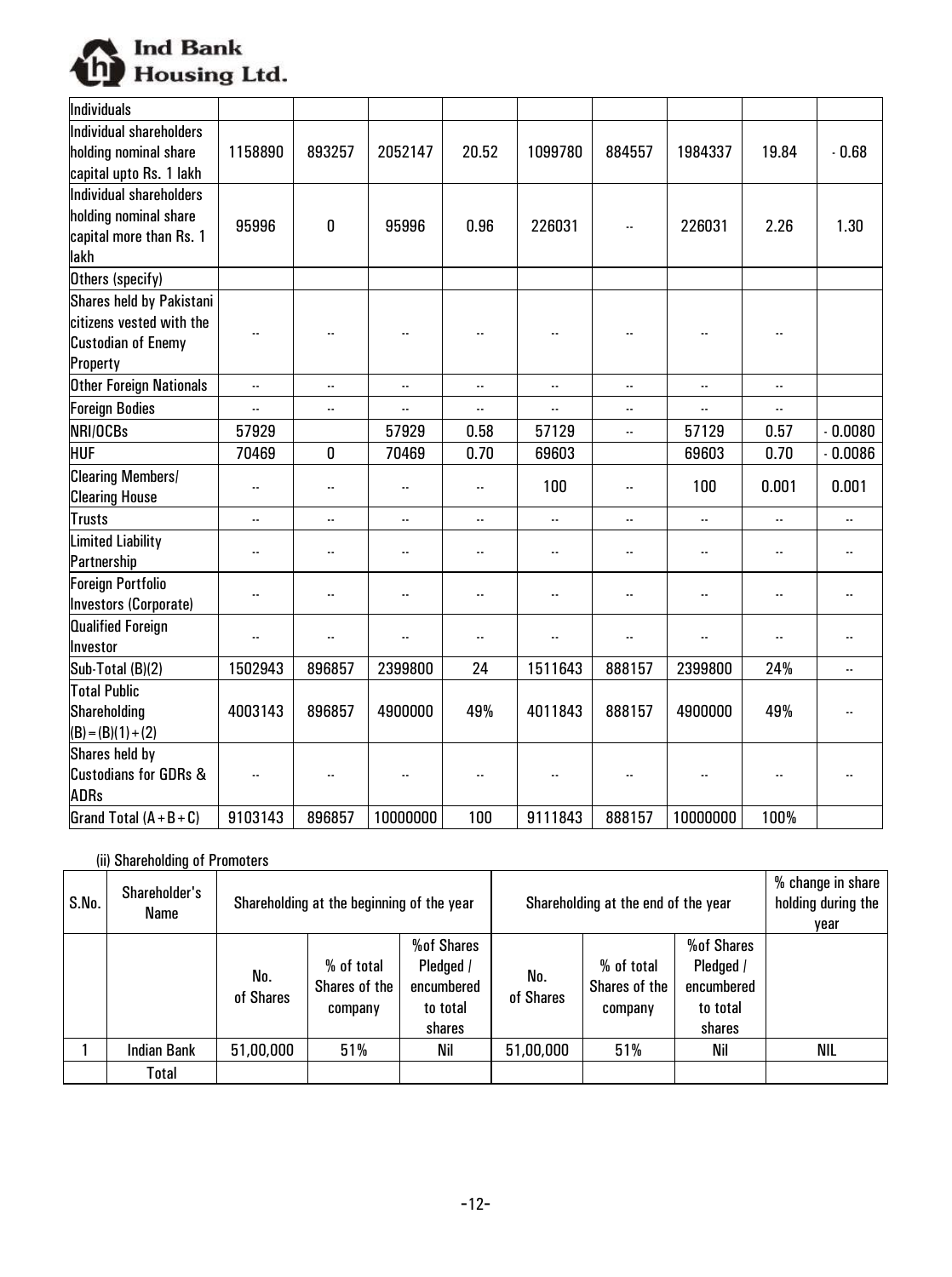

iii) Change in Promoters Shareholding (Please specify, if there is no change)

|                                                                                                                 |                                           | Shareholding at the beginning of the year |                                         | Cumulative Shareholding during the year |  |  |  |
|-----------------------------------------------------------------------------------------------------------------|-------------------------------------------|-------------------------------------------|-----------------------------------------|-----------------------------------------|--|--|--|
|                                                                                                                 | No. of shares                             | % of total shares<br>of the company       | No. of shares                           | % of total shares<br>of the company     |  |  |  |
| At the beginning of the year                                                                                    |                                           | No change during the year                 |                                         |                                         |  |  |  |
| Date wise increase/decrease in Promoters                                                                        |                                           |                                           |                                         |                                         |  |  |  |
| Shareholding during the year specifying the                                                                     |                                           |                                           | No change during the year               |                                         |  |  |  |
| reasons for increase/decrease (e.g., allotment/                                                                 |                                           |                                           |                                         |                                         |  |  |  |
| transfer/ bonus/sweat equity etc.,<br>At the end of the year                                                    |                                           |                                           | No change during the year               |                                         |  |  |  |
| iv) Shareholding Pattern of Top Ten shareholders (other than Directors, Promoters and Holders of GDRs and ADRs) |                                           |                                           |                                         |                                         |  |  |  |
|                                                                                                                 |                                           |                                           |                                         |                                         |  |  |  |
|                                                                                                                 | Shareholding at the beginning of the year |                                           | Cumulative Shareholding during the year |                                         |  |  |  |
| For each of the Top 10 Shareholders                                                                             | No. of shares                             | % of total shares<br>of the company       | No. of shares                           | % of total shares                       |  |  |  |
| <b>HUDCO</b>                                                                                                    |                                           |                                           |                                         | of the company                          |  |  |  |
|                                                                                                                 | 25,00,000                                 | 25.00%                                    | 25,00,000                               | 25.00%                                  |  |  |  |
| Chunilal Padmshi Shah                                                                                           | 40,000                                    | 0.40%                                     | 40.000                                  | 0.40%                                   |  |  |  |
| <b>Vikaram Sharad Sheth</b>                                                                                     | 24753                                     | 0.25%                                     | 91250                                   | 0.91%                                   |  |  |  |
| Varsha Vikaram Sheth & Vikaram Sharad                                                                           |                                           |                                           | 33268                                   | 033%                                    |  |  |  |
| Sheth                                                                                                           |                                           |                                           |                                         |                                         |  |  |  |
| Devendra Kumar Kocha                                                                                            |                                           |                                           | 30270                                   | 0.30%                                   |  |  |  |
| <b>Aryavrat Savings Units Ltd</b>                                                                               | 25000                                     | 0.25%                                     |                                         |                                         |  |  |  |
| TV Sasidharan & Shreela                                                                                         |                                           |                                           | ٠.                                      | ٠.                                      |  |  |  |
| Manilal Padamshi Shah & Sangeetha Manilal                                                                       | 11,705                                    | 0.12%                                     | 11,705                                  | 0.12%                                   |  |  |  |
| Shah                                                                                                            |                                           |                                           |                                         |                                         |  |  |  |
| Mukunt Kumar Soni                                                                                               | 20,000                                    | 0.20%                                     | 20,000                                  | 0.20%                                   |  |  |  |
| Varadhan Sunitha K & Varadhan Gandhilal M                                                                       | 19538                                     | 0.19%                                     | 19538                                   | 0.19%                                   |  |  |  |
| Jitentra Lakhamshi Dedhia                                                                                       | 19017                                     | 0.19%                                     | 19017                                   | 0.19%                                   |  |  |  |
| Vinod Kumar Taneja                                                                                              | 19000                                     | 0.19%                                     | 19000                                   | 0.19%                                   |  |  |  |
| Meena Surana                                                                                                    | 13713                                     | 0.14%                                     | $\ddotsc$                               |                                         |  |  |  |
| Liyaquathullah Mohmmed                                                                                          | 10,000                                    | 0.10%                                     |                                         |                                         |  |  |  |

v) Shareholding of Directors and Key Managerial Personnel: Nil

# **V. INDEBTEDNESS**

| Indebtedness of the company including interest outstanding/accrued but not due for payment<br>Rs. In lakhs |                      |                        |                 |                     |
|------------------------------------------------------------------------------------------------------------|----------------------|------------------------|-----------------|---------------------|
|                                                                                                            | <b>Secured loans</b> | <b>Unsecured loans</b> |                 | Total               |
|                                                                                                            | excluding deposits   |                        | <b>Deposits</b> | <b>Indebtedness</b> |
| Indebtedness at the beginning of the year                                                                  |                      |                        |                 |                     |
| Principal amount                                                                                           | 5533.83              |                        | 6.33            | 5540.16             |
| Interest due but not paid                                                                                  | 4978.98              |                        |                 | 4978.98             |
| Interest accrued but not due                                                                               | 0                    |                        | 0               | O                   |
| Total $(\vert \vert + \vert \vert + \vert \vert \vert)$                                                    | 10512.81             |                        | 6.33            | 10519.14            |
| Change in indebtedness                                                                                     |                      |                        |                 |                     |
| Addition (by interest)                                                                                     | 1187.33              |                        | 0               | 1187.33             |
| <b>Reduction (repayment)</b>                                                                               | 00                   |                        | 0               | O                   |
| Net change                                                                                                 | 1187.33              |                        | O               | 1187.33             |
| Indebtedness at the end of the year                                                                        |                      |                        |                 |                     |
| Principal amount                                                                                           | 5533.83              |                        | 6.33            | 5540.16             |
| Interest due but not paid                                                                                  | 6166.31              |                        | 0               | 6166.31             |
| Interest accrued but not due                                                                               | 0                    |                        | O               | 0                   |
| Total $(1 + ii + iii)$                                                                                     | 11700.14             |                        | 6.33            | 11706.47            |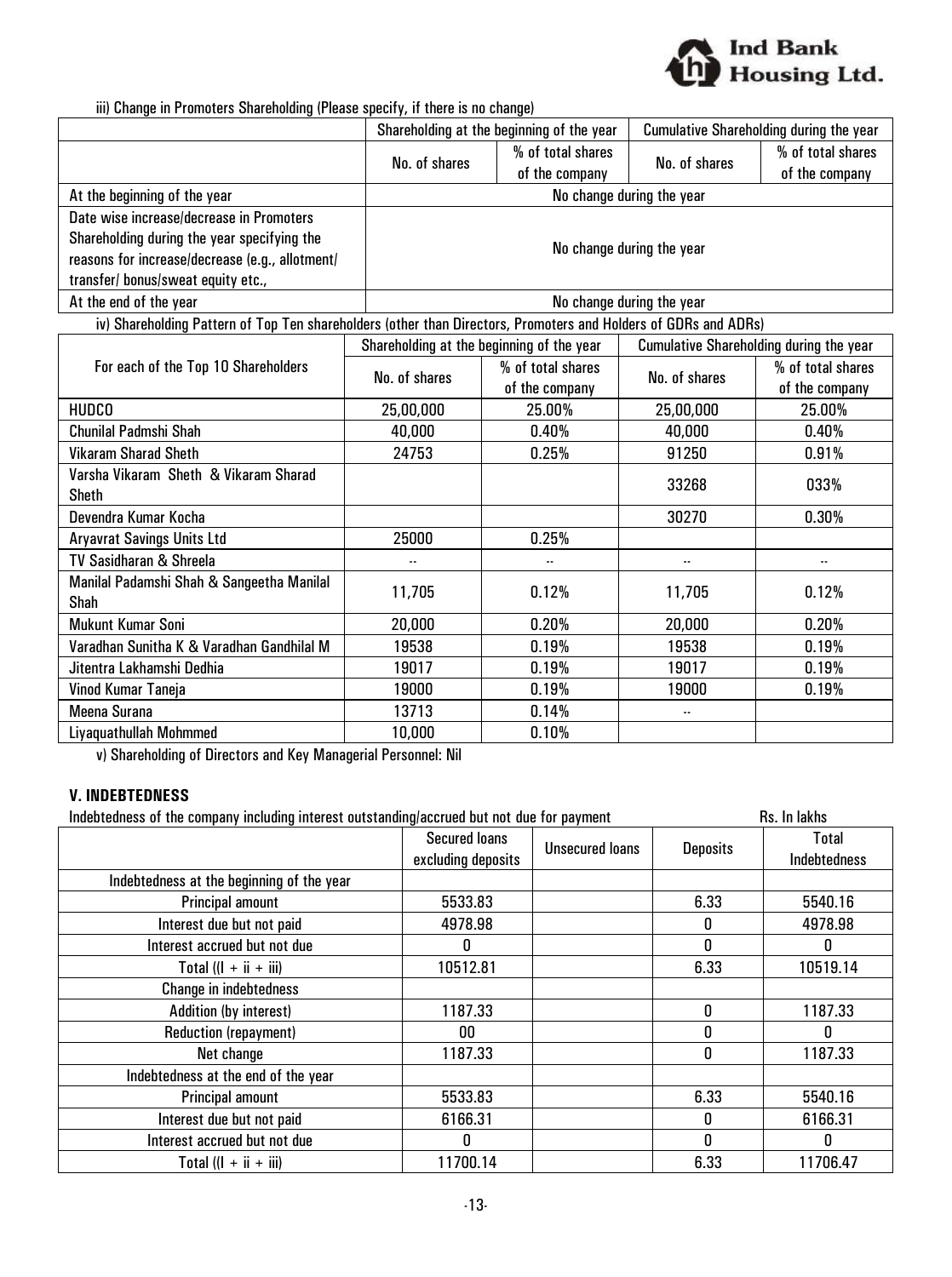# Ind Bank<br>Housing Ltd. ĽD)

# **VI. REMUNERATION TO DIRECTORS AND KEY MANAGERIAL PERSONNEL**

| A.    | <b>Remuneration to Managing Director, Whole-time Director and/or Manager</b> |                                                                                        |  |  |  |
|-------|------------------------------------------------------------------------------|----------------------------------------------------------------------------------------|--|--|--|
| SI.No | Name & designation                                                           | <b>Particulars of Remuneration</b>                                                     |  |  |  |
|       | Mr.A.K Baipai – Managing                                                     | The Managing Director is not drawing any remuneration of the company as he is also the |  |  |  |
|       | <b>Director</b>                                                              | President & Whole Time Director of Indbank Merchant Banking Services Ltd (IBMBS) as    |  |  |  |
|       |                                                                              | nominated by the promoter Indian Bank and draws his salary from IBMBS as per service   |  |  |  |
|       |                                                                              | rules applicable to Office of Indian Bank.                                             |  |  |  |

#### **B. Remuneration to other Directors:**

#### Independent Directors

| SI.No | Particulars of         | <b>Name of Directors</b> |                          |                     |                |              |
|-------|------------------------|--------------------------|--------------------------|---------------------|----------------|--------------|
|       | Remuneration           | Shri                     | Shri                     | Shri                | Smt.           | <b>Total</b> |
|       |                        | A Damodaran              | M.S.Natarajan            | T.R. Chandrasekaran | Sripriya Kumar |              |
|       |                        | Amount Rs. In lakhs      |                          |                     |                |              |
|       | Fee for attending      |                          |                          |                     |                |              |
|       | Board/Committee        | 0.32                     | 0.45                     | 0.16                | 0.28           | 1.21         |
|       | meetings               |                          |                          |                     |                |              |
| 2.    | Commission             | $\overline{\phantom{a}}$ | $\overline{\phantom{a}}$ | --                  |                |              |
| 3     | Others, please specify |                          |                          |                     |                |              |
|       | Total $B(1)$           | 0.32                     | 0.45                     | 0.16                | 0.28           | 1.21         |

# **C. Remuneration to Key Managerial Personnel other than MD/Manager/WTD**

| SI. no.          | <b>Particulars of Remuneration</b>                                                 | <b>Key Managerial Personnel</b> |          |          |  |  |
|------------------|------------------------------------------------------------------------------------|---------------------------------|----------|----------|--|--|
|                  |                                                                                    | <b>Company Secretary</b>        | CFO      | Total    |  |  |
| 1.               | <b>Gross salary</b>                                                                |                                 |          |          |  |  |
|                  | Salary as per provisions contained in section<br>17(1) of the Income-tax Act, 1961 | 4,74,000                        | 4,24,505 | 8,98,505 |  |  |
|                  | Value of perquisites u/s 17(2) Income-tax Act,<br>1961                             |                                 |          |          |  |  |
|                  | Profits in lieu of salary under section 17(3)<br>Income-tax Act, 1961              |                                 | ٠.       |          |  |  |
| $\overline{2}$ . | <b>Stock Options</b>                                                               |                                 |          | ۰.       |  |  |
| 3                | <b>Sweat Equity</b>                                                                |                                 |          |          |  |  |
| 4                | Commission                                                                         |                                 | ٠.       | ۰.       |  |  |
|                  | As % of profit                                                                     | ٠.                              | ٠.       | ۰.       |  |  |
|                  | Others, specify                                                                    |                                 |          |          |  |  |
| 5.               | Others, (specify)                                                                  |                                 | ٠.       |          |  |  |
|                  | Total (C)                                                                          | 4,74,000                        | 4,24,505 | 8,98,505 |  |  |

#### **VII. PENALTIES / PUNISHMENT/ COMPOUNDING OF OFFENCES: Nil**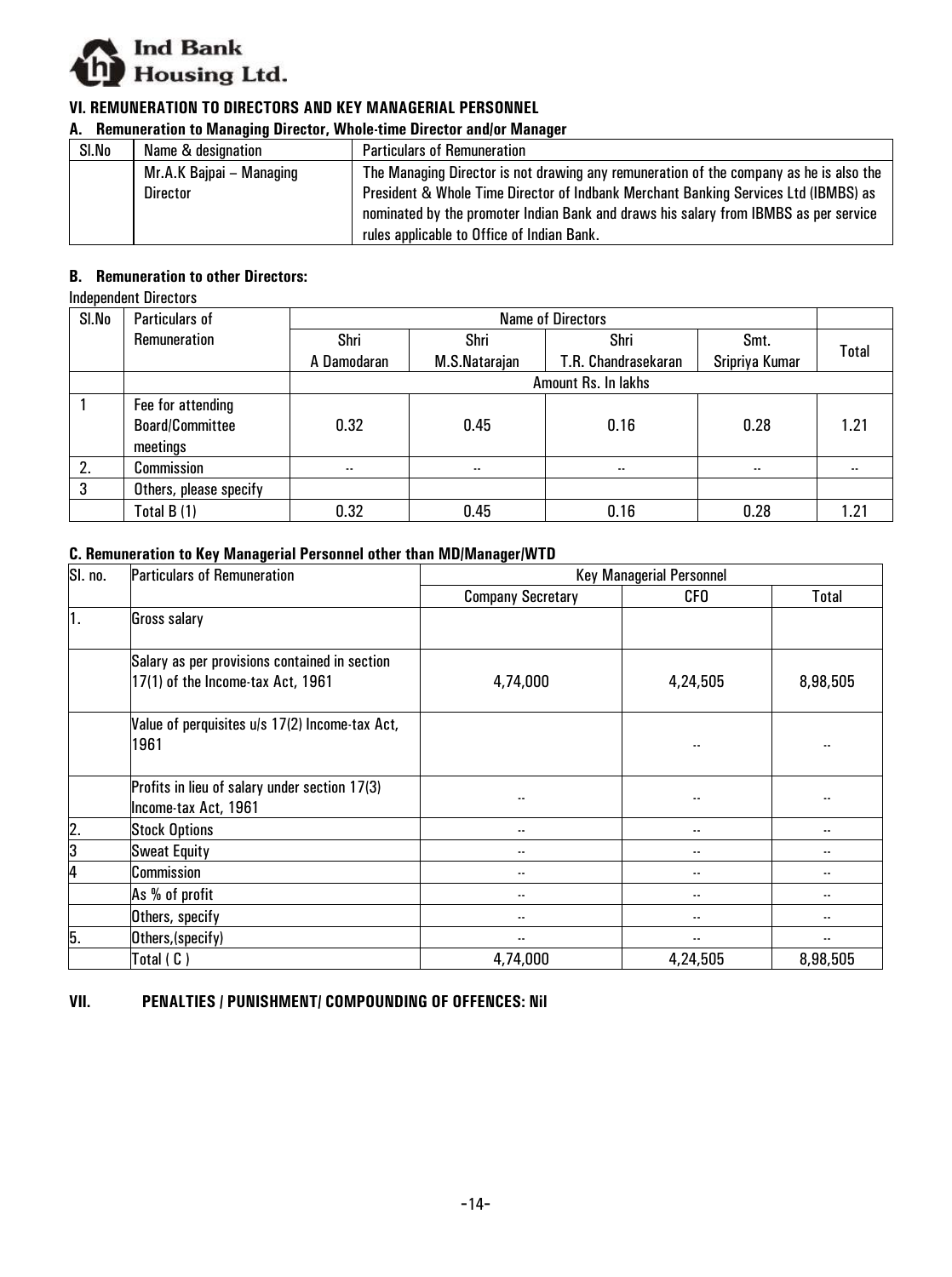**Ind Bank** Housing Ltd.

# **Form No. MR-3 SECRETARIAL AUDIT REPORT FINANCIAL YEAR ENDED 31st MARCH, 2016**

[Purusant to Section 204(1) of the Companies Act, 2013 and Rule No. 9 of the Companies (Appointment and Remuneration Personnel) Rules, 2014]

To The Members Ind Bank Housing Limited 480, 3rd Floor, Anna Salai, Chennai – 600 035.

I have conducted the secretarial audit of the compliance of applicable statutory provisions and the adherence to good corporate practices by Ind Bank Housing Limited (hereinafter called the company). Secretarial Audit was conducted in a manner tha provided us a reasonable basis for evaluating the corporate conducts / statutory compliances and expressing our opinion thereon.

Based on my verification of Ind Bank Housing Limited's books, papers, minute books, forms and returns filed and other records maintained by the company and also the information provided by the Company, its officers, agents and authorized representatives during the conduct of secretarial audit, We hereby report that in our opinion, the company has, during the audit period covering the financial year ended on  $31<sup>st</sup>$  March, 2016 complied with the statutory provisions listed here under (subject to note annexed hereto) and also that the Company has proper Board-processes and compliance-mechanism in place to the extent, in the manner and subject to the reporting made hereinafter:

I have examined the books, papers, minute books, forms and returns filed and other records maintained by the Company for the financial year ended on 31st March, 2016 according to the provisions of:

- 1. The Companies Act, 2013 (the Act) and the rules made thereunder;
- 2. The Securities Contracts (Regulation) Act, 1956 ("SCRA") and the rules made thereunder;
- 3. The Depositories Act, 1996 and the Regulations and By-laws framed thereunder;
- 4. The following Regulations and Guidelines prescribed under the Securities and Exchanges Board of India Act, 1992 ("SEBI Act")
	- (a) The Securities and Exchanges Board of India (Substantial Acquisition of Shares and Takeovers) Regulations, 2011;
	- (b) The Securities and Exchanges Board of India (Prohibition of Insider Trading) Regulations, 1992;
	- (c) The Securities and Exchanges Board of India (Issue of Capital and Disclosure Requirements) Regulations, 2009;
	- (d) The Securities and Exchanges Board of India (Registrars to an Issue and Share Transfer Agents) Regulations, 1993 regarding the Companies Act and dealing with Client;
	- (e) The Securities and Exchanges Board of India (Listing Obligations and Disclosure Requirements) Regulations, 2015;
- 5. The National Housing Bank Act, 1987 including Housing Finance Companies (NHB) Directions, 2014 (Refer Note)

I have also examined compliance with the applciable clauses of the following:

- (i) Secretarial Standards issued by The Institute of Company Secretaries of India
- (ii) The Listing Agreement entered into by the Company with BSE Limited;

During the period under review the Company has complied with the provisions of the Act, Rules, Regulations, Guidelines, Standards, etc. mentioned above.

#### I further report that

The Board of Directors of the Company is duly constituted with proper balance of Executive Directors, Non-Executive Directors and Independent Directors. The changes in the composition of the Board of Directors that took place during the period under review were carried out in compliance with the provisions of the Act.

Adequate notice is given to all directors to schedule the Board Meetings, agenda and detailed notes on agenda were sent at least seven days in advance, and a system exists for seeking and obtaining further information and clarifications on the agenda items before the meeting and for meaningful participation at the meetings.

All decisions were carried out with unanimous approval of the Board and there was no instance of dissent voting by any member during the period under reviews.

I further report that there are adequate systems and processes in the company commensurate with the size and operations of the company to monitor and ensure compliance with applicable laws, rules, regulations and guidelines.

I have examined the systems and procedures of the Company as placed to ensure the compliance with general laws like Labour Laes, Employees Provident Funds Act, Employees State Insurance Act, considering and relying upon representations made by the Company and its Officers for systems and mechanisms formed by the Company for compliance under these laws and other applicable sector specific Acts, Laws, Rules and Regulations applicable to the Company and its observance by them, rules, regulations and guidelines.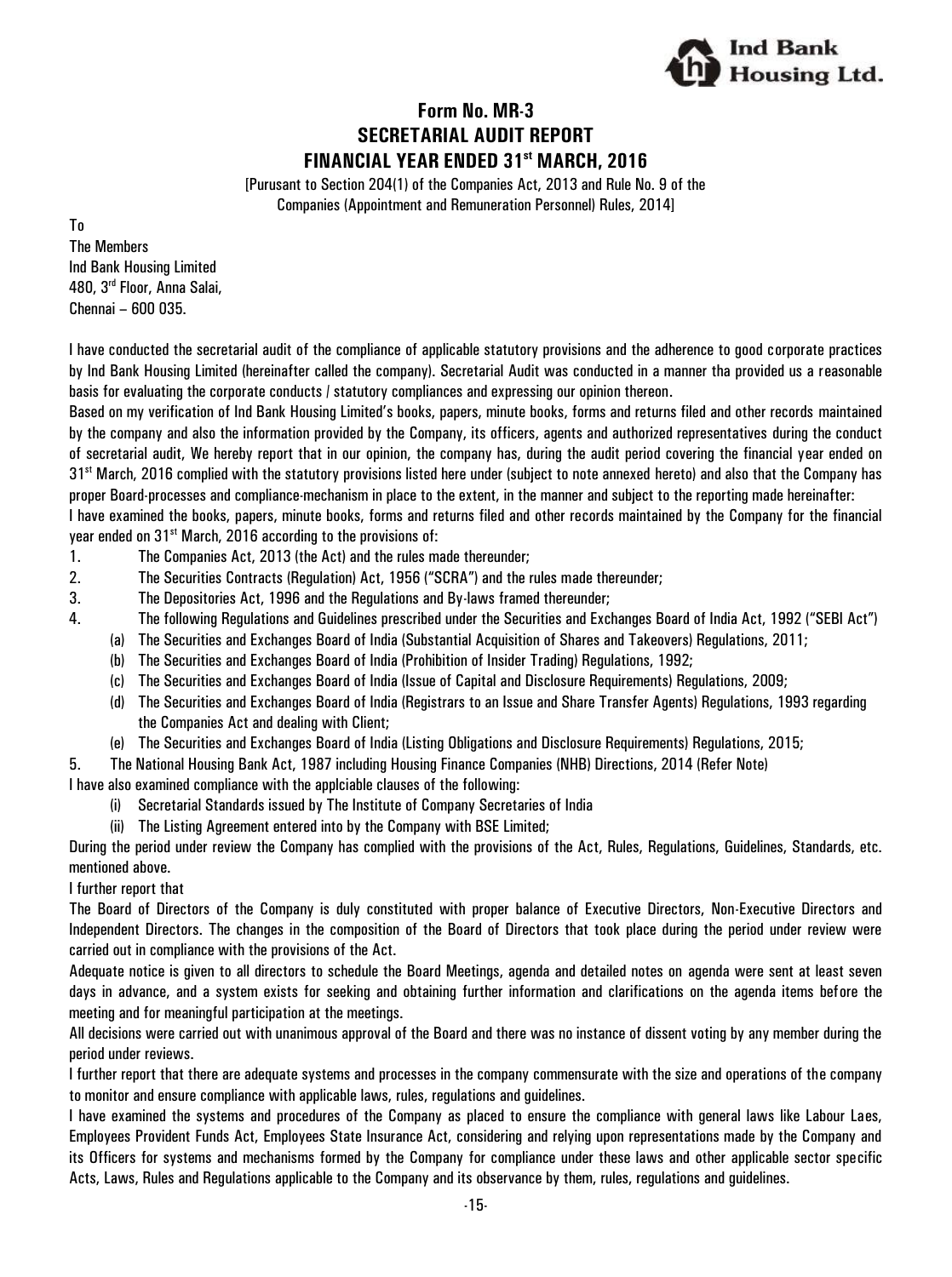

I further report that during the audit period, there were no instances of:

- (i) Public / Rights / Preferential Issue of Shares / Debentures / Sweat Equity
- (ii) Redemption / Buy-back of Securities
- (iii) Major decisions taken by the Members in pursuance to Section 180 of the Companies Act, 2013.
- (iv) Merger / Amalgamations / Reconstructions etc.
- (v) Foreign technical Collaborations.

**Signature P. Sriram & Associates Place: Chennai FCS No. 4862 Date:05.05.2016 C.P. No. 3310**

#### **NOTE**

**The Company has suspended making fresh lending since the year 2000 and is in the process of recovery of Non-Performing Assets as per the terms of the agreement entered with the borrowers and other loans which are under litigation. In view of continued financial loss, the compliances with the Capital Adequacy, Net Owned Funds and other related requirements under The National Housing Bank Act, 1987 including Housing Finance Companies (NHB) Directions, 2014 could not be complied with.**

#### **Annexure A**

To

The Members,

Ind Bank Housing Limited

My report of even date is to be read along with this supplementary testimony.

- 1. Maintenance of secretarial record is the responsibility of the management of the company. My responsibility is to express an opinion on these secretarial records based on our audit.
- 2. I have followed the audit practices and processes as were appropriate to obtain reasonable assurance about the correctness of the contents of the Secretarial records. The verification was done on test basis to ensure that correct facts are reflected in secretarial records. I believe that the processes and practices, the company had followed provide a reasonable basis for our opinion.
- 3. I have not verified the correctness and appropriateness of financial records and Books of Accounts of the company.
- 4. Whenever required, I have obtained the Management representation about the compliance of laws, rules and regulations and happening of events etc.,
- 5. The compliance of the provisions of Corporate and other applicable laws, rules, regulations, standards is the responsibility of managements. My examination was limited to the verification of procedures on test basis.
- 6. The Secretarial Audit Report is neither an assurance as to the future viability of the company nor of the efficacy or effectiveness with which the management has conducted the affairds of the company.

**Signature P. Sriram & Associates Place: Chennai FCS No. 4862 Date: 05.05.2016 C.P. No. 3310**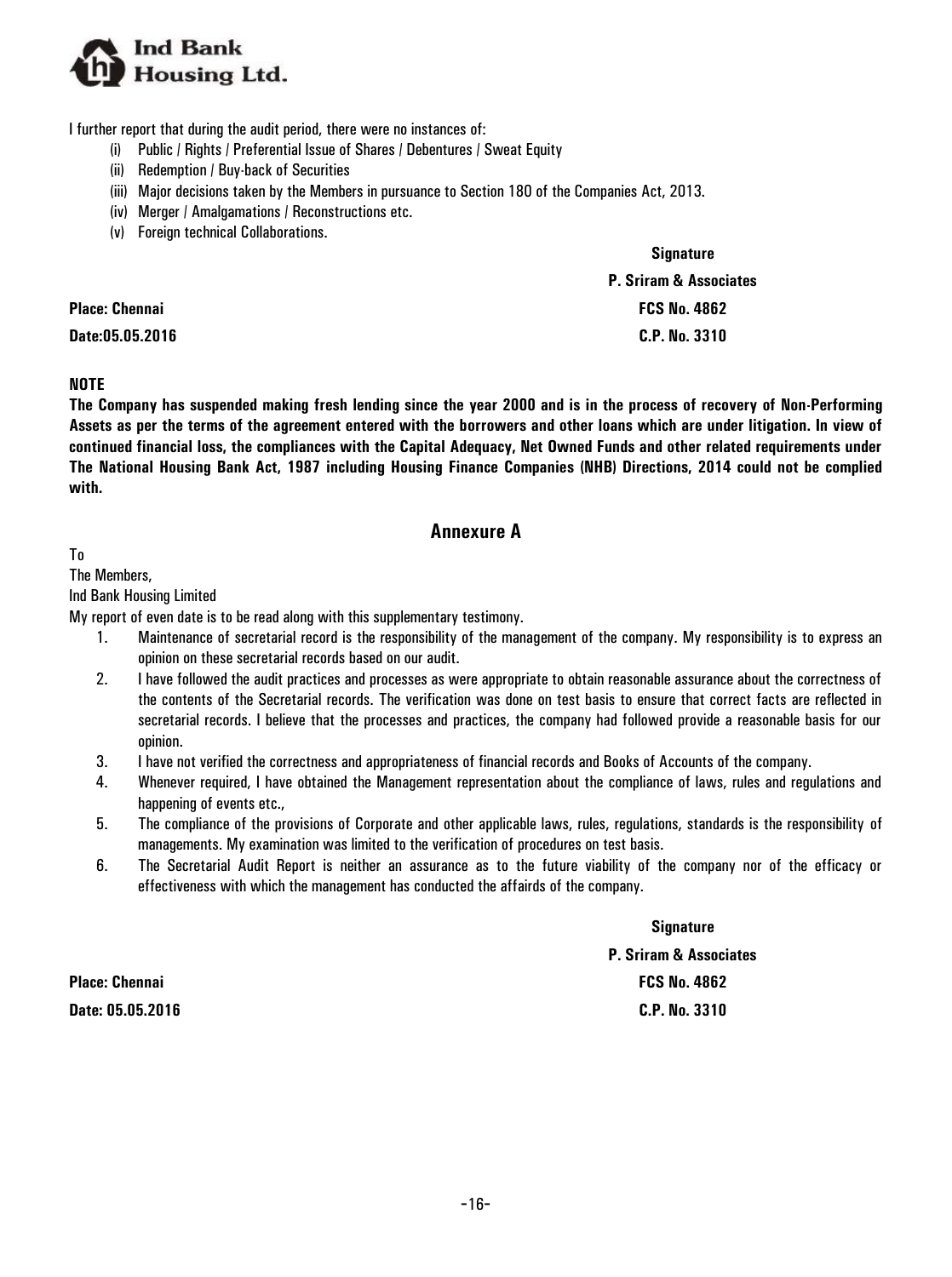

# **Annexure I**

| <b>Ration of Remuneration</b>                                        |                                                           |
|----------------------------------------------------------------------|-----------------------------------------------------------|
| (i) the ratio of the remuneration of each director to the median     | The Directors are not drawing any remuneration from the   |
| remuneration of the employees of the company for the financial       | company other than sitting fees to non-executive          |
| year;                                                                | Independent Directors.                                    |
| (ii) the percentage increase in remuneration of each director, Chief | The increase in remuneration is due to increase in        |
| Financial Officer, Chief Executive Officer, Company Secretary or     | dearness allowance as per the pay structure               |
| Manager, if any, in the financial year;                              |                                                           |
| (iii) the percentage increase in the median remuneration of          | ΝA                                                        |
| employees in the financial year;                                     |                                                           |
| (iv) the number of permanent employees on the rolls of company;      | 1                                                         |
| (v) the explanation on the relationship between average increase     | The increase in the remuneration is driven by the         |
| in remuneration and company performance;                             | company's policy and service regulations. The increase in |
|                                                                      | the remuneration during the year is only due to the       |
|                                                                      | payment of dearness allowances and regular increments.    |
|                                                                      | Hence the increase in the remuneration is not linked with |
|                                                                      | the company's performance.                                |
| comparison of the remuneration of the Key Managerial<br>(vi)         | The increase is due to the reason stated in point No (v)  |
| Personnel against the performance of the company;                    |                                                           |
| (vii) variations in the market capitalisation of the company, price  | The variation in market capitalisation is marginal and    |
| earnings ratio as at the closing date of the current financial year  | P.E. ratio is negative. There is increase of 10% in the   |
| and previous financial year and percentage increase over decrease    | market price over the last public offer made in 1991 at   |
| in the market quotations of the shares of the company in             | par.                                                      |
| comparison to the rate at which the company came out with the        |                                                           |
| last public offer in case of listed companies, and in case of        |                                                           |
| unlisted companies, the variations in the net worth of the           |                                                           |
| company as at the close of the current financial year and previous   |                                                           |
| financial year;                                                      |                                                           |
| (viii) average percentile increase already made in the salaries of   | There is no managerial remuneration. Other than the       |
| employees other than the managerial personnel in the last            | managerial person the increase is due to payment of       |
| financial year and its comparison with the percentile increase in    | dearness allowance and the question of comparison does    |
| the managerial remuneration and justification thereof and point      | not arise.                                                |
| out if there are any exceptional circumstances for increase in the   |                                                           |
| managerial remuneration;                                             |                                                           |
| (ix) comparison of the each remuneration of the Key Managerial       | The increase is due to the reason stated in point No (v)  |
| Personnel against the performance of the company                     |                                                           |
| the key parameters for any variable component of<br>(x)              | N A                                                       |
| remuneration availed by the directors;                               |                                                           |
| (xi) the ratio of the remuneration of the highest paid director to   | N A                                                       |
| that of the employees who are not directors but receive              |                                                           |
| remuneration in excess of the highest paid director during the       |                                                           |
| vear;                                                                |                                                           |
| (xii) affirmation that the remuneration is as per the remuneration   | The remuneration as per the remuneration policy of the    |
| policy of the company.                                               | company.                                                  |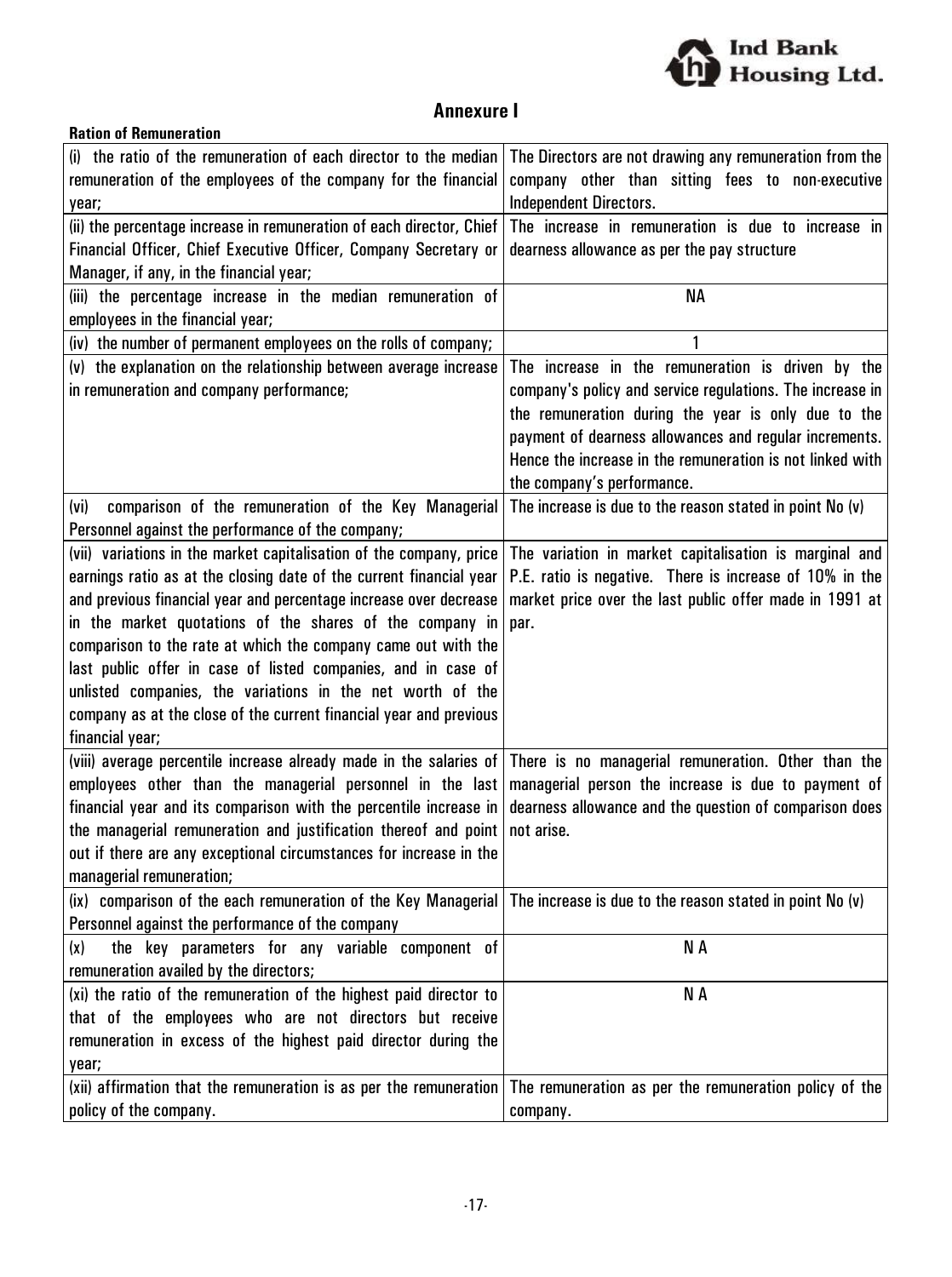

# **REPORT ON CORPORATE GOVERNANCE**

#### **CORPORATE GOVERNANCE PHILOSOPHY**

Corporate governance involves a set of relationships amongst the company's management, its board of directors, its shareholders, its auditors and other stakeholders. These relationships, which involve various rules and incentives, provide the structure through which the objectives of the company are set, and the means of attaining these objectives as well as monitoring performance are determined. Thus, the key aspects of good corporate governance include transparency of corporate structures and operations; the accountability of managers and the boards to shareholders; and corporate responsibility towards stakeholders. The company is committed to ensure high standards of transparency and accountability compliance and responsibility in every sphere of management practice and equity in all areas of its operation and in all its dealings with the shareholders and multiple stakeholders. The best management practices and high levels of integrity in decision making are followed to ensure long term wealth generation and creation of value for all the stakeholders. The company follows all the principles of corporate governance in its true spirit and at all times.

#### **1. BOARD OF DIRECTORS**

#### **a) Composition**

The Board consists of 8 Directors as on 31<sup>st</sup> March 2016. The composition of the Board is suitable constituted in conformity with revised Clause 49 of the listing agreement/SEBI (LODR) Regulations and the provisions of the Companies Act, 2013. The day-today management of the company is carried on by the Managing Director of the company.

| Category                                   | <b>No of Directors</b> |
|--------------------------------------------|------------------------|
| <b>Managing Director</b>                   |                        |
| <b>Nominee Directors</b>                   |                        |
| <b>Non-executive Independent Directors</b> |                        |
| Non-executive Independent woman Director   |                        |

All independent directors possess the requisite qualifications and are very experienced in their own fields. The Directors other than the Managing Director, the nominee director of HUDCO and independent directors are liable to retire by rotation. None of the directors are members of more than ten committees or chairman of more than five committees in public limited companies in which they are directors. Necessary disclosures have been obtained from all the directors regarding their directorship and have been taken on record by the Board.

The names of the Directors and the details of other chairmanship / directorship / committee membership of each Director as on  $31^{st}$ March 2016 is given below:

| Name of Director |                            | Category                    |                          | <b>Number of Directorships</b><br>in other companies |          | Number of Committee Memberships<br>in other companies |  |
|------------------|----------------------------|-----------------------------|--------------------------|------------------------------------------------------|----------|-------------------------------------------------------|--|
|                  |                            |                             | Chairman                 | Member                                               | Chairman | Member                                                |  |
| 1.               | Shri A.S.Rajeev            | Nominee of Indian Bank      | $\overline{\phantom{a}}$ | 2                                                    | ٠.       |                                                       |  |
| 2.               | Shri V. Gopal              | Nominee of Indian Bank      | $\overline{\phantom{a}}$ |                                                      |          |                                                       |  |
| 3.               | Smt.Rekha V.Sarathy        | Nominee of HUDCO            | $\overline{\phantom{a}}$ |                                                      |          |                                                       |  |
| 4.               | Shri A Damodaran           | <b>Independent Director</b> | $\overline{\phantom{a}}$ |                                                      |          |                                                       |  |
| 5.               | Shri M S Natarajan         | <b>Independent Director</b> | $\overline{\phantom{a}}$ | ٠.                                                   | ٠.       |                                                       |  |
| 6.               | Shri T R<br>Chandrasekaran | <b>Independent Director</b> | $\overline{\phantom{a}}$ |                                                      |          |                                                       |  |
| 7.               | Smt. Sripirya Kumar        | <b>Independent Director</b> | $\sim$                   |                                                      |          |                                                       |  |
| 8.               | Shri A.K. Bajpai           | Nominee of Indian Bank      | $\overline{\phantom{a}}$ |                                                      |          |                                                       |  |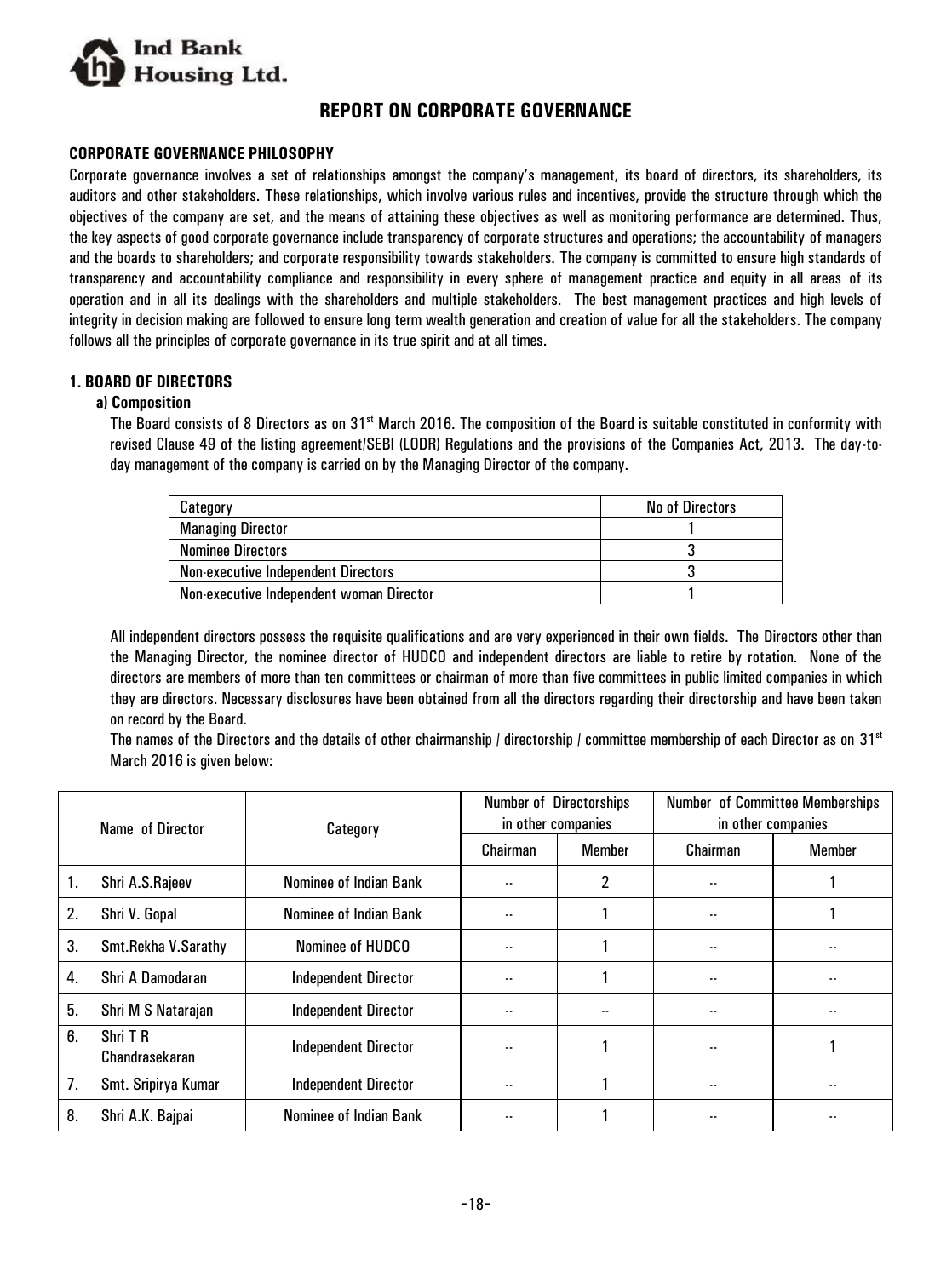

#### **Notes:**

- i. Other directorships exclude foreign companies, private limited companies and alternate directorships.
- ii. Only membership in Audit Committee and Stakeholders' Relationship Committee have been reckoned as per SEBI (LODR) Regulations 2015.

#### **b) Board Meetings and Attendance at Board Meetings**

The Board met 4 times during the financial year 2015-16. The Board of Directors of the Company had met not exceeding with a maximum time gap of one hundred and twenty days.

The relevant details are as under:

| S.No | Date       | <b>Board Strength</b> | No. of Directors<br>present |
|------|------------|-----------------------|-----------------------------|
|      | 11.05.2015 |                       |                             |
|      | 13.08.2015 |                       |                             |
|      | 07.11.2015 |                       |                             |
|      | 06.02.2016 |                       |                             |

The company places before the Board all those details as required under Annexure 1A to the listing agreement/ Part A in Schedule II of SEBI (LODR) Regulations. The dates for the board meetings are fixed after taking into account the convenience of all the directors and sufficient notice is given to them. Detailed agenda notes are sent to the directors. All the information required for decision making are incorporated in the agenda. Those that cannot be included in the agenda are tabled at the meeting. The Managing Director appraise the Board on the overall performance of the company at every board meeting. Legal issues, write-offs, provisions, purchase and disposal of capital assets are all brought to the notice of the Board. The Board reviews performance, approves capital expenditures, sets the strategy the company should follow and ensures financial stability. The Board takes on record the actions taken by the company on all its decisions periodically.

**c) Disclosure of relationship between directors inter-se:**

There is no inter-se relationship within the Directors of the company

**d) Attendance of each Director at Board Meetings and at the previous Annual General Meeting (AGM)**

| S.No | Name                                            | No. of Board<br><b>Meetings held</b> | No .of Board<br><b>Meetings</b><br>attended | Date of appointment<br>as Directors | Attendance<br>at the last AGM |
|------|-------------------------------------------------|--------------------------------------|---------------------------------------------|-------------------------------------|-------------------------------|
|      | Shri B Rajkumar(upto 31.05.2015)                | 4                                    |                                             | 26.06.2013                          | ΝA                            |
| 2    | Shri S Krishnan                                 | 4                                    | 2                                           | 13.08.2015                          | Attended                      |
| 3    | Shri K Udaya Baskara Reddy (upto<br>23.05.2015) | 4                                    |                                             | 09.08.2014                          | ΝA                            |
| 4    | Shri V Gopal                                    | 4                                    | 3                                           | 13.08.2015                          | Attended                      |
| 5    | Smt.Rekha V.Sarathy                             | 4                                    | 3                                           | 09.08.2014                          | Not attended                  |
| 6    | Shri A Damodaran                                | 4                                    | 4                                           | 27.09.2014                          | Attended                      |
|      | Shri M S Natarajan                              | 4                                    | 4                                           | 27.09.2014                          | Attended                      |
| 8    | Shri T R Chandrasekaran                         | 4                                    | 2                                           | 27.09.2014                          | Attended                      |
| 9    | Smt. Sripirya Kumar                             | 4                                    | 3                                           | 27.09.2014                          | Not attended                  |
| 10   | Shri Banabihari Panda(upto 30.11.2015)          | 4                                    | 3                                           | 26.05.2011                          | Attended                      |
| 11   | Shri A.K. Baipai (from 04.01.2016)              | 4                                    |                                             | 04.01.2016                          | ΝA                            |

#### **2. AUDIT COMMITTEE**

The audit committee assists the board in the dissemination of financial information and in overseeing the financial and accounting processes in the company. The terms of reference of the audit committee covers all matters specified in Part C in Schedule II of SEBI (LODR) Regulations 2015 and also those specified in section 177 of the Companies Act 2013. The terms of reference broadly include review of internal audit reports and action taken reports, assessment of the efficacy of the internal control systems/ financial reporting systems and reviewing the adequacy of the financial policies and practices followed by the company. The audit committee reviews the compliance with legal and statutory requirements, the quarterly and annual financial statements and related party transactions and reports its findings to the Board. The audit committee takes note of any default in the payments to creditors and shareholders. The committee also looks into those matters specifically referred to it by the Board. The audit committee comprised of the following directors for the year ended 31st March 2016: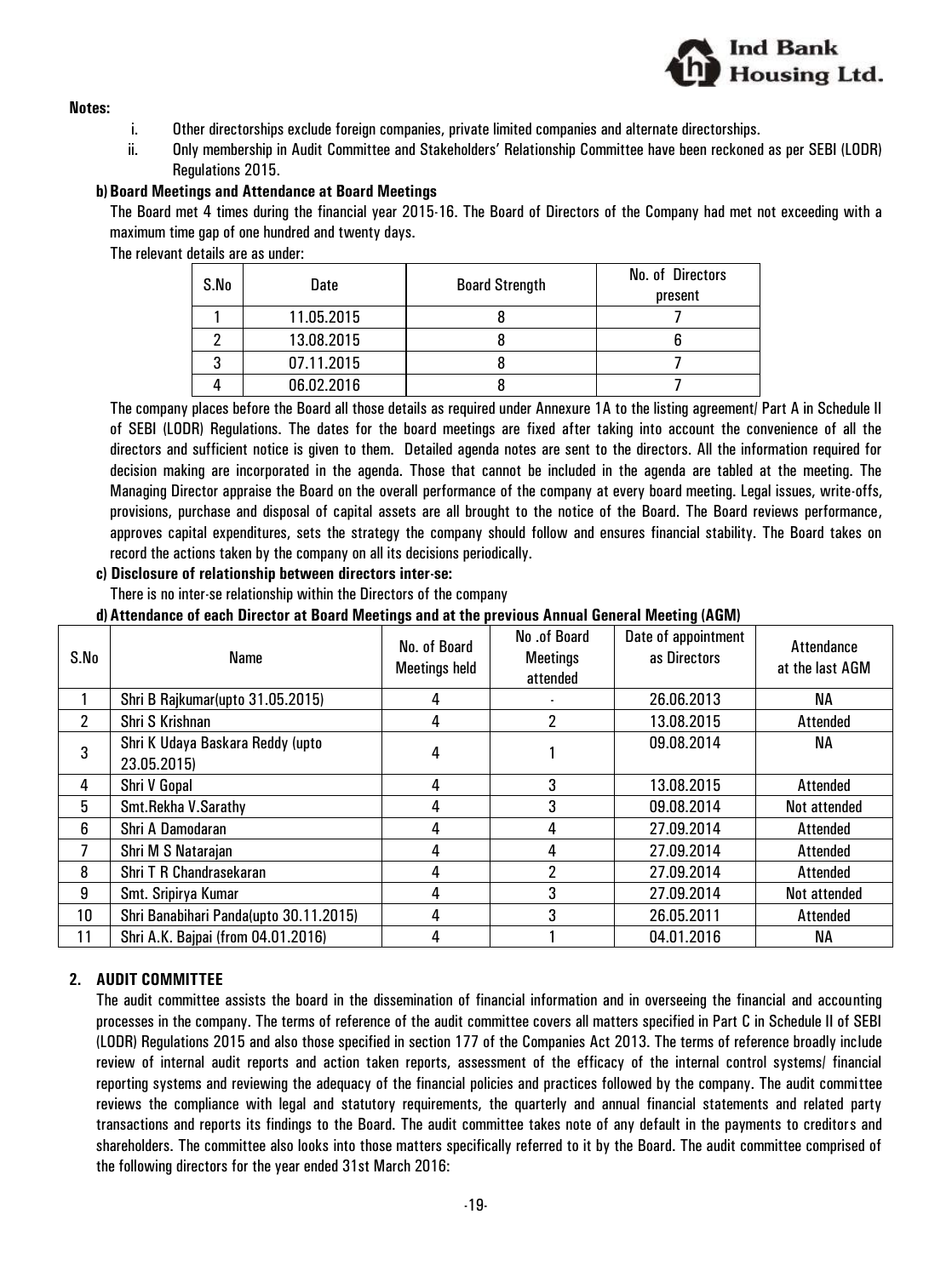

|    | Name of the Director    | Position      |
|----|-------------------------|---------------|
|    | Shri A Damodaran        | Chairman      |
| 2. | Shri V. Gopal           | Member        |
| 3. | Smt.Rekha V.Sarathy     | Member        |
| 4. | Shri M S Natarajan      | Member        |
| 5. | Shri T R Chandrasekaran | Member        |
| 6. | Smt. Sripriya Kumar     | <b>Member</b> |

As on 31st March 2016 the committee comprised four independent directors and two nominee director, all of whom are financially literate and have relevant finance / audit exposure. The Managing Director is a permanent invitee to the meetings of the committee. The Company Secretary acts as the Secretary to the committee. The composition of the audit committee is as per Regulations 18 (1) of SEBI (LODR) Regulations 2015. The audit committee met 4 times during the year on 11.05.2015, 13.08.2015, 07.11.2015 & 06.02.2016. The details are as follows:

#### **Attendance of each Director at Audit Committee Meetings in FY 2015-16**

|    | Name of the Director       | Number of Audit Committee Meetings |
|----|----------------------------|------------------------------------|
|    |                            | Attended                           |
|    | Shri A Damodaran           |                                    |
| 2. | Shri K Udaya Baskara Reddy |                                    |
| 3. | Shri V Gopal               |                                    |
| 4. | Smt.Rekha V.Sarathy        |                                    |
| 5. | Shri M S Natarajan         |                                    |
| 6. | Shri T R Chandrasekaran    |                                    |
|    | Smt. Sripriya Kumar        |                                    |

#### **3. NOMINATION AND REMUNERATION COMMITTEE**

In compliance with Section 178 of the Companies Act, 2013 and Regulations 19 of SEBI (LODR) Regulations 2015, the Board has constituted the "Nomination and Remuneration Committee".

- **(I) Brief description of the role of the committee shall,** *inter-alia***, include the following:**
- a) Formulation of the criteria for determining qualifications of a director and recommend to the Board a policy, relating to the remuneration of the directors, key managerial personnel and other employees;
- b) Formulation of criteria for evaluation of Independent Directors and the Board;
- c) Devising a policy on Board diversity;
- d) Identifying persons who are qualified to become directors and who may be appointed in senior management in accordance with the criteria laid down, and recommend to the Board their appointment and removal. The company shall disclose the remuneration policy and the evaluation criteria in its Annual Report.
- **(II) The composition of the Nomination & Remuneration Committee as at March 31, 2016 and the details of Members of the Committee are as under:**

| Name of the Director      | Position |
|---------------------------|----------|
| <b>Shri M S Nataraian</b> | Chairman |
| Shri V. Gopal             | Member   |
| Shri A.K.Bajpai           | Member   |
| Shri T R Chandrasekaran   | Member   |

This committee recommends the appointment/reappointment of directors, key managerial personnel and other employees one level below them along with the remuneration to be paid to them. The remuneration is fixed keeping in mind the persons track record, his/her potential individual performance, the market trends and scales prevailing in the similar industry. The Remuneration Committee comprises non-executive and independent directors. The Company Secretary is the Secretary to the committee. During the financial year 2015-16 the committee met on 07.11.2015 and 06.02.2016.

Attendance of each Director at Nomination and Remuneration Committee Meetings in FY 2015-16

| Name of the Director       | Number of committee meetings attended |
|----------------------------|---------------------------------------|
| Shri M S Natarajan         |                                       |
| Shri K Udaya Baskara Reddy |                                       |
| Shri V Gopal               |                                       |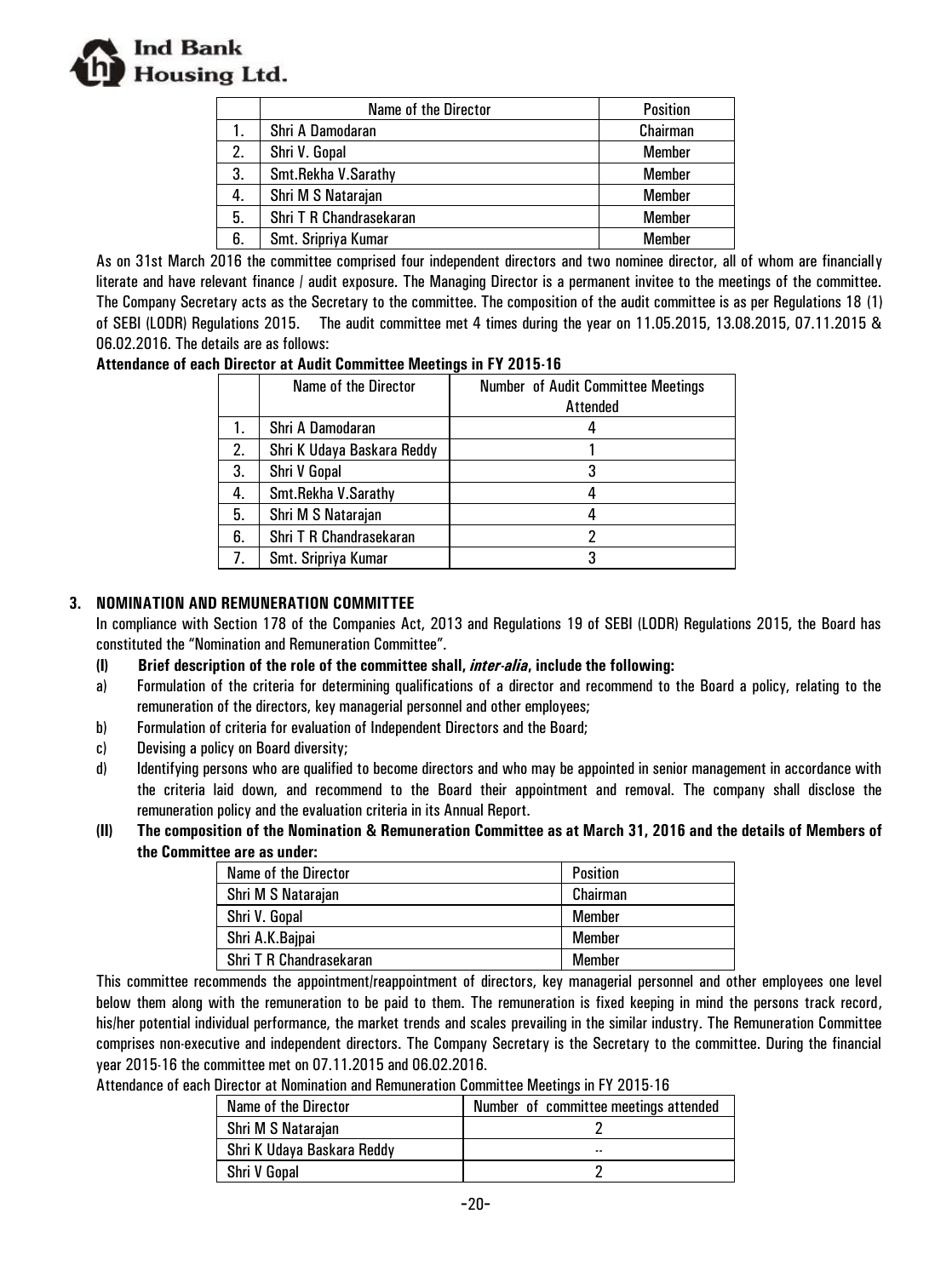| Shri Banabihari Panda   |  |
|-------------------------|--|
| Shri A.K. Bajpai        |  |
| Shri T R Chandrasekaran |  |

#### **(III) REMUNERATION POLICY:**

The company has adopted the Remuneration Policy on 07.02.2015 which inter alia provides the following:

- a) Criteria and terms and conditions with regard to identifying persons who are qualified to become Directors (Executive and Non-Executive) and persons who may be appointed in Senior Management and Key Managerial positions and to determine their remuneration.
- b) Determination of remuneration based on the Company's size and financial position and trends and practices on remuneration prevailing in peer companies, in the housing finance industry.
- c) Evaluation of the performance of Directors, as well as Key Managerial and Senior Management Personnel.
- d) Provision of reward linked directly to their effort, performance, dedication and achievement relating to the Company's operations.
- e) To retain, motivate and promote talent and to ensure long term sustainability of talented managerial persons and create competitive advantage.

#### **(IV) CRITERIA FOR MAKING PAYMENTS TO NON- EXECUTIVE DIRECTORS:**

A Non-Executive Director shall be entitled to receive only sitting fees for each meeting of the Board or Committee of the Board attended by him, of such sum as may be approved by the Board of Directors within the overall limits prescribed under the Companies Act, 2013 and The Companies (Appointment and Remuneration of Managerial Personnel) Rules, 2014;

#### **4. STAKEHOLDERS' RELATIONSHIP COMMITTEE:**

In compliance with the provisions of Section 178 of the Companies Act, 2013 and the Regulations 20 of SEBI (LODR) Regulations 2015 the Board has constituted the "Stakeholders' Relationship Committee".

The functions of the Committee include the following:

- 1) Approval of share transfers & share transmission/share transposition.
- 2) Issue of duplicate share certificates
- 3) Issue of share certificates for split
- 4) Rematerialization and consolidation of shares
- 5) Redressal of shareholders grievances

Shri. M.S. Natarajan, non-executive independent director is the Chairman of the committee. Shri A.K Bajpai and Shri V Gopal are the other members of the committee.

The committee met regularly to approve share transfers, transmissions, issue of duplicate share certificates, rematerialisation of shares and all other issues pertaining to shares and also to redress investor grievances like non receipt of dividend warrants, nonreceipt of share certificates, etc. The committee regularly reviews the movement in shareholding and ownership structure. The committee also reviews the performance of the Registrar and Share Transfer Agents. The committee met 13 times during the year 2015-16. The committee approved the transfer of 1700 shares in physical form.

| S.No. | <b>Nature of Complaints</b>            | Number of  |
|-------|----------------------------------------|------------|
|       |                                        | Complaints |
|       | Regarding annual report                | Nil        |
| 2     | Revalidation of dividend warrant       | Nil        |
| 3     | Issue of duplicate share certificate   | Nil        |
| 4     | Issue of duplicate dividend warrant    | Nil        |
| 5     | <b>Procedure for transmission</b>      | Nil        |
| 6     | <b>General queries</b>                 | Nil        |
| 7     | Non receipt of dividend                | Nil        |
| 8     | <b>Correction in share certificate</b> | Nil        |
| 9     | Change of address                      | Nil        |
| 10    | <b>Unclaimed dividend</b>              | Nil        |
| 11    | Correction in dividend cheque          | Nil        |
|       | Total                                  |            |

# **Complaints received and redressed during the year 2015-16**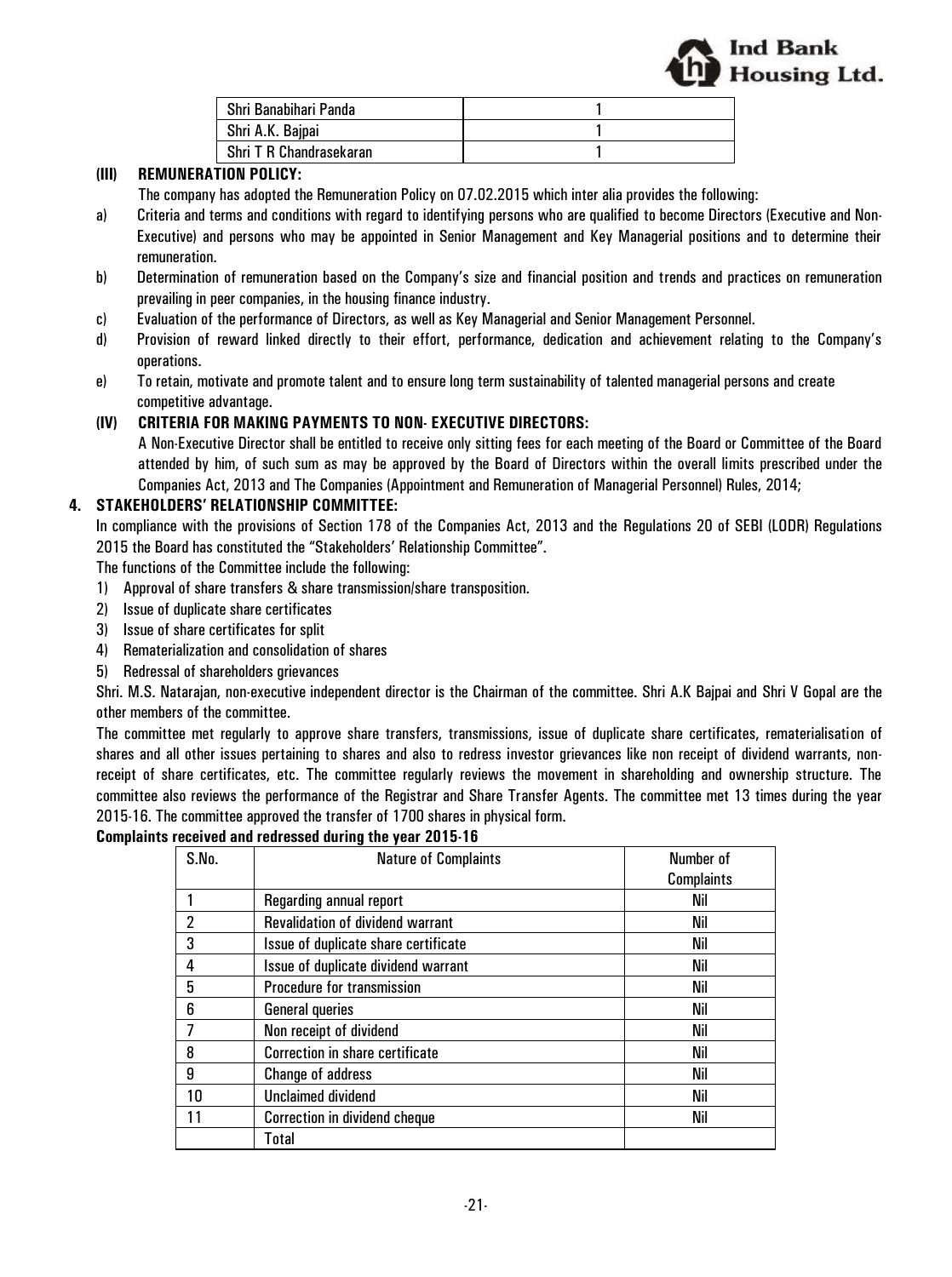

All the requests and complaints received from the shareholders were attended to within the stipulated time and nothing was pending for disposal at the end of the year. Shri S.Selvaraj, Company Secretary is the compliance officer of the company.

#### **5. MEETING OF INDEPENDENT DIRECTORS:**

The Independent Directors of the Company had met during the year on 06.02.2016 to review the performance of non- Independent Directors and the Board as a whole, review the performance of the Chairperson of the Company and had accessed the quality, quantity and timeliness of flow of information between the company management and the Board.

In accordance with the requirements of Regulations 25 (7) of SEBI (LODR) Regulations 2015 and the provisions of Companies Act 2013, the Company familiarises the Directors with the Company, their roles, rights, responsibilities in the Company, nature of the industry in which the Company operates, its business operations and model etc. during the every Board meeting held during the financial year 2015-16.

#### **6. REMUNERATION PAID TO DIRECTORS**

**a.** Of the total 8 directors, one is Managing Director. The Managing Director is not drawing any remuneration of the company as he is also the President & Whole Time Director of Indbank Merchant Banking Services Ltd (IBMBS) as nominated by the promoter Indian Bank and draws his salary from IBMBS as per service rules applicable to Officers of Indian Bank. The nonexecutive directors do not draw any remuneration from the company except sitting fees for attending the meetings of the board and the committees.

| Name of the Director     | Board<br>Meeting<br>(Rs) | Audit<br>Committee<br>Meeting<br>(Rs) | Remuneration<br>Committee<br>Meeting<br>(Rs) | Stakeholders'<br>Relationship<br><b>Committee Meeting</b><br>(Rs) | Independent<br>Directors' meeting<br>(Rs) | Total<br>(Rs) |
|--------------------------|--------------------------|---------------------------------------|----------------------------------------------|-------------------------------------------------------------------|-------------------------------------------|---------------|
| Shri A Damodaran         | 16000                    | 12000                                 |                                              |                                                                   | 4000                                      | 32000         |
| Shri M.S. Natarajan      | 16000                    | 12000                                 | 4000                                         | 9000                                                              | 4000                                      | 45000         |
| Shri T.R. Chandrasekarar | 8000                     | 6000                                  | 2000                                         |                                                                   |                                           | 16000         |
| Smt. Sripriya Kumar      | 14000                    | 10000                                 |                                              |                                                                   | 4000                                      | 28000         |

#### **b. Details of Sitting Fees paid to Non-Executive Directors during the financial year 2015-16**

There were no pecuniary relationship or transactions of the non-executive directors vis-à-vis the company during the Financial Year ended 31<sup>st</sup> March, 2016.

#### **c. Details of shareholding of Directors as on 31st March 2016**

As on 31st March 2016, none of the Directors of the company hold equity shares in the company.

#### **7. ANNUAL GENERAL MEETINGS AND EXTRAORDINARY GENERAL MEETING**

The details of the Annual General Meetings / Extraordinary General Meeting held in the last three years are as follows: Annual General Meetings of the Company:

| Venue                                               | <b>Financial Year</b> | Date & Time                      |
|-----------------------------------------------------|-----------------------|----------------------------------|
| "IMAGE" M.R.C Nagar, R A Puram, Santhome, Chennai - | 2012-2013             | 23rd September, 2013             |
| 600 028                                             |                       |                                  |
| - Do -                                              | 2013-2014             | 27 <sup>th</sup> September, 2014 |
| - Do -                                              | 2014-2015             | 26 <sup>th</sup> September, 2015 |
| $\sim$<br>$\cdots$                                  | . .                   |                                  |

The details of special resolutions passed in AGM/EGM in the last 3 years are as follows:

| AGM/EGM                                 | <b>Subject</b>                              |
|-----------------------------------------|---------------------------------------------|
| $24^{th}$ AGM held on 26.09.2015        | No special resolution was passed at the AGM |
| 23rd AGM held on 27.09.2014             | As detailed below                           |
| 22 <sup>nd</sup> AGM held on 23.09.2013 | No special resolution was passed at the AGM |
|                                         |                                             |

#### **E-Voting/Poll: {Details of E-voting/Poll carried out at AGM/EGM)**

The following items were approved by the shareholders of the company through special resolutions through E-Voting for the year 2013-14

a) Fixing the borrowing powers of the Board of Directors of the company to a maximum of Rs.1000 crores in supersession of the Ordinary Resolution passed on 10.07.1996 and pursuant to the provisions of section 180(1)(c) of the Companies Act, 2013 and the rules made there under (including any statutory modification(s) or re-enactment thereof for the time being in force).

b) Approving for creation of Mortgage/Charge on the movable and immovable properties of the Company.

Further, as stipulated under the provisions of Section 108 of the Companies Act, 2013 read with Companies (Management and Administration) Rules 2014 and Clause 35B of the Listing Agreement, E voting / poll was provided for the resolutions to be passed at the AGM and all the resolutions were approved by the shareholders.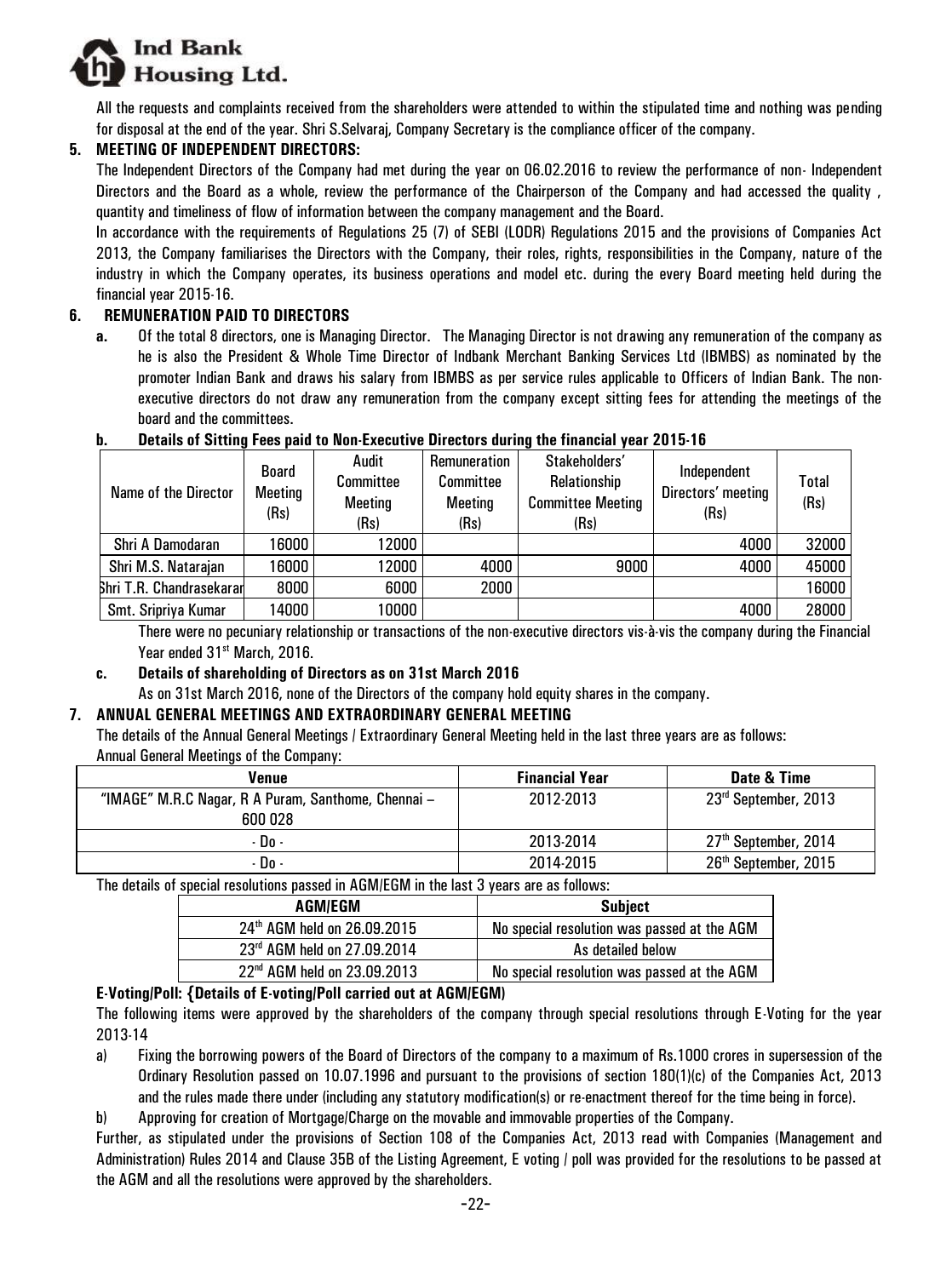No items were approved by the shareholders of the company through special resolutions through Postal Ballot for the years 2012-13 & 2014-15.

**Ind Bank Housing Ltd.** 

#### **8. SUBSIDIARY COMPANIES**

The company does not have any subsidiary.

#### **9. A) RISK MANAGEMENT**

Periodic assessments to identify the risk areas are carried out and management is briefed on the risks in advance to enable the company to control risk through a properly defined plan. The risks are classified as financial risks, operational risks and market risks. The risks are taken into account while preparing the annual business plan for the year. The Board is also periodically informed of the business risks and the actions taken to manage them. The Company has formulated a policy for Risk management (which is available in the company's website address [www.indbankhousing.com\)](http://www.indbankhousing.com/) with the following objectives:

- Provide an overview of the principles of risk management
- Explain approach adopted by the Company for risk management
- Define the organizational structure for effective risk management
- Develop a "risk" culture that encourages all employees to identify risks and associated opportunities and to respond to them with effective actions.
- Identify, assess and manage existing and new risks in a planned and coordinated manner with minimum disruption and cost, to protect and preserve Company's human, physical and financial assets.

#### **10. WHISTLE BLOWER POLICY**

The company has an established mechanism for Directors / Employees to report concerns about unethical behaviour, actual or suspected fraud, or violation of the code of conduct or ethics policy. It also provides for adequate safeguards against victimization of directors/ employees who avail of the mechanism. The same is available in the company's website address [www.indbankhousing.com.](http://www.indbankhousing.com/)

#### **11. DISCLOSURES**

#### **RELATED PARTY TRANSACTION:**

There have been no related party transactions with the company's promoters, directors, the management, their subsidiaries or relatives which may have potential conflict with the interests of the company at large. The necessary disclosures regarding the transactions are given in the notes to accounts.

#### **12. COMPLIANCES:**

There have been no instances of non-compliance by the company on any matters related to the capital markets, nor have any penalty/strictures been imposed on the company by the Stock Exchanges or SEBI or any other statutory authority on such matters.

#### **13. MEANS OF COMMUNICATION**

- a. The unaudited quarterly results of the company are published in leading newspapers such as Newstoday and Malai Sudar. These are not sent individually to the shareholders.
- b. The company's website address is: [www.i](http://www.mymail.com/)ndbankhousing.com. The website contains basic information about the company and such other details as required under the listing agreement. The company ensures periodical updation of its website.

#### **14. CODE OF CONDUCT FOR THE BOARD OF DIRECTORS AND THE SENIOR MANAGEMENT**

The standards for business conduct provide that the directors and the senior management will uphold ethical values and legal standards as the company pursues its objectives, and that honesty and personal integrity will not be compromised under any circumstances. A copy of the said code of conduct is available on the website [www.indbankhousing.com.](http://www.indbankhousing.com/) As provided under clause 49 of the listing agreement with the stock exchanges, the Board members and senior management personnel have affirmed compliance with the code of conduct for the financial year 2015-16.

#### **15. GENERAL SHAREHOLDER INFORMATION**

#### **a) Annual General Meeting**

| Date and time            | 24th September 2016 at 2.30 p.m                      |
|--------------------------|------------------------------------------------------|
| Venue                    | IMAGE, MRC Nagar, Chennai – 28                       |
| <b>Book Closure Date</b> | 18.09.2016 to 24.09.2016 (both days inclusive)       |
| <b>Financial Year</b>    | 1 <sup>st</sup> April to 31 <sup>st</sup> March 2016 |
|                          |                                                      |

#### **b) Financial Calendar 2016-17 (tentative) for conduct of meeting of Board of Directors.**

| 1 <sup>st</sup> Quarter | In the first week of August 2016   |  |
|-------------------------|------------------------------------|--|
| 2 <sup>nd</sup> Quarter | In the first week of November 2016 |  |
| 3rd Quarter             | In the first week of February 2017 |  |
| 4 <sup>th</sup> Quarter | In the second week of May, 2017    |  |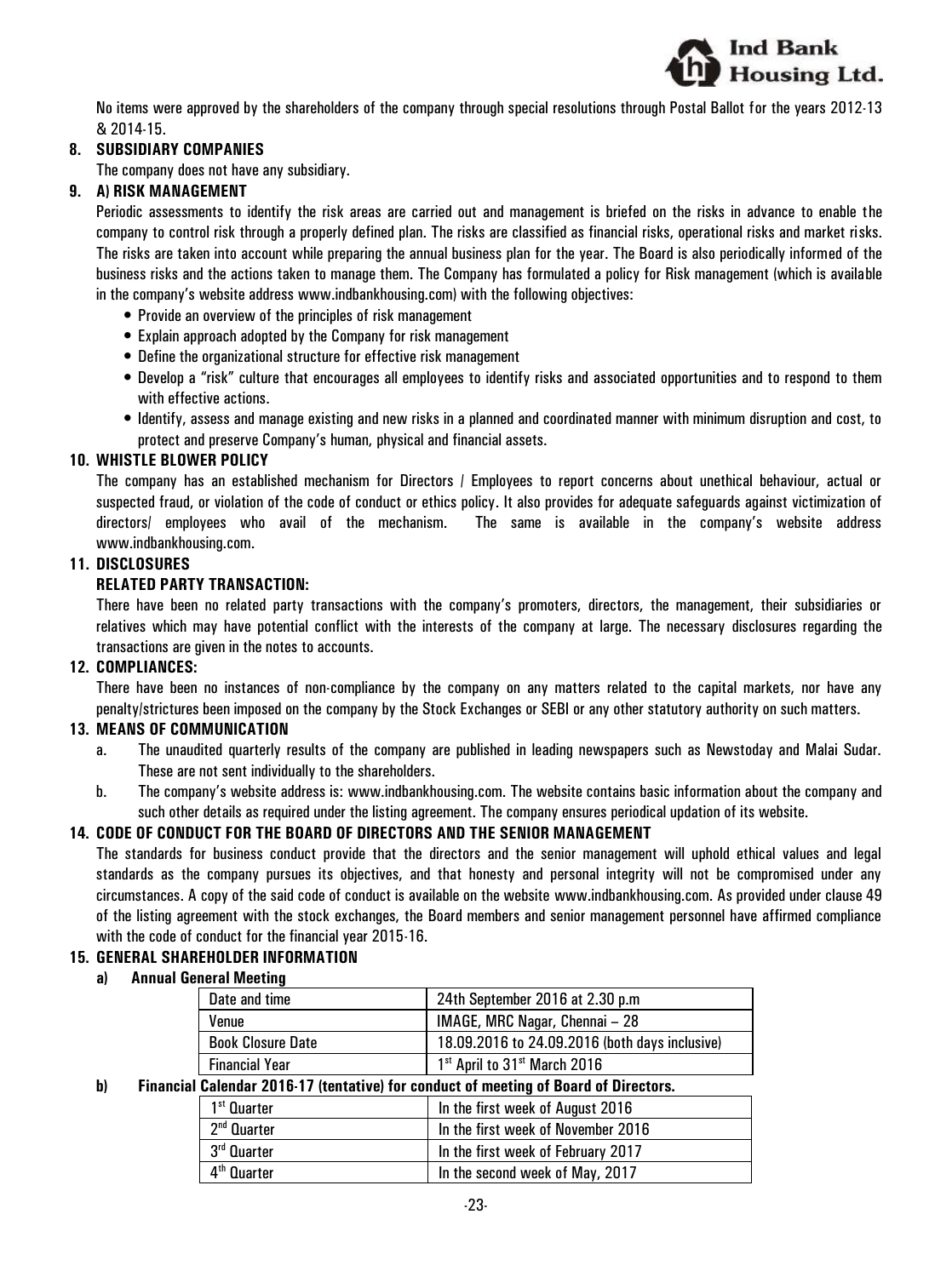

# **c) Particulars of Dividend for the year ended 31.03.2016 – Nil**

#### **d) Listing of Shares**

| Name of the Stock Exchange                               | <b>Stock Code</b> |
|----------------------------------------------------------|-------------------|
| Bombay Stock Exchange Limited, Mumbai (BSE)              | 523465            |
| <b>ISIN allotted by Depositories (Company ID Number)</b> | INE969D01012      |

(Note: Annual Listing fees for the year 2015-16 were duly paid to the above stock exchanges)

#### **e) Stock Market Data**

| Month             | The Stock Exchange, Mumbai |       |  |
|-------------------|----------------------------|-------|--|
|                   | High                       | Low   |  |
| <b>April 2015</b> | 7.03                       | 6.10  |  |
| May 2015          | 6.36                       | 5.59  |  |
| June 2015         | 9.00                       | 5.80  |  |
| 2015<br>July      | 9.10                       | 7.74  |  |
| Aug 2015          | 9.50                       | 7.04  |  |
| 2015<br>Sep       | 8.08                       | 5.70  |  |
| Oct 2015          | 7.05                       | 5.70  |  |
| <b>Nov 2015</b>   | 9.10                       | 7.05  |  |
| Dec 2015          | 9.20                       | 8.90  |  |
| 2016<br>Jan       | 11.50                      | 9.20  |  |
| Feb<br>2016       | 11.50                      | 10.36 |  |
| Mar 2016          | 11.50                      | 9.93  |  |

# **f) Shareholding Pattern as on 31st March 2016**

| Category                                                             | No of<br>shareholders | <b>Shares held in</b><br>physical form | <b>Shares held in</b><br>demat form | Total no. of<br>shares held | % of capital |
|----------------------------------------------------------------------|-----------------------|----------------------------------------|-------------------------------------|-----------------------------|--------------|
| <b>Promoter &amp; Promoter group</b>                                 |                       |                                        |                                     |                             |              |
| a. Bodies Corporate                                                  |                       | ٠.                                     | 5100000                             | 5100000                     | 51.00        |
| b. Directors and their relatives                                     |                       |                                        |                                     |                             |              |
| <b>Public shareholding</b>                                           |                       |                                        |                                     |                             |              |
| I. Institutions                                                      |                       |                                        |                                     |                             |              |
| a. Mutual funds and UTI                                              | --                    | ٠.                                     | ٠.                                  | ۰.                          | ٠.           |
| b. Banks/Financial Institutions                                      | $\overline{2}$        | ٠.                                     | 2500200                             | 2500200                     | 25.00        |
| c. Insurance companies                                               | --                    | ٠.                                     |                                     |                             |              |
| d. Foreign Institutional Investors                                   | --                    | ٠.                                     |                                     | ۰.                          | ٠.           |
| II. Non-institutions                                                 |                       |                                        |                                     |                             |              |
| a. Bodies corporates                                                 | 101                   | 3600                                   | 59000                               | 62600                       | 0.63         |
| b. Individuals                                                       | 12675                 | 884557                                 | 1325811                             | 2210368                     | 22.10        |
| c. HUF                                                               | 99                    | ٠.                                     | 69603                               | 69603                       | 0.70         |
| d. Non-resident Indians                                              | 30                    | ٠.                                     | 57129                               | 57129                       | 0.57         |
| e. Clearing member                                                   |                       | ٠.                                     | 100                                 | 100                         |              |
| <b>Grand Total</b>                                                   | 12909                 | 888157                                 | 99111843                            | 10000000                    | 100.00       |
| Distribution of Shareholding as on 31 <sup>st</sup> March 2016<br>g) |                       |                                        |                                     |                             |              |

| Number of Equity Shares held | Number of Share holders | Number of Shares | % of Capital |
|------------------------------|-------------------------|------------------|--------------|
| <b>Upto 500</b>              | 12425                   | 1456416          | 14.56        |
| 501-1000                     | 317                     | 262760           | 2.63         |
| 1001-2000                    | 93                      | 137699           | 1.38         |
| 2001-3000                    | 25                      | 61625            | 0.61         |
| 3001-4000                    | 15                      | 52976            | 0.53         |
| 4001-5000                    |                         | 38700            | 0.39         |
| 5001-10000                   | 14                      | 92063            | 0.92         |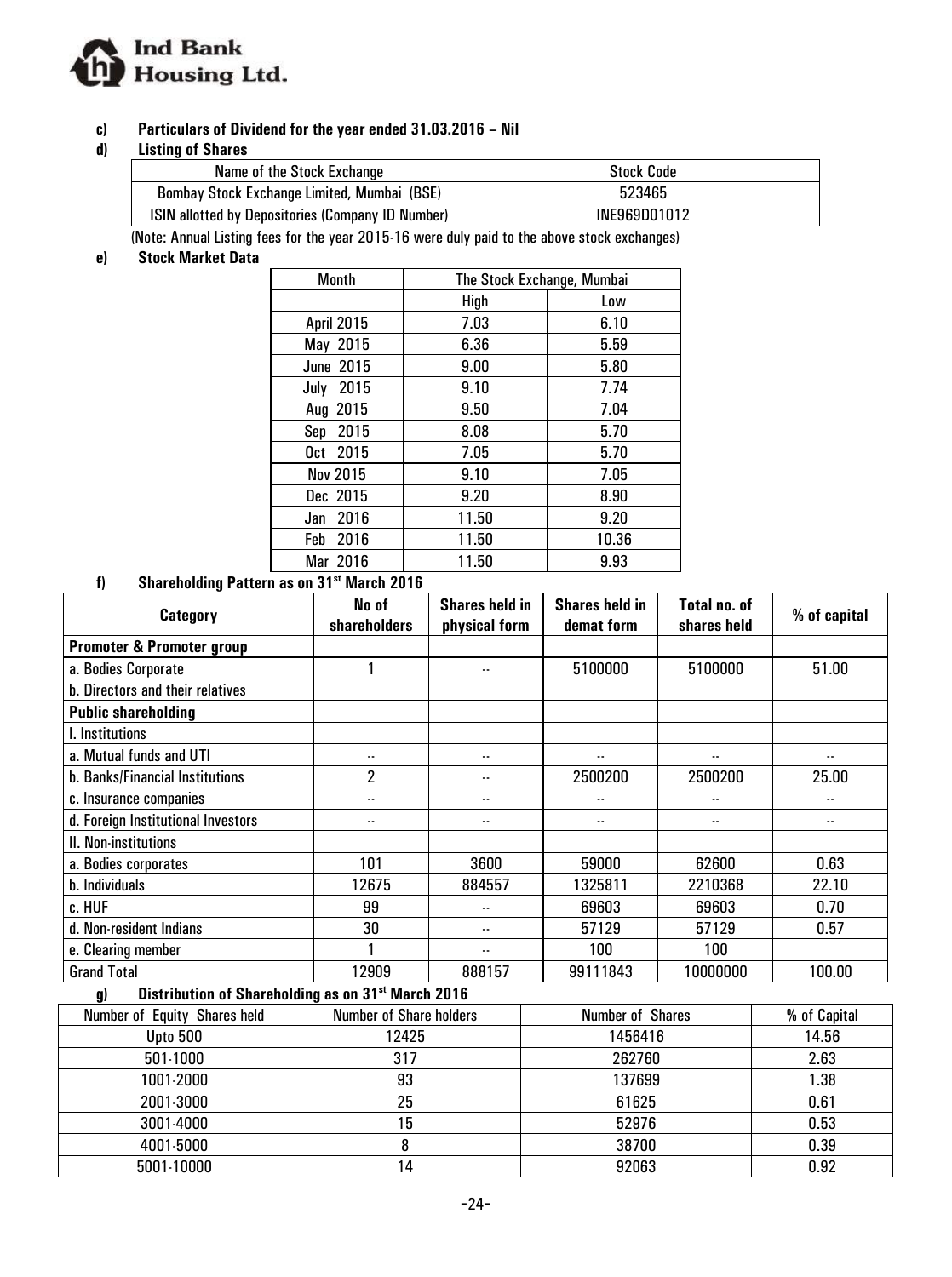| 000<br>and<br>above | . .  | 7007701  | 78.98 |
|---------------------|------|----------|-------|
| otal                | 2909 | 10000000 | 00.00 |

#### **h) Registrar and Share Transfer Agents**

M/s Cameo Corporate Services Limited, having its registered office at "Subramaniam Building" No.1, Club House Road, Chennai – 600002 are the Registrars for the demat segment and also the share transfer agents of the company, to whom communications regarding share transfer and dematerialization requests must be addressed. All matters connected with share transfer, transmission, dividend payment is handled by the share transfer agent. Share transfers are processed within 15 days of lodgement. A practising company secretary certifies on a quarterly basis the timely dematerialization of shares of the company.

#### **i) Information in respect of unclaimed deposits due for remittance into Investor Education and Protection Fund (IEPF) is given below:**

Under the provisions of the Companies Act, 2013 overdue deposits that remain unclaimed for a period of seven years from the date of maturity are required to be transferred to the Investor Education and Protection Fund (IEPF) administered by the Central Government. The company has no unclaimed overdue deposit required to be transferred to IEPF as on March 31, 2016.

#### **j) Request to Investors**

Shareholders are requested to follow the general safeguards/procedures as detailed hereunder in order to avoid risks while dealing in the securities of the company.

- Shareholders are requested to convert their physical holding to demat/electronic form through any of the DPs to avoid any possibility of loss, mutilation etc., of physical share certificates and also to ensure safe and speedy transaction in securities.
- Shareholders holding shares in physical form, should communicate the change of address, if any, directly to the Registrars and Share Transfer Agent of the company.
- It has become mandatory for transferees to furnish a copy of Permanent Account Number for registration of transfer of shares held in physical mode.
- Shareholders holding shares in physical form who have not availed nomination facility and would like to do so are requested to avail the same, by submitting the nomination in Form 2B. The form will be made available on request. Those holding shares in electronic form are advised to contact their DPs.
- As required by SEBI, it is advised that the shareholders furnish details of their bank account number and name and address of their bank for incorporating the same in the dividend warrants. This would avoid wrong credits being obtained by unauthorized persons.

#### **k) Reconciliation of Share Capital Audit**

A quarterly audit was conducted by a practising company secretary, reconciling the issued and listed capital of the company with the aggregate of the number of shares held by investors in physical form and in the depositories and the said certificates were submitted to the stock exchanges within the prescribed time limit. As on 31st March 2016 there was no difference between the issued and listed capital and the aggregate of shares held by investors in both physical form and in electronic form with the depositories. A total number of 91,11,843 equity shares representing 91.12% of the paid up equity capital have been dematerialized as on 31st March 2016.

#### **l) Information to Shareholders**

A brief resume of the director reappointed together with the nature of his experience and details of the other directorships held by him is annexed to the Notice convening the Annual General Meeting.

#### **n) Address for Correspondence**

To contact Registrars & Share Transfer Agents for matters relating to shares

M/s Cameo Corporate Services Ltd, "Subramaniam Building" No 1, Club House Road, Chennai – 600002. Email [: cameo@cameoindia.com](mailto:cameo@cameoindia.com)

For any other general matters or in case of any difficulties / grievance Mr. S. Selvaraj

Company Secretary and Compliance Officer Tel : 91-94449 38916 Fax : 91- 044-24313093 E-mail : [indhouse@vsnl.com](mailto:indhouse@vsnl.com)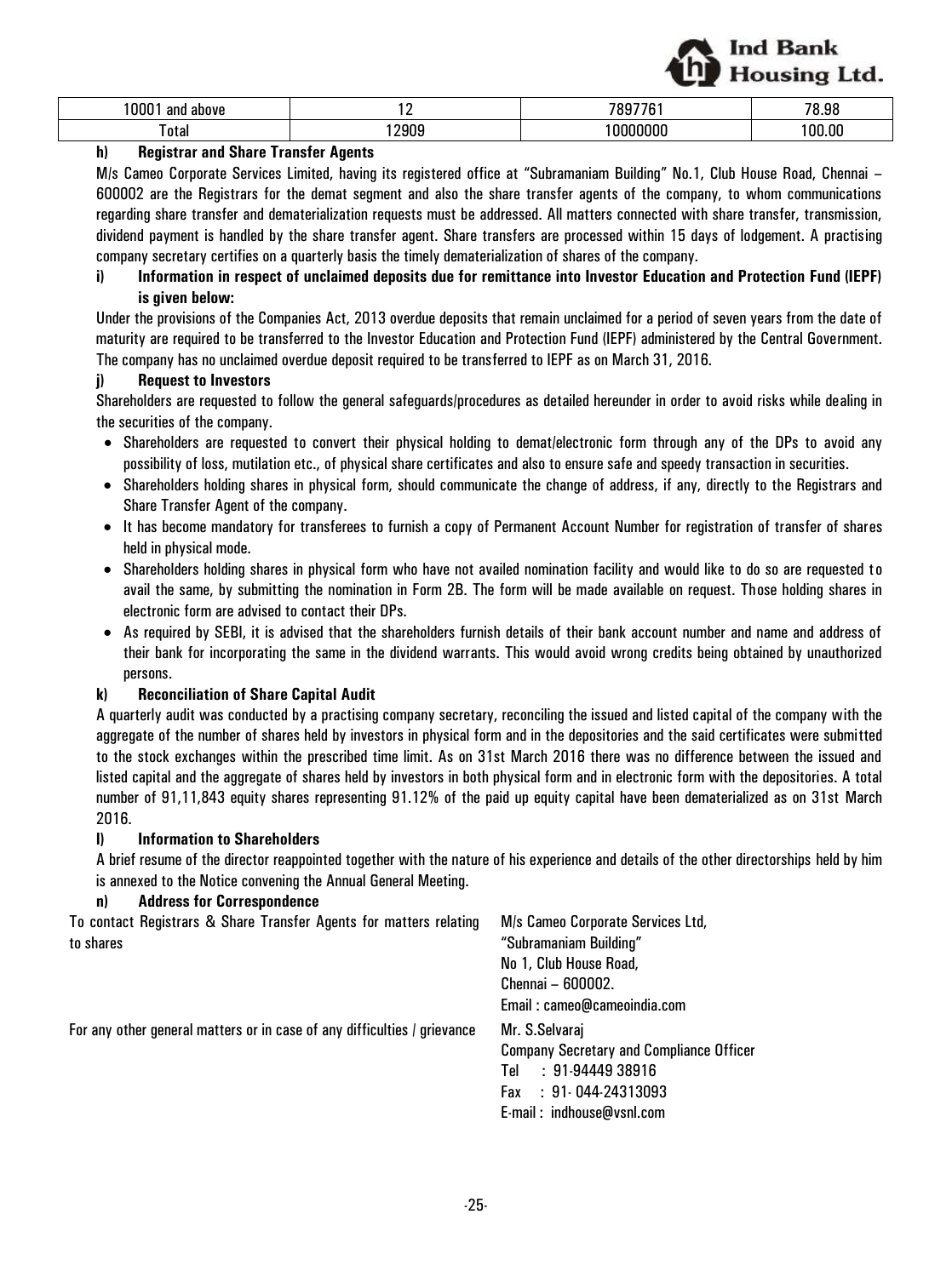# **Ind Bank Housing Ltd.**

# **DECLARATION BY MANAGING DIRECTOR ON CODE OF CONDUCT UNDER REGULATIONS 34(3) OF SEBI (LODR) REGULATIONS 2015**

To The Members

I, hereby declare that to the best of my knowledge and information, all the Board Members and Senior Management Personnel have affirmed compliance with the code of conduct for the year ended March 31, 2016.

**Place : Chennai Managing Director** Managing Director **Date : 31.03.2016** 

 **A.K. BAJPAI**

# **CERTIFICATE OF CORPORATE GOVERNANCE**

#### **To the members of IND BANK HOUSING LIMITED**

We have examined the compliance of conditions of Corporate Governance by Ind Bank Housing Limited, for the year ended March 31, 2016, as stipulated in Securities and Exchange Board of India (Listing Obligations and Disclosure Requirements) Regulations, 2015. The compliance of conditions of Corporate Governance is the responsibility of the management. Our examination was limited to procedures and implementation thereof, adopted by the Company for ensuring the compliance of the conditions of the Corporate Governance. It is neither an audit nor an expression of opinion of the financial statements of the company.

In our opinion and to the best of our information and according to the exaplanations given to us and the representations made by the Directors and the Management, we certify that the Company has complied with the conditions of Corporate Governance as stipulated in the above mentioned Listing Agreement.

We furhter state that such compliance is neither an assurance as to the future viability of the company nor the efficiency or effectiveness with which the management has conducted the affairs of the Company.

**For P. Sriram & Associates Practising Company Secretary P. Sriram Place: Chennai Proprietor Date:05.05.2016 C.P. No. 3310**

# **MANAGEMENT DISCUSSION AND ANALYSIS REPORT**

#### **1. BUSINESS ENVIRONMENT**

Real estate and Housing sectors are unique in one respect. It is in these sectors the financing thereof is contributed by every possible source. The real estate sector contributes significantly to the Indian GDP. About 250 ancillary industries such as cement, steel, brick, timber and building materials are dependent on the real estate industry. Recognizing the importance of housing and real estate sectors, the Union Budget for 2014-15 & 2015-16 several policy initiatives by way of additional tax concession and impetus to the mission of "Housing for All".

During the year economic environment had impacted the real estate sector in terms of higher interest costs both for home buyers as well as developers, reduced liquidity due to slower retail sales, high cost of funds, shortage of labour, rising cost of materials, etc. The sector was reeling under slowing down of demand for residential, commercial and retail segments coupled with higher debt burden and is striving for better cash flow management. However, the relaxed FDI rules and revised investor friendly policies implemented in our country recently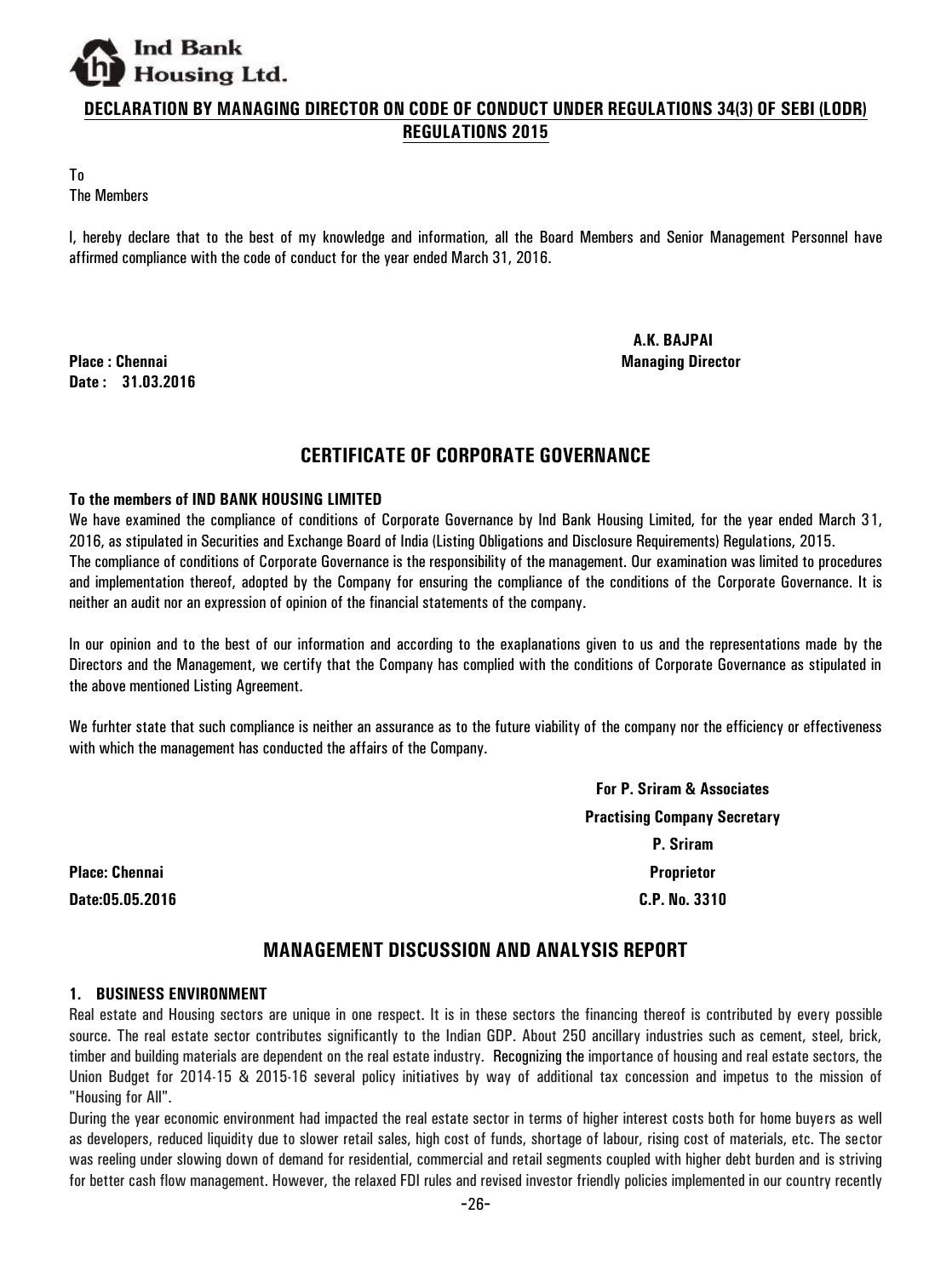# **Ind Bank** Housing Ltd.

are promoting the growth of real estate sector by inviting both Indian and foreign investors. During the year 2015 the absorption in the office was the second highest in the country after the year 2011. The demand expected to be consistent over most of the year 2016 as the occupiers showing positive bias. With the reduction in interest rate the demand housing likely to go up.

#### **2. BUSINESS OPERATIONS**

Your company has stopped fresh lending since the year 2000 and is complying with the National Housing Bank's regulations. The company is concentrating only on recovery of housing loans and other assets. The company was notified as a 'financial institution' under the Securitisation Act on 16.03.2006 which is helping the company to speed up the recovery process.

#### **3. RISK MANAGEMENT AND INTERNAL CONTROL SYSTEMS**

The major risks among others that your company manages include credit risk, liquidity risk, interest rate risk and operational risk. As there is no fresh lending, the credit risks on appraisal and disbursement do not arise. The company has put in place an aggressive recovery mechanism for realisation of existing housing loans, including continuous follow up of legal proceedings to speed up the recovery process. Your company continuously monitors the recovery of the loans and funds requirement and hence the liquidity risk is minimized.

Your company has detailed operating manuals and well laid down delegation of powers to ensure that operational controls are maintained on the business. The policies and procedures are adopted as per the guidelines of National Housing Bank after placing it to Board. Your company has also an adequate internal audit system to ensure feedback on adherence to the defined policies and procedures.

#### **4. HUMAN RESOURCES**

Human resources of your company consist of one employee on direct rolls. The employees are qualified and experienced in their field of operations.

#### **5. FINANCIAL PERFORMANCE**

#### **Share Capital**

The share capital of your company comprises one crore equity shares of Rs.10/- each. Your company's shares are listed with Bombay Stock Exchange.

#### **Secured Loans**

Secured loans comprise term loan dues to Indian Bank. Your company has started repaying the loan from the year 2004-05. During the financial year 2015-16, the company has not repaid loan due to lesser recovery

#### **Unsecured Loans**

Your company had stopped accepting fresh public deposits since 1998 and renewal of the deposits from 01 11 2001. Your company has repaid all the deposits except a sum of Rs. 6.33 lakhs as on 31.03.2016 which represent the deposits matured and unclaimed/held pending decision of the Court.

#### **Other Current Liabilities:**

The increase under this head is due to the fact that the amount received under the auction sale held under the provisions of SARFAESI Act and amount received in terms of order of High Court, Madras in one account is kept without appropriation.

#### **Fixed Assets**

The fixed assets consist furniture, office equipment and computers. Your company has disposed of old furniture and computers.

#### **Investments**

The investments of your company comprise deposits [as per statutory liquid assets requirements] and out of recoveries made.

#### **Long term loans and advances:**

The Long term loan has decreased due to the recoveries under loans, including NPA accounts, etc.

#### **Profit and Loss Account**

The accumulated losses stood at Rs.12825.45 lakhs as at 31.03.2016 and Rs. 11675.69 lakhs as at 31.03.2015.

#### **Income**

The gross income has decreased to Rs.76.10 lakhs in 2015-16 from Rs. 310.55 lakhs in 2014-15. The decrease is because of the fact that during the year 2014-15 the company has recognized interest income from income tax refunds due for earlier assessment years pending receipt of orders which is non-recurring in nature.

#### **Expenses**

Finance charges have increased to Rs. 1187.33 lakhs from Rs. 1064.49 lakhs owing to charging interest on unserviced interest. The personnel expenses have increased to Rs. 17.12 lakhs from Rs. 13.74 lakhs. This is due to normal increase and payment of retrenchment compensation to employee. The administrative and other expenses has decreased to Rs. 25.46 lakhs as against Rs. 28.12 lakhs.

Your company has reversed provision to the extent of Rs.5.19 lakhs during the financial year 2015-16 as against Rs.503.39 lakhs during 2014-15.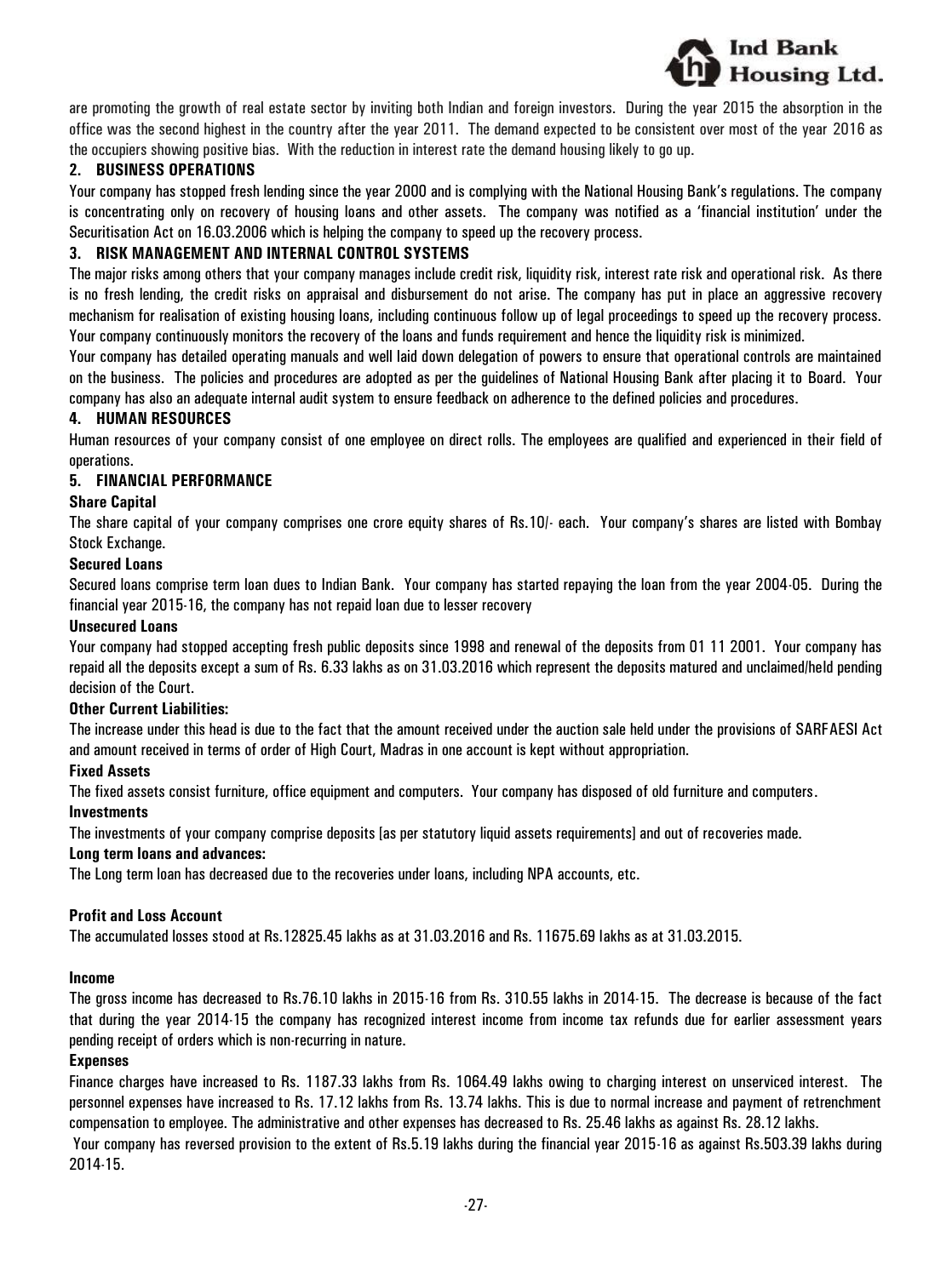

| <b>Financial Results</b> |                                              |             | [Rs.in lacs] |
|--------------------------|----------------------------------------------|-------------|--------------|
|                          | <b>Particulars</b>                           | 2015-16     | 2014-15      |
|                          | Gross Income                                 | 76.10       | 310.55       |
|                          | <b>Expenses</b>                              |             |              |
|                          | <b>Employees benefit</b>                     | 17.12       | 13.74        |
|                          | <b>Finance Cost</b>                          | 1187.33     | 1487.17      |
|                          | <b>Depreciation</b>                          | 1.14        | 0.91         |
|                          | Other expenses                               | 25.46       | 28.11        |
|                          | <b>Total expenses</b>                        | 1231.05     | 1529.93      |
|                          | Reversal of provision                        | (5.19)      | (503.39)     |
|                          | Net Loss Before Tax                          | $-1149.76$  | $-715.99$    |
|                          | <b>Provision for Tax</b>                     | 0           | 19.02        |
|                          | Net Loss After Tax                           | $-1149.76$  | 735.01       |
|                          | Loss brought forward                         | $-11675.69$ | $-10940.68$  |
|                          | <b>Balance Loss Carried to Balance Sheet</b> | $-12825.45$ | $-11675.69$  |

#### **6.OUTLOOK**

Since the notification of your company under the Securitization Act on 16.03.2006, it is taking all out efforts for recovery of all NPA accounts which had helped the company to make impressive recovery both in individual housing loans and inter corporate deposits during the financial years from 2007-08 to 2015-16. The company will continue with the same level of efforts for recovery performance in the coming financial year also, which will help to improve its bottom line further.

#### **INDEPENDENT AUDITOR'S REPORT**

#### **The Members of Ind Bank Housing Limtied**

#### **Report on the Financial Statements**

We have audited the accompanying financial statements of Ind Bank Housing Limited ("the Company"), which comprise the Balance Sheet as at March 31, 2016, the Statement of Profit and Loss and Cash Flow Statement for the year then ended, and a summary of significant accounting policies and other exaplanatory information.

#### **Management's Responsibility for the Financial Statements**

The Company's Board of Directors is responsible for the matters stated in Section 134(5) of the Companies Act, 2013 ("the Act") with respect to the preparation and presentation of these financial statements that give a true and fair view of the financial position, financial performance and cash flows of the Company in accordance with the accounting principles generally accepted in India, including the Accounting Standards specified under Section 133 of the Act, read with Rule 7 of the Companies (Accounts) Rules, 2014. This responsibility also includes maintenance of adequate accounting records in accordance with the provisions of the Act for safeguarding the assets of the Company and for preventing and detecting frauds and other irregularities; selection and applicable of appropriate accounting policies; making judgments and estimates that are reasonable and prudent; and design, implementation and maintenance of adequate internal financial controls, that were operating effectively for ensuring the accuracy and completeness of the accounting records, relevant to the preparation and presentation of the financial statements that give a true and fair view and are free from material misstatement, whether due to fraud or error.

#### **Auditor's Responsibility**

Our responsibility is to express an opinion on these financial statements based on our audit. We have taken into account the provisions of the Act, the accounting and auditing standards and matters which are required to be included in the audit report under the provisions of the Act and the Rules made thereunder.

We conducted our audit in accordance with the Standards on Auditing specified under Section 143(10) of the Act. Those Standards require that we comply with ethical requirements and plan and perform the audit to obtain reasonable assurance about whether the financial statements are free from material misstatement.

An audit involves performing procedures to obtain audit evidence about the amounts and the disclosures in the financial statements. The procedures selected depend on the auditor's judgment, including the assessment of the risks of material mistatement of the financial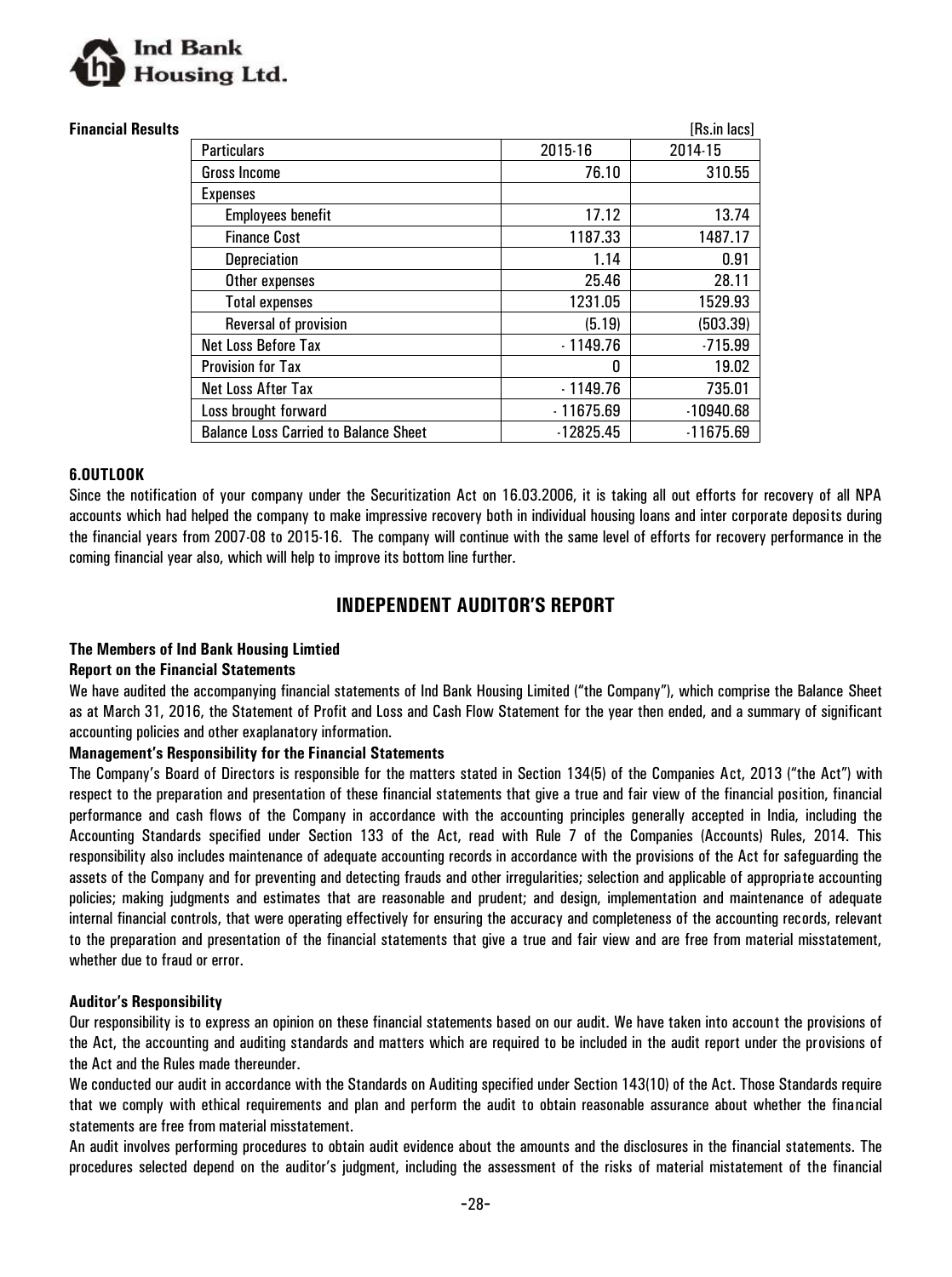# **Ind Bank Housing Ltd.**

statements, whether due to fraud or error. In making those risk assessments, the auditor considers internal financial control relevant to the Company's preprataion of the financial statements that give a true and fair view in order to design audit procedures that are appropriate in the circumstances. An audit also includes evaluating the appropriateness of the accounting policies used and the reasonableness of the accounting estimates made by the Company's Directors, as well as evaluating the overall preparation of the financial statements.

We believe that the audit evidence we have obtained is sufficient and appropriate to provide a basis for our audit opinion on the stand alone financial statements.

#### **Opinion**

In our opinion and to be the best of our information and accoring to the explanations given to us, the aforesaid standalone financial statements give the information required by the Act in the manner so required and give a true and fair view in conformity with the accounting principles generally accepted in India,

- a. In the case of Balance Sheet, of the state of affiars of the Company as at 31 March 2016
- b. In the case of Profit and Loss account, of the loss for the year ended on that date and
- c. In the case of cash flow statement, of the cash flow for the year ended on that date

#### **Report on other Legal and Regulatory Requirements**

- 1. As required by the Companies (Auditor's Report) Order, 2016 ("the Order") issued by the Central Government of India in terms of sub-section (11) of Section 143 of the Act, we give in the Annexure A, a statement on the matters specified in the paragraph 3 and 4 of the Order.
- 2. As required by Section 143(5), we have included in the Annexure-B, a satement on the matters specified in the 'Directions' and in our opinion, no action is required to be taken thereon and there is no impact on the accounts and financial statements of the Company.
- 3. As required by Section 143(3) of the Act, we report that:
	- a) we have sought and obtained all the information and explanations which to the best of our knowledge and belief were necessary for the purposes of our audit;
	- b) in our opinion proper books of account as required by law have been kept by the Company so far as it appears from our examination of those books;
	- c) the balance sheet, the statement of profit and loss and the cash flow statement dealt with by this Report are in agreement with the books of account;
	- d) in our opinion, the aforesaid standalone financial statements comply with the Accounting Standards specified under Section 133 of the Act, read with Rule 7 of the Companies (Accounts) Rules, 2014;
	- e) on the basis of the written representations received from the directors as on 31 March 2016 taken on record by the Board of Directors, none of the directors is disqualified as on 31 March 2016 from being appointed as a director in terms of Section 164(2) of the Act.
	- f) with respect to the adequacy of the internal financial controls over financial reporting of the Company and the operating effectiveness of such controls, refer to our separate report in "Annexure C"; and
	- g) with respect to the other matters to be included in the Auditor's Report in accordance with Rule 11 of the Companies (Audit and Auditors) Rules, 2014, in our opinion and to the best of our information and accoring to the explanations given to us:
		- i. the company has disclosed the impact of pending litigations on its financial position in its financial statements vide Note No. 19(k) to the financial statements;
		- ii. the Company has made provisionns, as required under the applciable law or accounting standards, for material foreseeable losses, if any, on long-term contracts including derivative contracts – Refer Note 19(a) to the financial statements;
		- iii. There are no amounts that are required to be transferred to the Investor Education and Protection Fund by the Company subject to Note No. 19(j) to the financial statements.

**For Anand & Ponnappan Chartered Accountants FRN 000111S**

**CA R. Ananda Kumar Chennai Partner 05.05.2016 M.No. 021919**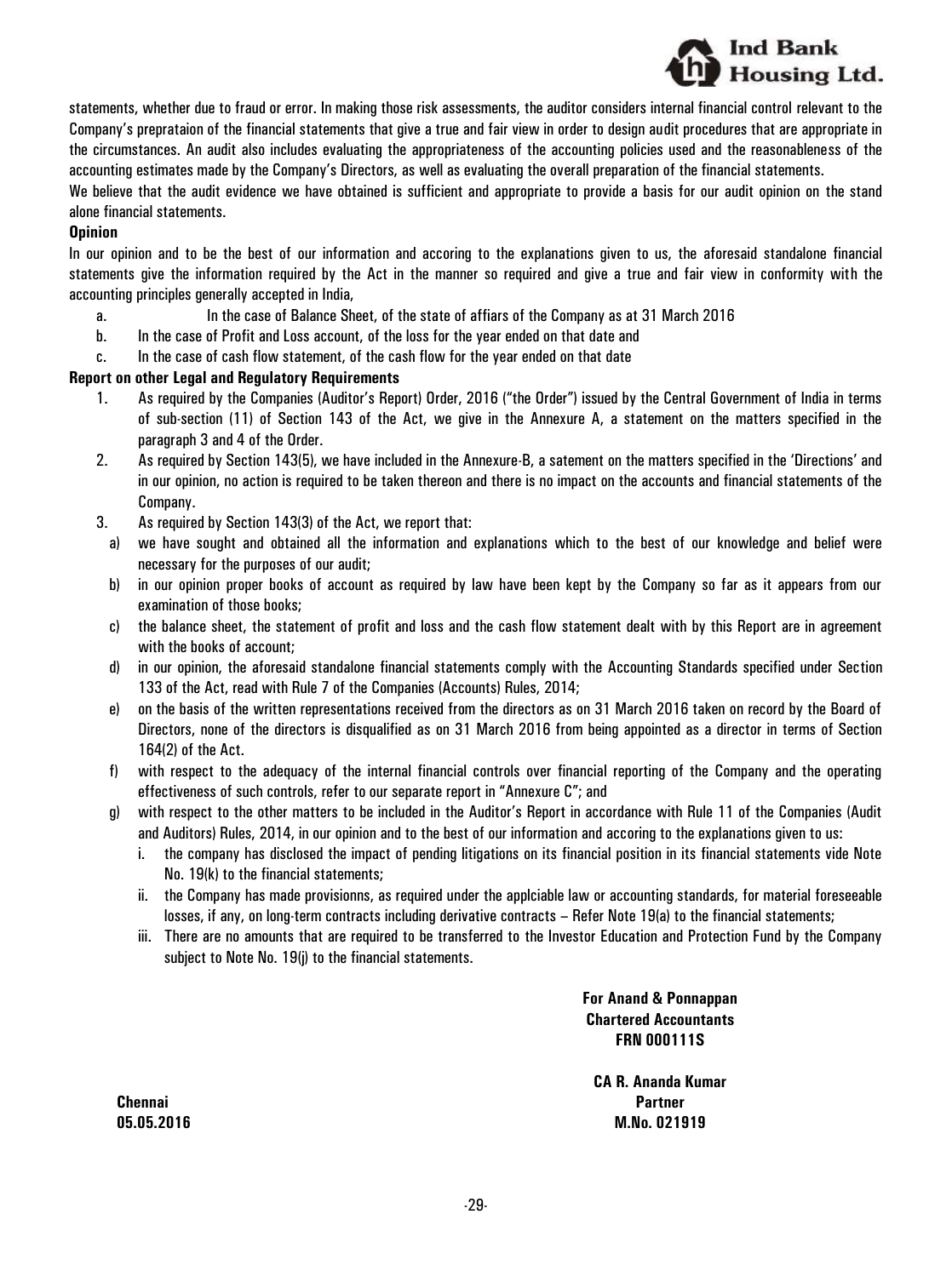

# **Annexure – A to the Auditor's Report**

The Annexure referred to in Independent Auditor's Report to the members of the Company on the financial statements for the year ended 31 March 2016.

We report that:

- i. The Company has maintained proper records showing full particulars, including quantitative details and situation of fixed assets. These fixed assets have been physically verified by the management at reasonable intervals and no material discrepancies were noticed on such verification.
- ii. The Company is a service company, primarily rendering financial services. Thus, paragraph 3(ii) of the Order on 'inventory' is not applicable to the Company
- iii. The Company has now stopped accepting deposits from the public. It has repaid all the deposits accepted in the earlier years in compliance with the provisions of the Companies Act 1956 and the rules framed and directions issued by the National Housing Bank (NHB), except Rs. 6.33 lakhs. This amount represents the deposit matured but withheld as Central Bureau of Investigation Anti-Corruptn Branch, Sastri Bhavan, Chennai has given direction not to release till the deposit of the pending cases.
- iv. The Central Government has not prescribed the maintenance of cost records under section 148(1) of the Act, for any of the services rendered by the Company.
- v. (vii) (a) According to the information and explanations given to us and on the basis of our examination of the records for the Company, amounts deducted /accrued in the books of account in respect of undisputed statutory dues including provident fund, income-tax, sakes tax, value added tax, duty of customs, service tax, cess and other material statutory dues have been regulatly desposited during the year by the Company with the appropriate authorities. As explained to us, the Company did not have any dues on account of employees' state insurance and duty of excise. According to the information and explanations given to us, no undisputed amounts payable in respect of provident fund, income tax, sales tax, value addded tax, duty of customs, service tax, cess and other material statutory dues were in arrears as at 31 March 2016 for a period of more than six months from the date they became payable except Rs.19.02 lakhs as reflected in the books of accounts, towards income tax for the AY 2005-06.
- vi. (b) According to the information and explanations given to us, there are no material dues of duty and customs which have not been deposited with the appropriate autorities on account of any dispute. However, accoring to information and explanations given to us, the following dues of income tax have not been deposited by the Company on account of dispute.

#### **Income tax of Rs. 432 lakhs for the assessment year 1999-2000 which is pending before Madras High Court.**

vii. The outstanding loans of Rs. 117.00 Crores from Indian Bank as reflected in the balance sheet including interest accrued thereon remain overdue as details below

Term Loan III – Rs. 54.56 Crores since 31.12.2009

Term Loan IV – Rs. 62.44 Crores since 30.09.2008

- viii. (ix) The Company did not raise any money by way of initial public offer or further public offer (including debt instruments) and term loans during the year. Accordingly, paragraph 3 (ix) of the Order is not applicable.
- ix. According to the information and explanations given to us and based, no material fraud by the Company or on the Company by its officers or employees has been noticed or reported during the course of our audit.
- x. According to the information and explanations given to us and based on our examination of the records of the Company, the Compnay has not paid managerial remuneration and therefore compliance in accordance with the requisite approvals manadated by the provisions of Section 197 read with Schedule V to the Act does not arise.
- xi. In our opinion and according to the information and explanations given to us, the Company is not a nidhi company. Accordingly, paragraph 3(xii) of the Order is not applicable.
- xii. According to the information and explanations given to us and based on our examination of the records of the Company, transactions with the related parties are in compliance with Sections 177 and 188 of the Act where applicable and details of such transactions have been disclosed in the financial statements as required by the applicable accounting standards.
- xiii. According to the information and explanations given to us and based on our examination of the records of the Company, the Company has not made any preferential allotment or private placement of shares or fully or partly convertible debentures during the year.
- xiv. According to the information and explanations given to us and based on our examination of the records of the Company, the Company has not entered into non-cash transactions with directors or persons connected with him. Accordingly, paragraph 3(xv) of the Order is not applicable.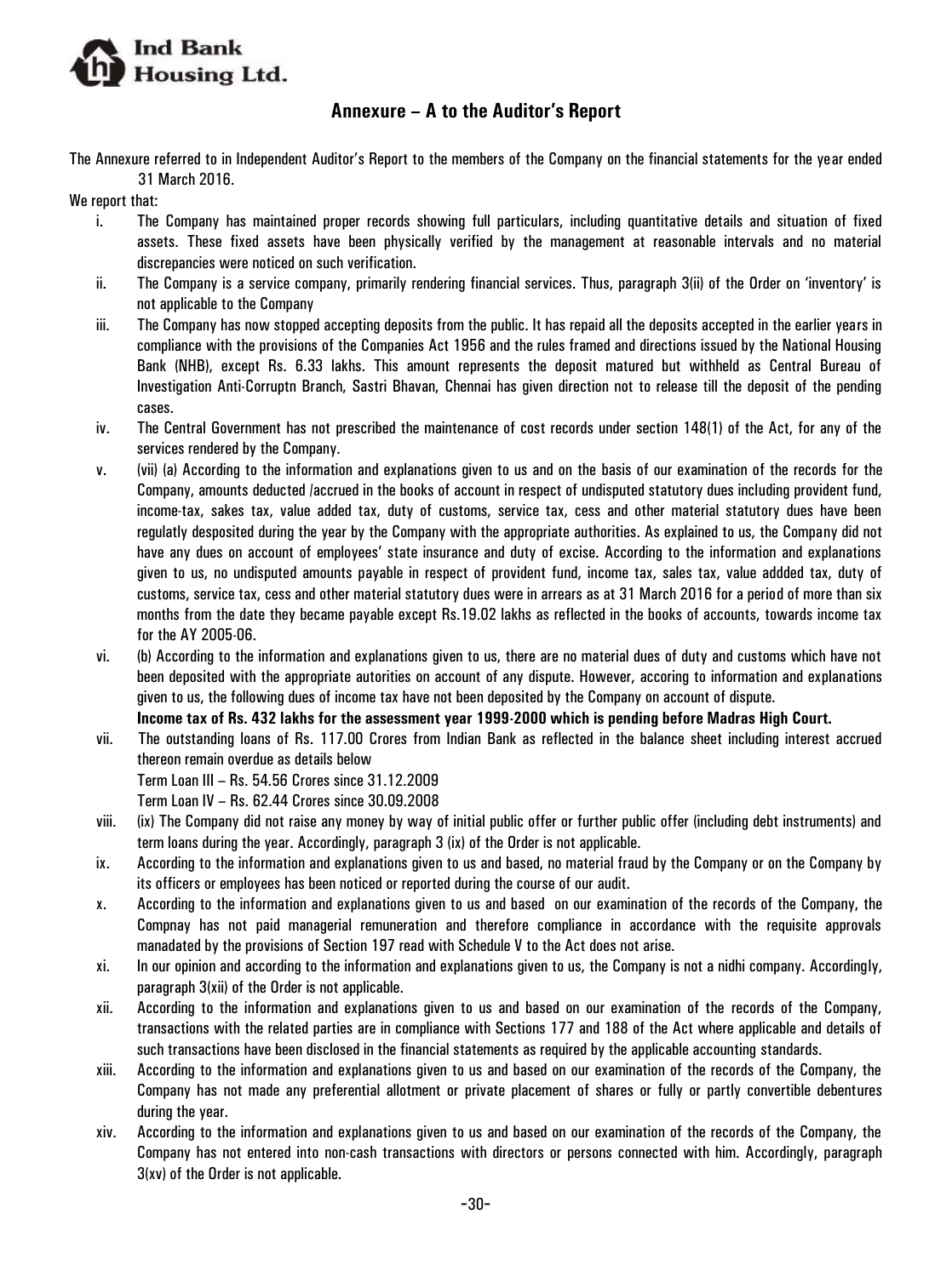

xv. The Company is engaged in housing finance under National Housing Bank and falling udner the exempted category of RBI Act. Therefor the company is not required to be registered under Section 45-IA of the Reserve Bank of India Act 1934.

> **For Anand & Ponnappan Chartered Accountants Firm's Registration Number 000111S**

**CA R. Ananda Kumar Chennai Partner 05.05.2016 M.No. 021919**

# **Annexure – B to the Auditor's Report**

#### **On the statement of the matters specified in the directions of Comprtroller and Auditor General of India**

- 1. According to the information and explanations given to us, there are no free hold and leasehold land in the books of account of the company and reporting requirement does not arise.
- 2. According to the information and explanations given to us, during the year under audit, there are no cases of waiver / write off of debts / loans / interest.
- 3. As the Company is falling under fiancial sevice the requirement of maintenance of records for inventory does not arise. According to the information and explanations given to us no assets have been received as gift / grant from Government or other authorities.
- 4. As informed to us the number of pending legal / arbitration cases as on 31.03.2016 are 61. These are 52 individual housing loans amount to Rs. 64.52 lakhs, 2 project loans amountint to Rs. 671.54 lakhs and 7 Inter Corporate Deposits amounting to Rs. 694.47 lakhs. The cases are pending before various judicial forums at various stages of the judicial process. The management of the Company is closely monitoring the pending cases.
- 5. It is informed that the Company has not been selected for disinvestment and reporting requirement thereunder does not arise.

**For Anand & Ponnappan Chartered Accountants Firm's Registration Number 000111S**

**CA R. Ananda Kumar Chennai Partner 05.05.2016 M.No. 021919**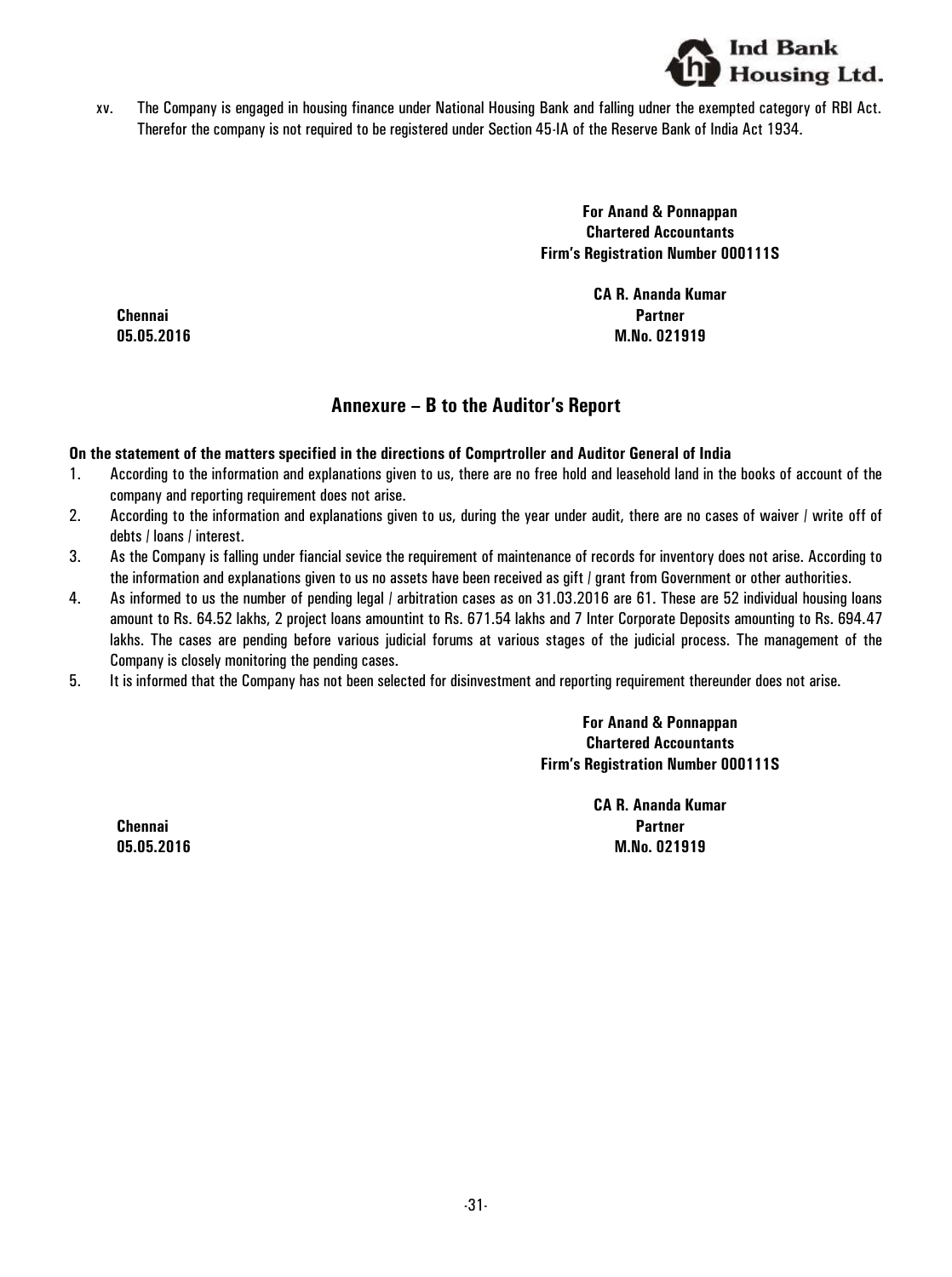

#### **ANNEXURE-C**

Report on the Internal Financial Controls under Clause (i) of Sub-section 3 of Section 143 of the Companies Act, 2013("the Act") We have audited the internal financial controls over financial reporting of Ind Bank housing Limited ("the Company") as of 31 March 2016 in conjunctiion with our audit of the financial statements of the Company for the year ended on that date.

#### **Management's Responsibility for Internal Financial Controls**

The Company's management is responsible for establishing and maintaining internal financial controls based on the internal control over financial reporting criteria established by the Company considering the essential components of internal control stated in the Guidance Note on Audit of InternalFinancial Controls over Financial Reporting issued by the Institute of Chartered Accounants of India ('ICAI'). These responsibilities include the design, implementation and maintenance of adequate internal financial controls that were operating effectively for ensuring the orderly and efficient conduct of its business, including adherence to company's policies, the safeguarding of its assets, the prevention and detection of frauds and errors, the accuracy and completeness of the accounting records, and the timely preparation fo reliable financial information, as required under the Companies Act, 2013.

#### **Auditors' Responsibility**

Our responsibility is to express an opinion on the Company's internal financial controls over financial reporting based on our audit. We conducted our audit in accordance with the Guidance Note on Audit of Internal Financial Controls over Financial Reporting (the "Guidance Note") and the Standards on Auditing, issued by ICAI and deemed to be prescribed under section 143(10) of the Companies Act, 2013, to the extent applicable to an audit of internal financial controls, both applicable to an audit of Internal Financial Controls and, both issued by the Institute of Chartered Accountants of India. Those Standards and the Guidance Note require that we comply with ethical requirements and plan and perform the audit to obtain reasonable assurance about whether adequate internal financial controls over financial reporting was established and maintained and if such controls operated effectively in all material respects. Our audit involves performing procedures to obtain audit evidence about the adequacy of the internal financial controls system over financial reporting and their operating effectiveness. Our audit of internal financial controls over financial reporting included obtaining an understanding of internal financial control over financial reporting, assessing the risk that a material weakness exists, and testing and evaluating the design and operating effectiveness of internal control based on the assessed risk. The procedures selected depend on the auditor's judgment, including the assessment of the risks of material misstatement of the financial statements, whether due to fraud or error.

We believe that the audit evidence we have obtained is sufficient and appropriate to provide a basis for our audit opinion on the Company's internal financial control system over financial reporting.

Meaning of Internal Financial Controls over Financial Reporting A Company's internal financial control over financial reporting is a process designed to provide reasonable assurance regarding the reliability of financial reporting and the preparation of financial statements for external purposes in accordance with generally accepted accounting principles. A Company's internal financial control over financial reporting includes those policies and procedures that **(1)** pertain to the maintenance of records that, in reasonable detail, accurately and fairly reflect the transactions and dispositions of the assets of the Company; **(2)** provide reasonable assurance that the transactions are recorded as necessary to permit preparation of financial statement in accordance with generally accepted accounting principles, and that receipts and expenditures of the company are being made only in accordance with the authorisations of management and directors of the Company; and **(3)** provide reasonable assurance regarding prevention or timely detection of unauthorized acquisition, use, or disposition of the Company's assets that could have a material effecton the financial statements.

#### **Inherent Limitation of Internal Financial Controls over Financial Reporting**

Because of the inherent limitations of the internal financial controls over financial reporting, including the possibility of collusion or improper management override of controls, material misstatements due to error or fraud may occur and not be detected. Also, projections of any evaluation of the internal financial controls over financial reporting to future periods are subject to the risk that the internal financial control over financial reporting may become inadequate because of changes in conditions, or that the degree of compliance with the policies or procedures may deteriorate.

#### **Opinion**

In our opinion, the Company has, in all material respects, an adequate internal financial controls system over financial reporting and such internal financial controls over financial reporting were operating effectively as at 31 March 2016, based on the internal control over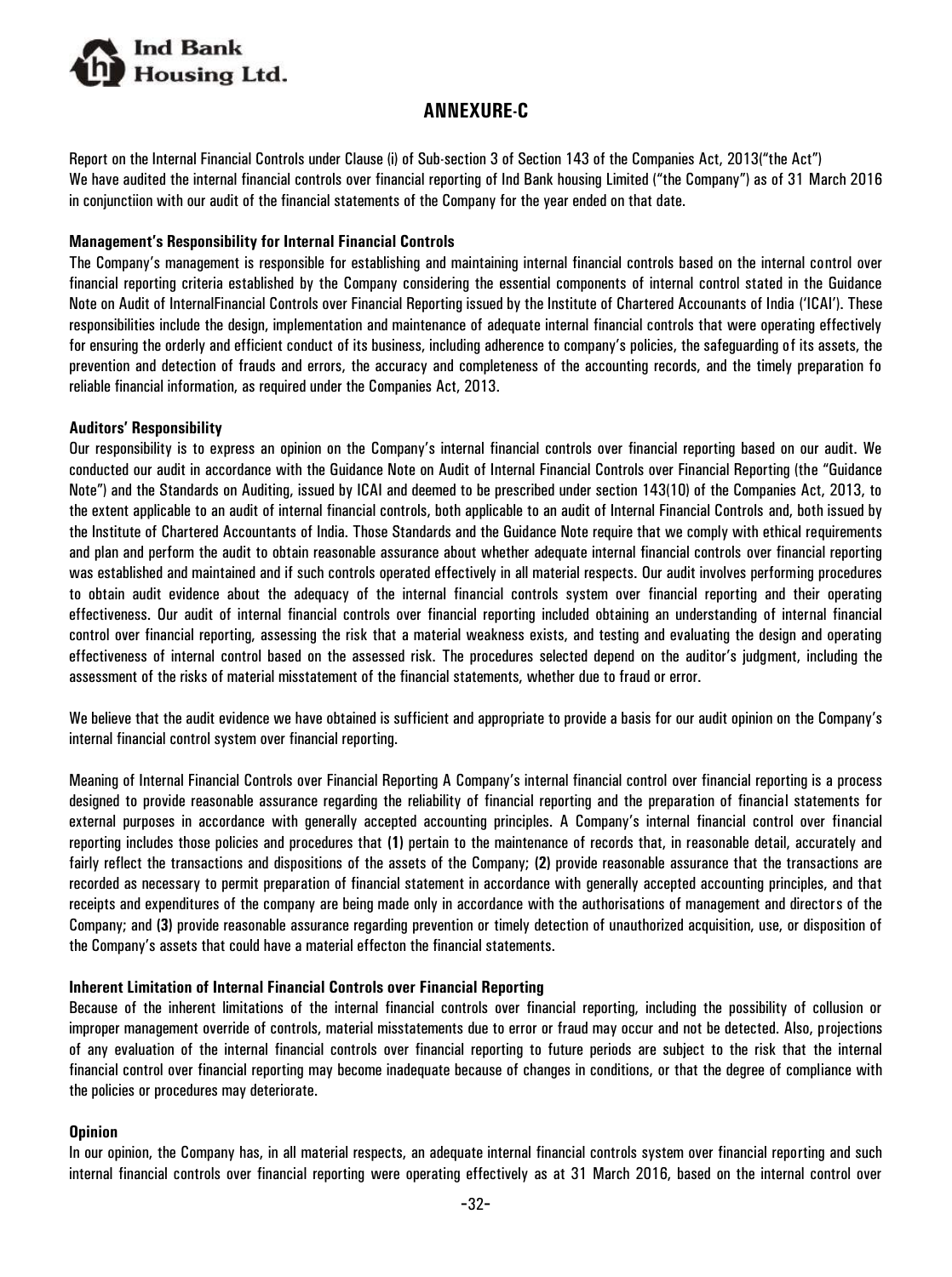

financial reporting criteria established by the Company considering the essential components of internal control stated in the guidance Note on Audit of Internal Financial Controls Over Financial Reporting issued by the Institute of Chartered Accountants of India.

> **For Anand & Ponnappan Chartered Accountants Firm's Registration Number 000111S**

**CA R. Ananda Kumar Chennai Partner 05.05.2016 M.No. 021919**

**COMMENTS OF THE COMPTROLLER AND AUDITOR GENERAL OF INDIA UNDER SECTION 143(6)(b) OF THE COMPANIES ACT, 2013 ON THE FINANCIAL STATEMENTS OF IND BANK HOUSING LIMITED FOR THE YEAR ENDED 31 MARCH 2016.**

The preparation of financial statements of Ind Bank Housing Limited for the year ended 31 March 2016 in accordance with the financial reporting framework prescribed under the Companies Act, 2013 (Act) is the responsibility of the management of the company. The statutory auditor appoined by the Comptroller and Auditor General of India under Section 139(5) of the Act is responsible for expressing opinion on the financial statements under Section 143 of the Act based on independent audit in accordance with the standards on auditing prescribed under section 143(10) of the Act. This is stated to have been done by them vide their Audit-Report dated 05.05.2016. I, on behalf of the Comptroller and Auditor General of India, have decided not to conduct the supplementary audit of the financial

statements of Ind Bank housing Limited for the year ended 31 March 2016 under section 143(6)(a) of the Act.

**For and on behalf of the Comptroller & Auditor General of India**

**(G. SUDHARMINI) Chennai PRINCIPAL DIRECTOR OF COMMERCIAL AUDIT & 27.06.2016 EX-OFFICIO MEMBER AUDIT BOARD, CHENNAI**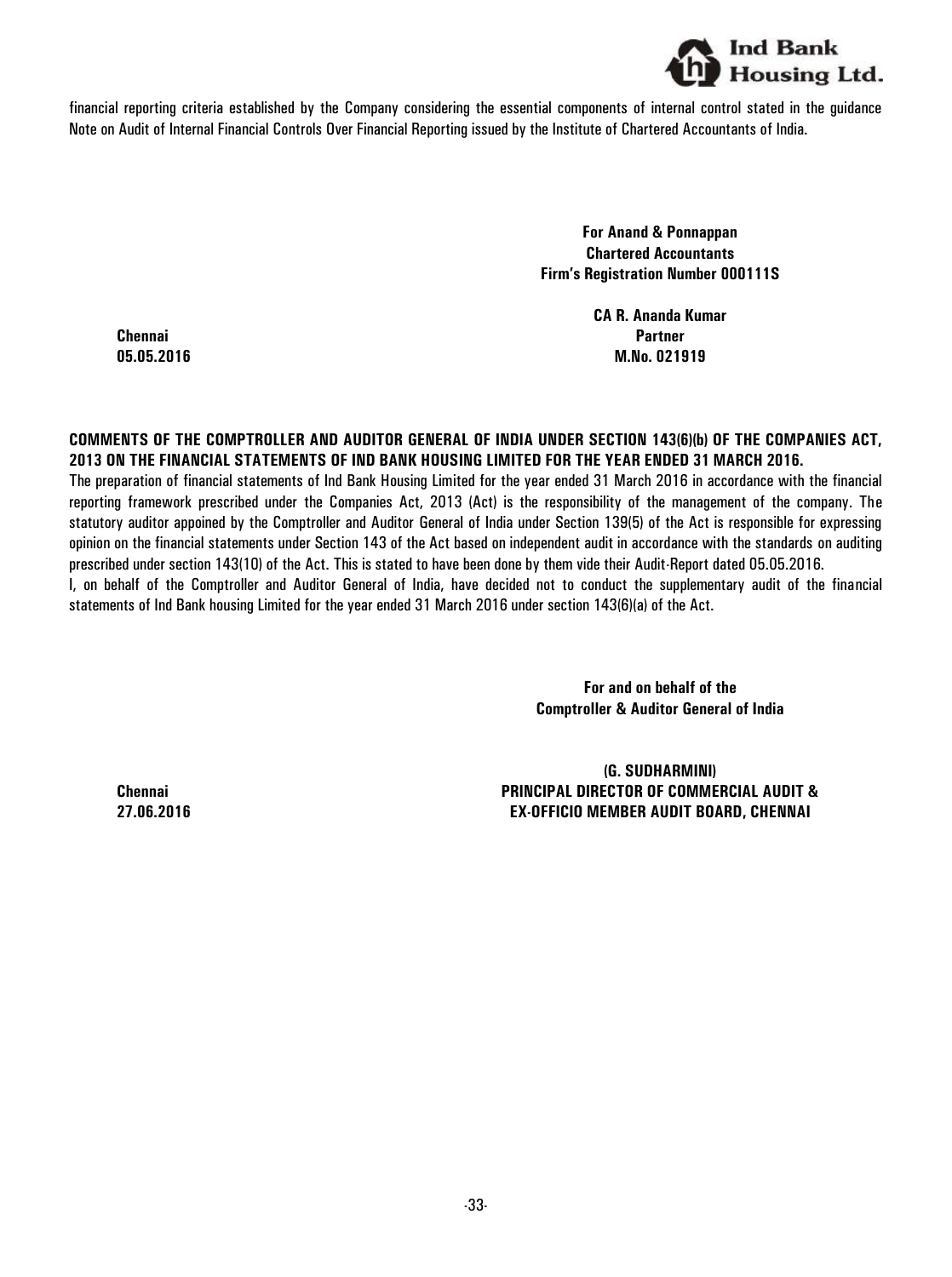

# **IND BANK HOUSING LIMITED BALANCE SHEET AS ON 31.03.2016**

|                                                 |                |                  | (in Rs.)         |
|-------------------------------------------------|----------------|------------------|------------------|
|                                                 | <b>Note No</b> | As on 31.03.2016 | As on 31.03.2015 |
| <b>I. EQUITY AND LIABILITIES</b>                |                |                  |                  |
| (1) Shareholders' Funds                         |                |                  |                  |
| (a) Share Capital                               | 1              | 10 00 00 000     | 10 00 00 000     |
| (b) Reserves and Surplus                        | 2              | (1 22 42 28 544) | (1109252286)     |
| (2) Non-Current Liabilities                     |                |                  |                  |
| (a) Long Term borrowings                        | 3              | 1 17 00 14 410   | 105 12 80 998    |
| (b) Other Long-Term Liabilities - Trade Payable |                | 3 09 50 097      | 3 09 50 097      |
| (c) Long-Term Provisions                        | 4              | 2 23 236         | 3 39 337         |
| (3) Current Liabilities                         |                |                  |                  |
| (a) Trade payables creditor for expenses        | 5              | 796165           | 745416           |
| (b) Other Current Liabilities                   | 5              | 3 06 48 781      | 29793821         |
| (c) Short-Term Provisions                       | 6              | 5 1 1 8          | 10 164           |
|                                                 |                | 10 84 09 263     | 10 38 67 547     |
| <b>II. ASSETS</b>                               |                |                  |                  |
| (1) Non-Current Assets                          |                |                  |                  |
| (a) Fixed Assets - Tangible Assets              | 7              | 65 787           | 181960           |
| (b) Non-Current investments                     | 8              | 2 79 349         | 349987           |
| (c) Long term loans & advances                  | 9              | 48969684         | 4 94 08 468      |
| (2) Current Assets                              |                |                  |                  |
| (a) Cash and cash equivalents                   | 10             | 57921883         | 5 28 70 901      |
| (b) Short-Term Loans and advances               |                | <b>NIL</b>       | NIL              |
| (c) Other Current assets                        | 11             | 11 72 560        | 10 56 231        |
|                                                 |                |                  |                  |
|                                                 |                | 10 84 09 263     | 10 38 67 547     |

**Accompanying notes form an integral part of these finaicial staements.**

| <b>FOR ANAND &amp; PONNAPPAN</b><br><b>CHARTERED ACCOUNTANTS</b><br><b>FRN 000111S</b> | (A.S. RAJEEV)<br><b>DIRECTOR</b> | (V.GOPAL)<br><b>DIRECTOR</b> | (A.K. BAJPAI)<br><b>MANAGING DIRECTOR</b> |
|----------------------------------------------------------------------------------------|----------------------------------|------------------------------|-------------------------------------------|
| <b>R. ANANDKUMAR</b>                                                                   |                                  | (S SELVARAJ)                 | (B.SAMARAPURI)                            |
| <b>PARTNER Reg.No.021999</b>                                                           |                                  | <b>COMPANY SECRETARY</b>     | <b>CHIEF FINANCIAL OFFICER</b>            |
| <b>Place: Chennai</b>                                                                  |                                  |                              |                                           |
| Date: 05.05.2016                                                                       |                                  |                              |                                           |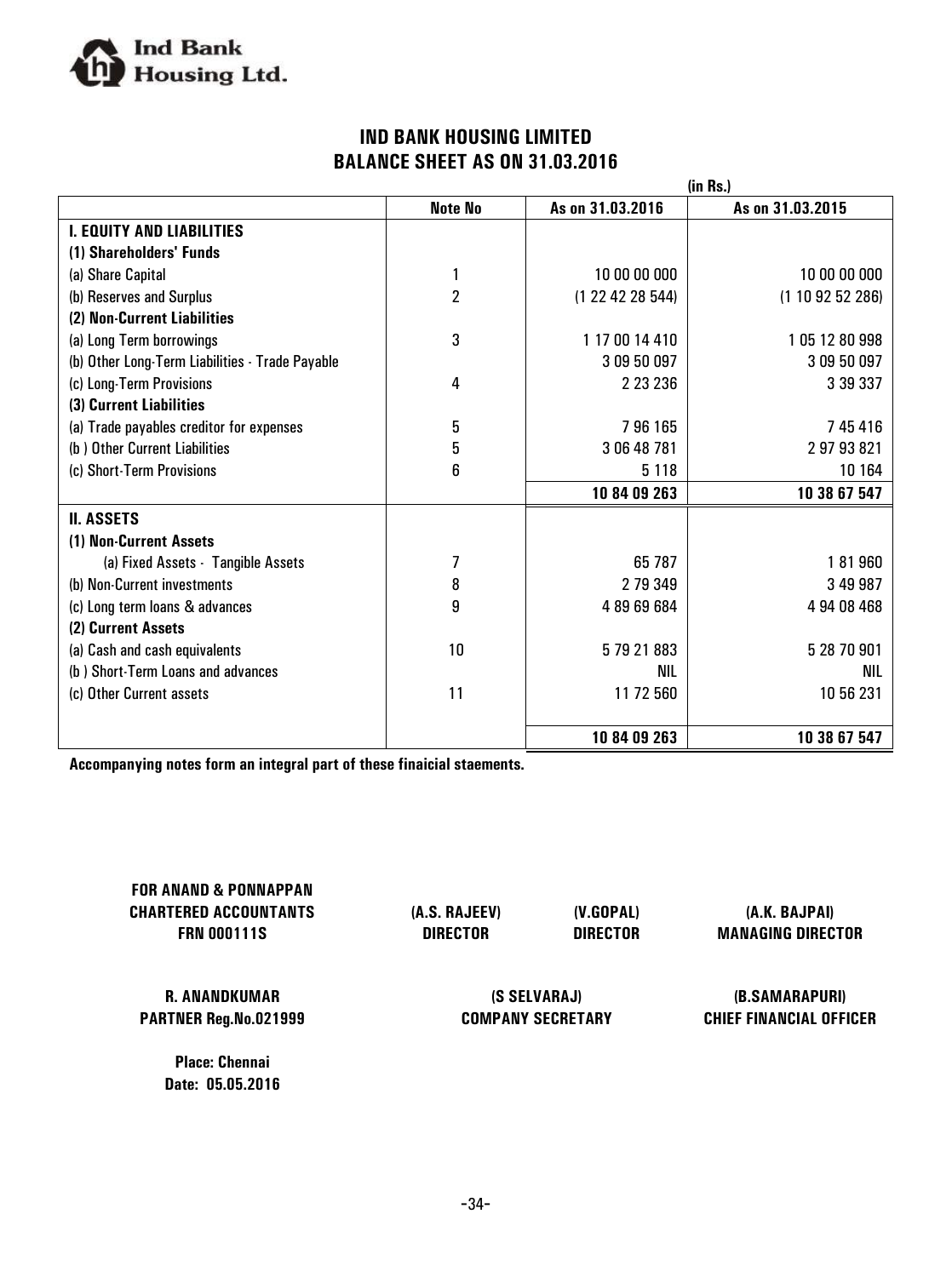

#### **IND BANK HOUSING LIMITED PROFIT AND LOSS ACCOUNT FOR THE YEAR ENDED 31.03.2016**

|       |                                                                            |         |                                     | (in Rs.)                         |
|-------|----------------------------------------------------------------------------|---------|-------------------------------------|----------------------------------|
|       | <b>Particulars</b>                                                         | Note No | For the year<br>ended<br>31.03.2016 | For the year ended<br>31.03.2015 |
|       | <b>REVENUE</b>                                                             |         |                                     |                                  |
| L     | <b>Revenue from Operations</b>                                             |         |                                     |                                  |
|       | Interest on housing loan                                                   |         | 32 40 263                           | 44 79 832                        |
| Ш.    | Other Income                                                               | 12      | 43 69 884                           | 2 65 75 529                      |
| Ш.    | <b>Total Revenue (I+II)</b>                                                |         | 76 10 147                           | 3 10 55 361                      |
|       | <b>EXPENSES</b>                                                            |         |                                     |                                  |
|       | <b>Employee benefits expense</b>                                           | 13      | 17 11 495                           | 13 74 436                        |
|       | <b>Finance Costs</b>                                                       | 14      | 11 87 33 412                        | 14 87 16 896                     |
|       | Depreciation and amortization expense                                      |         | 1 14 2 64                           | 90 932                           |
|       | Other expense                                                              | 15      | 25 46 316                           | 28 11 525                        |
| IV.   | <b>Total Expenses</b>                                                      |         | 12 31 05 487                        | 15 29 93 789                     |
| V.    | Profit/(Loss) before exceptional and<br>extraordinary items (III-IV)       |         | (115495340)                         | (121938428)                      |
| VI.   | <b>Exceptional Items</b>                                                   |         |                                     |                                  |
| VII.  | Profit(Loss) before extraordinary items (V-VI)                             |         | (115495340)                         | (121938428)                      |
| VIII. | <b>Extraordinary Items</b>                                                 |         | NII                                 | NII                              |
|       | Addition/Withdrawal of provisions and contingencies<br><b>Prior Period</b> | 16      | (519082)                            | (5 03 39 220)                    |
|       | Profit/(Loss) before Tax (PBT) extraordinary<br>items (VII-VIII)           |         | (114976258)                         | (71599208)                       |
| IX.   | <b>Tax Expense</b>                                                         |         | NII                                 | 1901962                          |
| Χ.    | Profit/(Loss) for the year                                                 |         | (11 49 76 258)                      | (73501170)                       |
| XI.   | <b>Earnings per equity share</b>                                           |         |                                     |                                  |
|       | (1) Basic                                                                  |         | 11.5                                | 7.35)                            |
|       | (2) Diluted                                                                |         | 11.5                                | 7.35)                            |
|       | No. of shares recokened for calculating EPS                                |         | 1 00 00 000                         | 1 00 00 000                      |

Accompanying notes form an integral part of these finaicial staements.

#### **FOR ANAND & PONNAPPAN CHARTERED ACCOUNTANTS FRN 000111S**

**R. ANANDKUMAR DIRECTOR DIRECTOR MANAGING DIRECTOR**

**(A.S. RAJEEV) (V.GOPAL) (A. K BAJPAI)**

**PARTNER Reg.No.021999**

**(S SELVARAJ) B.SAMARAPURI COMPANY SECRETARY CHIEF FINANCIAL OFFICER**

**Place: Chennai Date: 05.05.2016**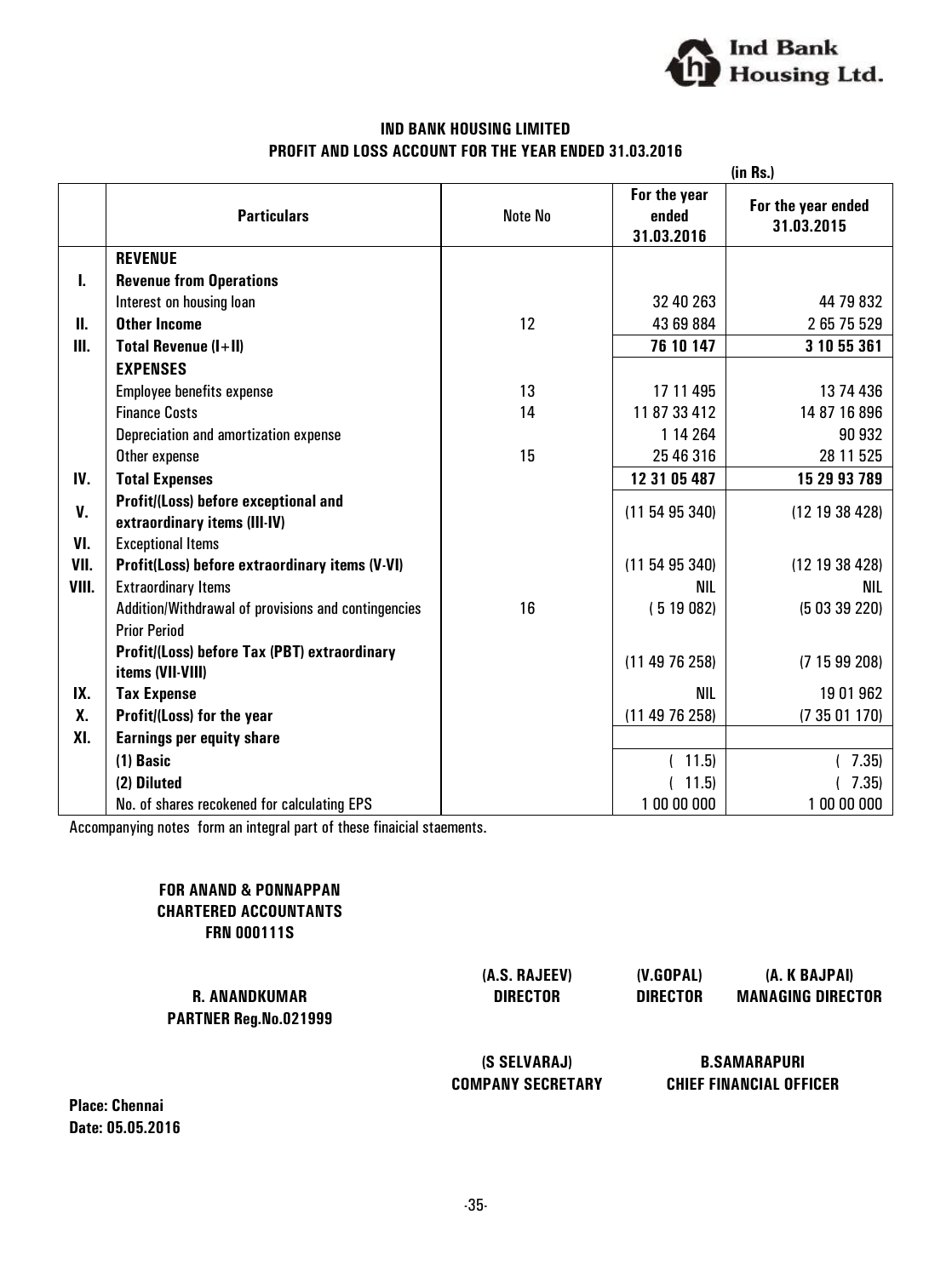

#### **NOTES TO ACCOUNTS FORMING PART OF ACCOUNTS**

NOTE - 1. (A) Authorised, Issued, Subscribed, Paid-up share capital and par value per share

|                                                         |                  | (in Rs.)         |
|---------------------------------------------------------|------------------|------------------|
| <b>Particulars</b>                                      | As on 31.03.2016 | As on 31.03.2015 |
| <b>Authorised Share Capital</b>                         |                  |                  |
| 5,00,00,000 Equity Shares of `.10 each                  | 50 00 00 000     | 50 00 00 000     |
| (Previous year 5,00,00,000 equity shares of Rs.10 each) |                  |                  |
| <b>Issued &amp; Subscribed Share Capital</b>            |                  |                  |
| 1,00,00,000 equity shares of Rs.10 each                 | 10 00 00 000     | 10 00 00 000     |
| (Previous year 1,00,00,000 equity shares of Rs.10 each) |                  |                  |
| <b>Paid-up Share Capital</b>                            |                  |                  |
| 1,00,00,000 equity shares of Rs.10 each                 | 10 00 00 000     | 10 00 00 000     |
| (Previous year 1,00,00,000 equity shares of `.10 each)  |                  |                  |
| Less: Calls unpaid by directors and other officers      | <b>NIL</b>       | NIL              |
| Add: Equity shares forfeited (paid-up)                  |                  |                  |
| Total                                                   | 10 00 00 000     | 10 00 00 000     |

(B) Reconciliation of number of equity shares outstanding at the beginning and at the end of the year

|                                                                                                                             |  | (in Rs.)                         |                                  |
|-----------------------------------------------------------------------------------------------------------------------------|--|----------------------------------|----------------------------------|
| <b>Particulars</b>                                                                                                          |  | For the year ended<br>31.03.2016 | For the year ended<br>31.03.2015 |
| Number of shares outstanding as the beginning of the year                                                                   |  | 1 00 00 000                      | 1 00 00 000                      |
| Add:                                                                                                                        |  |                                  |                                  |
| Number of shares allotted as fully paid up bonus shares during the year                                                     |  | NIL                              | NIL                              |
| Number of shares allotted during the year as fully paid-up pursuant to a<br>contract without payment being received in cash |  | NIL                              | NIL                              |
| Number of shares allotted to employees pursuant to ESOPs/ESPs                                                               |  | NII                              | NIL                              |
| Number of shares allotted for cash pursuant to public issue                                                                 |  | NIL                              | NIL                              |
| Less:                                                                                                                       |  |                                  |                                  |
| Number of shares bought back during the year                                                                                |  | NIL                              | NIL                              |
| Number of shares outstanding as at the end of the year                                                                      |  | 1 00 00 000                      | 00 00 000                        |
| (C) Rights, preferences and restrictions attaching to various classes of shares                                             |  |                                  |                                  |
|                                                                                                                             |  |                                  | .                                |

| SI.no | Class of shares | Rights, preferences and restrictions (including restrictions on distribution of<br>dividend and repayment of capital) attached to the class of shares |
|-------|-----------------|-------------------------------------------------------------------------------------------------------------------------------------------------------|
|       |                 | Nil                                                                                                                                                   |

( D) There is no shares held in the holding company - Indian Bank

( E) Shares in the company held by each shareholder holding more than 5% shares

|       |                         | (in Rs.)                             |                           |  |
|-------|-------------------------|--------------------------------------|---------------------------|--|
| SI.no | Name of the shareholder | Number of shares held in the company | Percentage of shares held |  |
|       | Indian Bank             | 510 00 000                           | 51.00%                    |  |
|       | HUDCO                   | 250 00 000                           | 25.00%                    |  |
|       | <b>Public</b>           | 240 00 000                           | 24.00%                    |  |
|       | Total                   | 1000 00 000                          | 100.00%                   |  |

(F) Shares reserved for issue under options and contracts

| SI.no | Number and class of shares reserved for issue | Party in whose favour<br>reserved | Details of contracts/options<br>under which shares reserved<br>for issue |
|-------|-----------------------------------------------|-----------------------------------|--------------------------------------------------------------------------|
|       | Nil                                           | Nil                               | Nil                                                                      |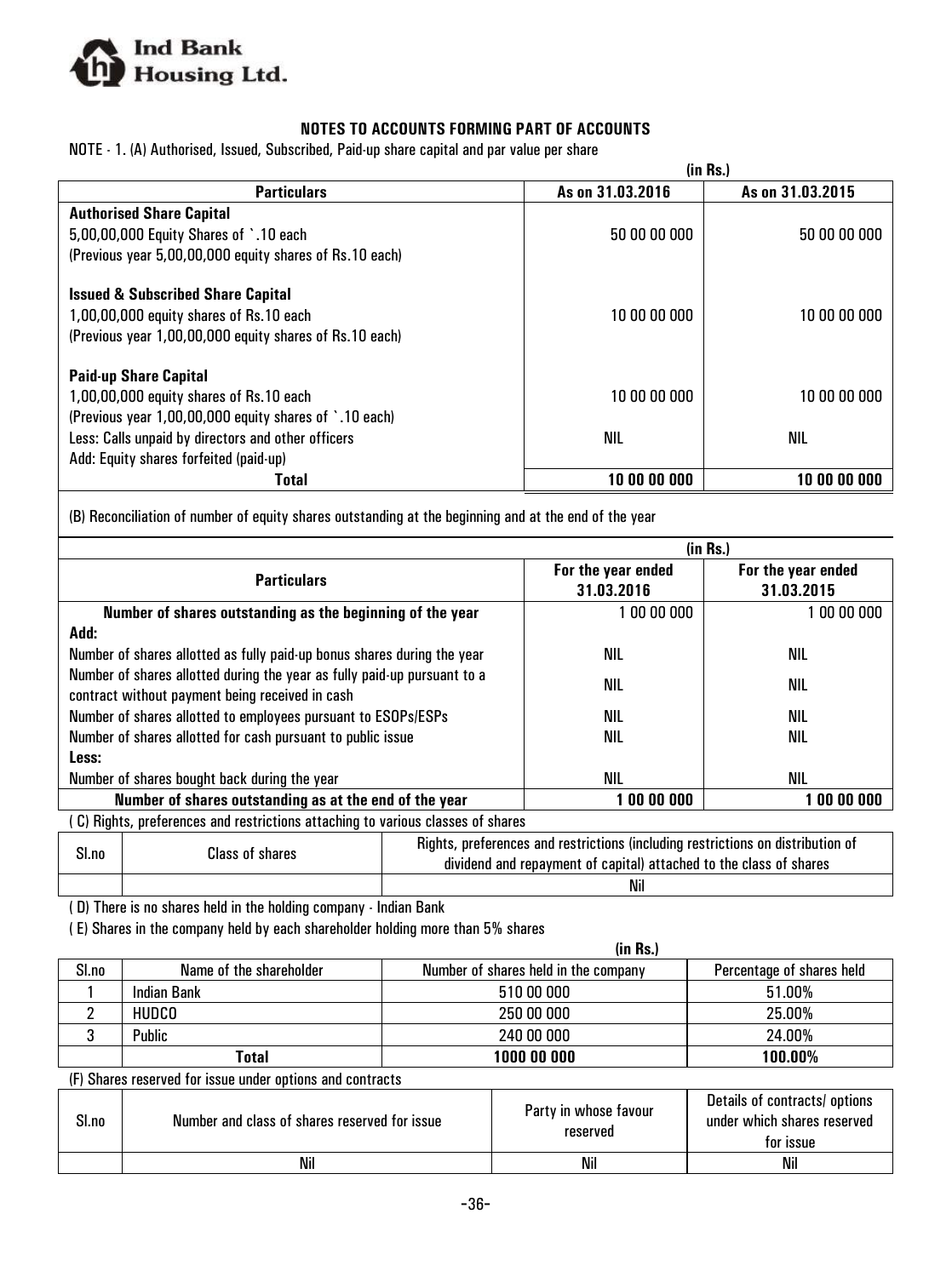

#### **NOTES TO ACCOUNTS FORMING PART OF ACCOUNTS**

| <b>NOTE - 2. RESERVES AND SURPLUS</b>                             |                  | (in Rs.)         |
|-------------------------------------------------------------------|------------------|------------------|
| <b>Particulars</b>                                                | As on 31.03.2016 | As on 31.03.2015 |
| Special Reserve in terms of sec 36(1)(viii) of the Income Tax Act |                  |                  |
| Balance at the beginning/end of the year                          | 5 83 16 773      | 5 83 16 773      |
| Surplus in Statement of Profit and Loss                           |                  |                  |
| Balance at the beginning of the year                              | (1167569059)     | (109 40 67 889)  |
| Add: Current year Loss                                            | (114976258)      | (73501170)       |
| Balance at the end of the Quarter                                 | (1282545317)     | (1167569059)     |
| <b>Total</b>                                                      | (122 42 28 544)  | (1109252286)     |

#### **NOTE - 3. LONG TERM BORROWINGS (in Rs.)**

| NUIL J. LUNU I LIINI DUIINUNINGU                                                          | ,,,, ,,,,        |                  |
|-------------------------------------------------------------------------------------------|------------------|------------------|
| <b>Particulars</b>                                                                        | As on 31.03.2016 | As on 31.03.2015 |
| (A) BONDS/DEBENTURES                                                                      |                  |                  |
| <b>Secured</b>                                                                            | <b>NIL</b>       | NIL              |
|                                                                                           |                  |                  |
| (B) TERM LOANS FROM INDIAN BANK                                                           |                  |                  |
| Term loan III                                                                             | 27 83 82 921     | 27 83 82 921     |
| (Secured by 1st charge over inter corporate deposits - refer point No m in Note No<br>19) |                  |                  |
| Interest accured and due                                                                  | 26 72 50 746     | 21 14 75 220     |
|                                                                                           | 54 56 33 667     | 48 98 58 141     |
| Term loan IV                                                                              | 27 50 00 000     | 27 50 00 000     |
| (availed to repay NHB refinance)                                                          |                  |                  |
| Interest accured and due                                                                  | 34 93 80 743     | 28 64 22 857     |
|                                                                                           | 62 43 80 743     | 56 14 22 857     |
| Sub-total (B)                                                                             | 117 00 14 410    | 105 12 80 998    |
|                                                                                           |                  |                  |
| (C) PUBLIC DEPOSITS (UNSECURED)                                                           | <b>NIL</b>       | NIL              |
| $Total(A + B + C)$                                                                        | 117 00 14 410    | 105 12 80 998    |
|                                                                                           |                  |                  |

|--|

| NOTE 4. LONG TERM PROVISIONS                | (in Rs.)         |                  |  |
|---------------------------------------------|------------------|------------------|--|
| <b>Particulars</b>                          | As on 31.03.2016 | As on 31.03.2015 |  |
| <b>Employee Benefits (Leave Encashment)</b> | 2 23 236         | 3 39 337         |  |
| Others -                                    | NIL              | NIL              |  |
| <b>Total</b>                                | 2 23 236         | 3 39 337         |  |

#### **NOTE - 5. OTHER CURRENT LIABILITIES (in Rs.)**

|                                      | ,,,,,,,,,,       |                  |
|--------------------------------------|------------------|------------------|
| <b>Particulars</b>                   | As on 31.03.2016 | As on 31.03.2015 |
| Amount received from SARFAESI action | 2 73 55 646      | 26556651         |
| Unclaimed matured public deposit     | 6 33 090         | 6 33 090         |
| Other payables                       | 26 60 045        | 26 04 080        |
| Total                                | 30648781         | 29793821         |

# **NOTE - 6. SHORT-TERM PROVISIONS (in Rs.)**

| <b>Particulars</b>                 | As on 31.03.2016 | As on 31.03.2015 |
|------------------------------------|------------------|------------------|
| Provision for employee benefits    | 2826             | 4 2 9 5          |
| <b>Provision for income tax</b>    | 730              | 730              |
| Provisions against standard assets | 562              | 4 1 3 9          |
| <b>Total</b>                       | 5 1 1 8          | 10 164           |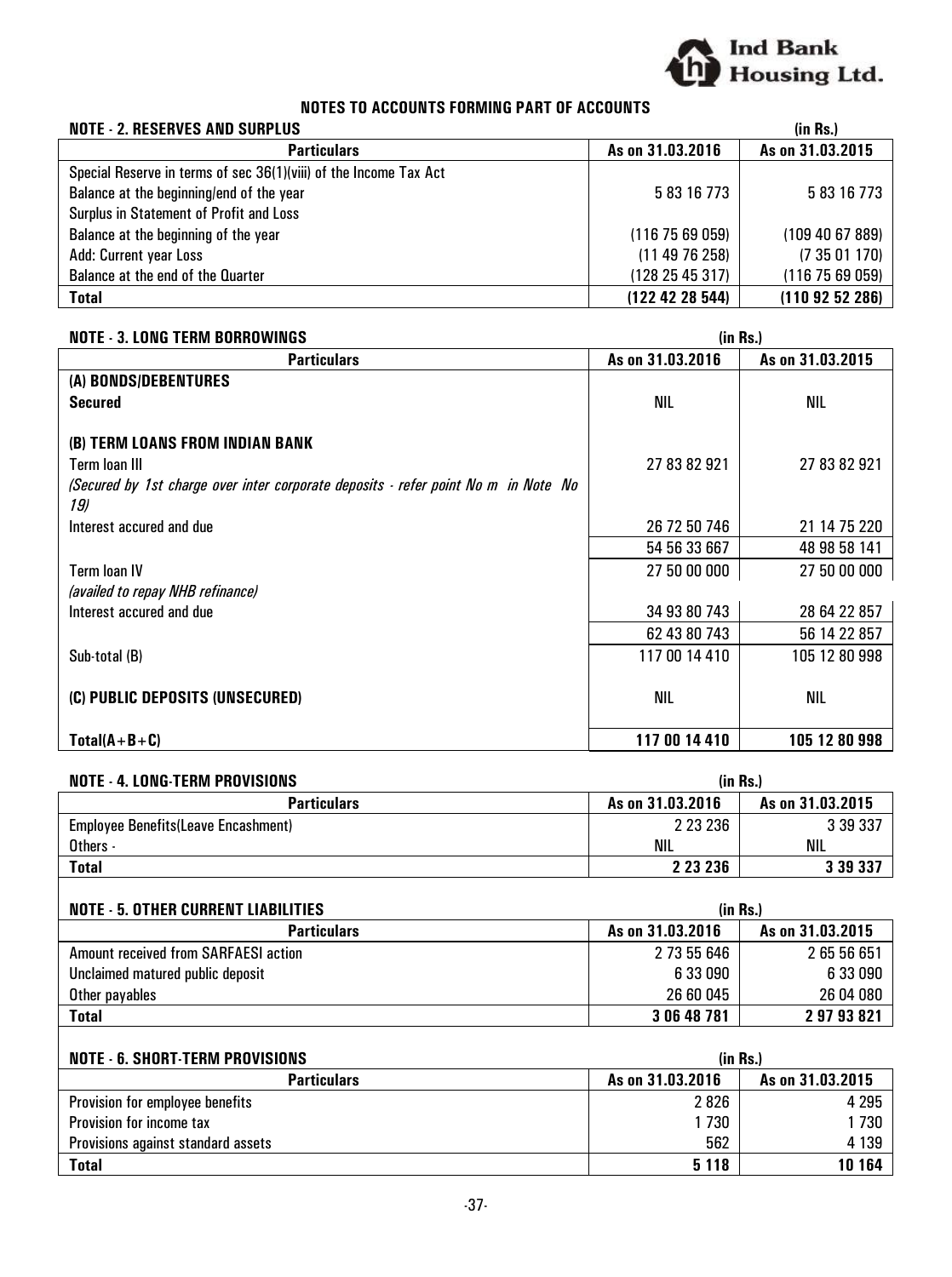

# NOTES TO ACCOUNTS FORMING PART OF ACCOUNTS **NOTES TO ACCOUNTS FORMING PART OF ACCOUNTS**

|          |                                                                                 |                            |             |                      |                            |              |         | 181960        |
|----------|---------------------------------------------------------------------------------|----------------------------|-------------|----------------------|----------------------------|--------------|---------|---------------|
|          |                                                                                 |                            |             |                      |                            |              |         |               |
|          | 31.03.2016<br>As on                                                             | 47183                      | ã           | 1644                 | 12419                      | 4541         | 65787   | 281321        |
|          | Total                                                                           | 523130                     | 言           | 64626                | 240189                     | 121179       | 949124  | 904353        |
|          | Deductions<br>during the<br>year                                                | 10458                      | ≣           | 24622                | 言                          | 34413        | 69493   | 271398        |
|          | adjustment<br>during the<br>Additional<br>year                                  | 60513                      | ≣           | 言                    | 53751                      | ă            | 114264  | 90932         |
|          | Opening                                                                         | 473075                     | ä           | 89248                | 186438                     | 155592       | 904353  | 1084819       |
|          | Total                                                                           | 570313                     | ≣           | 66270                | 252608                     | 125720       | 1014911 | 1086313       |
|          | Deductions<br>during the<br>year                                                | 10594                      | ã           | 25158                | ≣                          | 35650        | 71402   | 279827        |
|          | adjustment<br>during the<br>Additional<br>year                                  | 言                          |             | 言                    | ≣                          | ≣            | 를       | Ħ             |
|          | Opening                                                                         | 580907                     | ≣           | 91428                | 252608                     | 161370       | 1086313 | 1366140       |
|          | Description                                                                     | 1. Furniture &<br>Fixtures | 2. Vehicles | 3. Office equipments | 4. Electrcal<br>equipments | 5. Computers | Total   | Previous year |
| (in Rs.) | Net Carrying Amount<br><b>Accumulated Depreciation</b><br>Gross Carrying Amount | 31.03.2015<br>As on        | 107832      | 言                    | 2180                       | 66170        | 5778    | 181960        |

-38-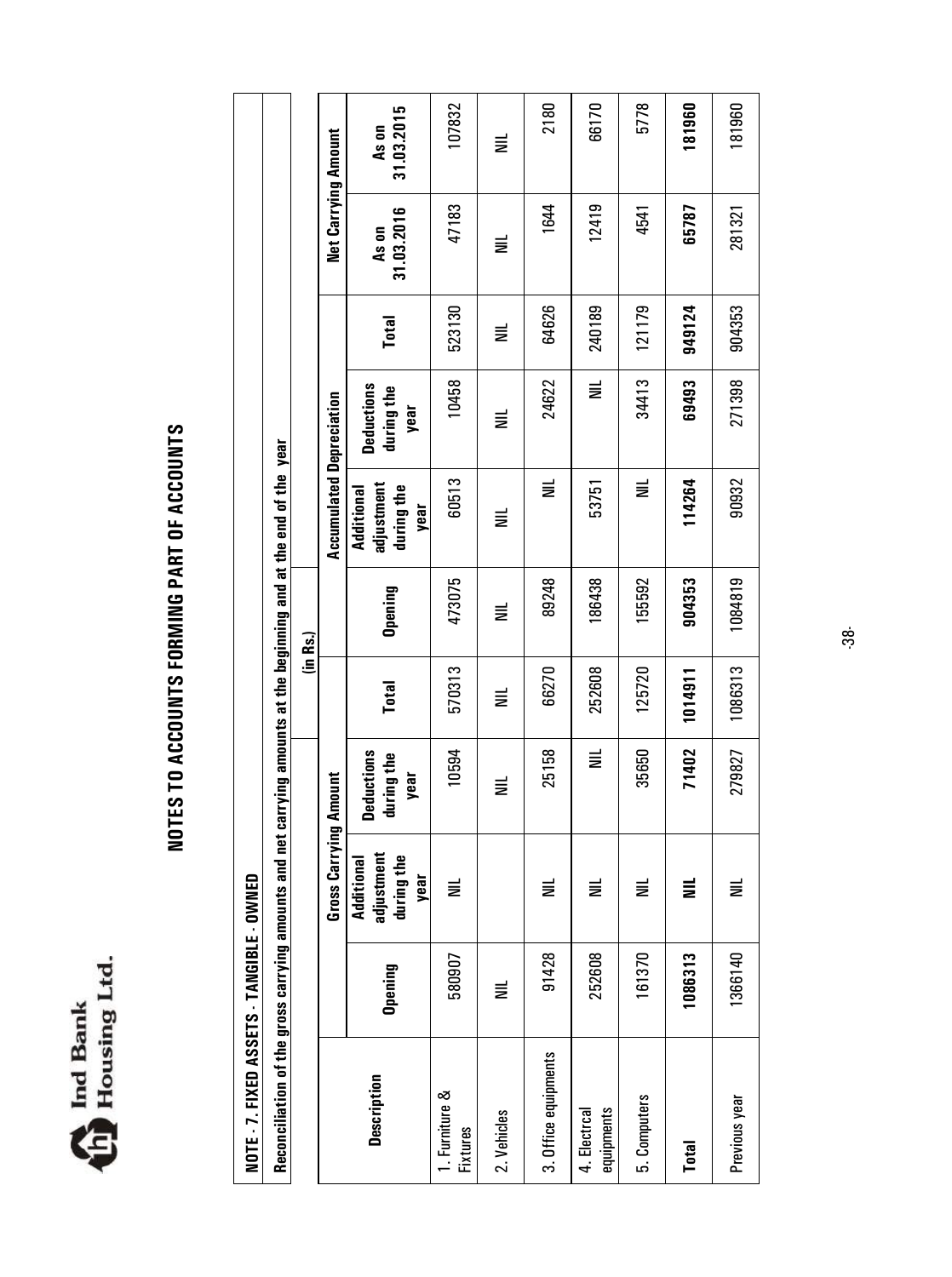

| NUIES IU ALLUUNIS FUKMING PAKI UF ALLUUNIS<br><b>NOTE - 8. CURRENT INVESTMENTS</b> |       | (Rs.)             |                  |           |            |
|------------------------------------------------------------------------------------|-------|-------------------|------------------|-----------|------------|
| <b>Particulars</b>                                                                 |       | As on 31.03.2016  | As on 31.03.2015 |           |            |
| <b>Non-trade Investments</b>                                                       |       |                   |                  |           |            |
| (i) Investments in Equity Instruments                                              |       |                   |                  |           |            |
| (a) quoted investments                                                             |       | 12 45 183         |                  | 12 45 183 |            |
| (b) unquoted investments                                                           |       | 4 07 050          |                  | 4 07 050  |            |
| (i) Investments in Government Securities                                           |       | 49074             |                  | 49 0 74   |            |
|                                                                                    |       | 17 01 307         |                  | 17 01 307 |            |
| Less: Aggreate provision made for diminution in value                              |       | 14 21 958         |                  | 13 51 320 |            |
| Total                                                                              |       | 2 79 349          |                  | 349987    |            |
| <b>INVESTMENT IN GOVERNMENT SECURITIES (QUOTED)</b>                                |       |                   |                  |           |            |
| Government Securities - 7.02 % GOI 2016 Bonds                                      |       | 49074             |                  | 49074     |            |
| (Face Value Rs.50.000/- Market Value as on 31.03.2016 Rs.49941/-)                  |       |                   |                  |           |            |
| (Face Value Rs.50,000/- Market Value as on 31.03.2015 Rs.49250/-)                  |       |                   |                  |           |            |
| <b>INVESTMENT IN SHARES OF LIMITED COMPANIES (QUOTED)</b>                          |       |                   |                  |           |            |
|                                                                                    |       |                   |                  | (in Rs.)  |            |
|                                                                                    | No of |                   | Paid up          | Cost      | Cost       |
| <b>Particulars</b>                                                                 | Share | <b>Face Value</b> | Value            | 31.03.16  | 31.03.2015 |
| <b>Lakshmi Precision Screws Ltd</b>                                                |       |                   |                  |           |            |
| (Market value as on 31.03.16 Rs.1,80,823)                                          | 5833  | 10                | 10               | 495,881   | 495,881    |
| (Market value as on 31.03.15 Rs.2,47,611)                                          |       |                   |                  |           |            |
| Jayaswals Neco Ltd                                                                 |       |                   |                  |           |            |
| (Market value as on 31.03.16 Rs.24,150)                                            | 3500  | 10 <sup>1</sup>   | 10               | 482.750   | 482,750    |
| (Market value as on 31.03.15 Rs.28,000)                                            |       |                   |                  |           |            |
| Rajastiam Petro Synthetics Ltd                                                     | 5000  | 10                | 10               | 241.250   | 241.250    |
| (Market value as on 31.03.16 Rs.NIL)                                               |       |                   |                  |           |            |
| (Market value as on 31.03.15 Rs.NIL)                                               |       |                   |                  |           |            |
| Kabra Extrusions Technic Ltd                                                       |       |                   |                  |           |            |
| (Market value as on 31.03.16 Rs.1,26,000)                                          | 1500  | 10 <sup>1</sup>   | 10               | 25.302    | 25,302     |
| (Market value as on 31.03.15 Rs.1,08,150)                                          |       |                   |                  |           |            |
| Total                                                                              |       |                   |                  | 1,245,183 | 1,245,183  |
| provision held for the above                                                       |       |                   |                  | 1.014.908 | 944.270    |
| <b>INVESTMENT IN SHARES OF LIMITED COMPANIES (UN-QUOTED)</b>                       |       |                   |                  |           |            |
|                                                                                    |       |                   | (in Rs.)         |           |            |
|                                                                                    | No of |                   | Paid up          | Cost      | Cost       |
| <b>Particulars</b>                                                                 | share | <b>Face Value</b> | value            | 31.03.16  | 31.03.2015 |
| Hamco Mining and Smelting Ltd (Hindutan Alloyes Manufacturing Co.Ltd)              | 5000  | 10                | 10               | 407,050   | 407,050    |
| Total                                                                              |       |                   |                  | 407.050   | 407.050    |
| Provision held for the above                                                       |       |                   |                  | 407.050   | 407.050    |

# **NOTES TO ACCOUNTS FORMING PART OF ACCOUNTS**

| <b>NOTE - 9. LONG TERM LOANS AND ADVANCES</b> | (in Rs.)         |                  |  |  |
|-----------------------------------------------|------------------|------------------|--|--|
| <b>Particulars</b>                            | As on 31.03.2016 | As on 31.03.2015 |  |  |
| Loans                                         |                  |                  |  |  |
| individual housing loans                      | 69 92 811        | 79 76 725        |  |  |
| <b>Corporate Bodies - Project Loans</b>       | 78662097         | 79167097         |  |  |
| Inter Corporate Deposit - Non Housing Loans   | 79664886         | 79664886         |  |  |
| Total                                         | 16 53 19 794     | 16 68 08 708     |  |  |
| Less: provision for non-performaing assets    | 16 51 56 460     | 16 57 42 603     |  |  |
| Less: provision for substandard assets        | NIL              | NIL              |  |  |
|                                               | 163334           | 10 66 105        |  |  |
| <b>Advance Tax - Net of Provision</b>         | 4 88 06 350      | 4 83 42 363      |  |  |
| <b>Total</b>                                  | 48969684         | 49408468         |  |  |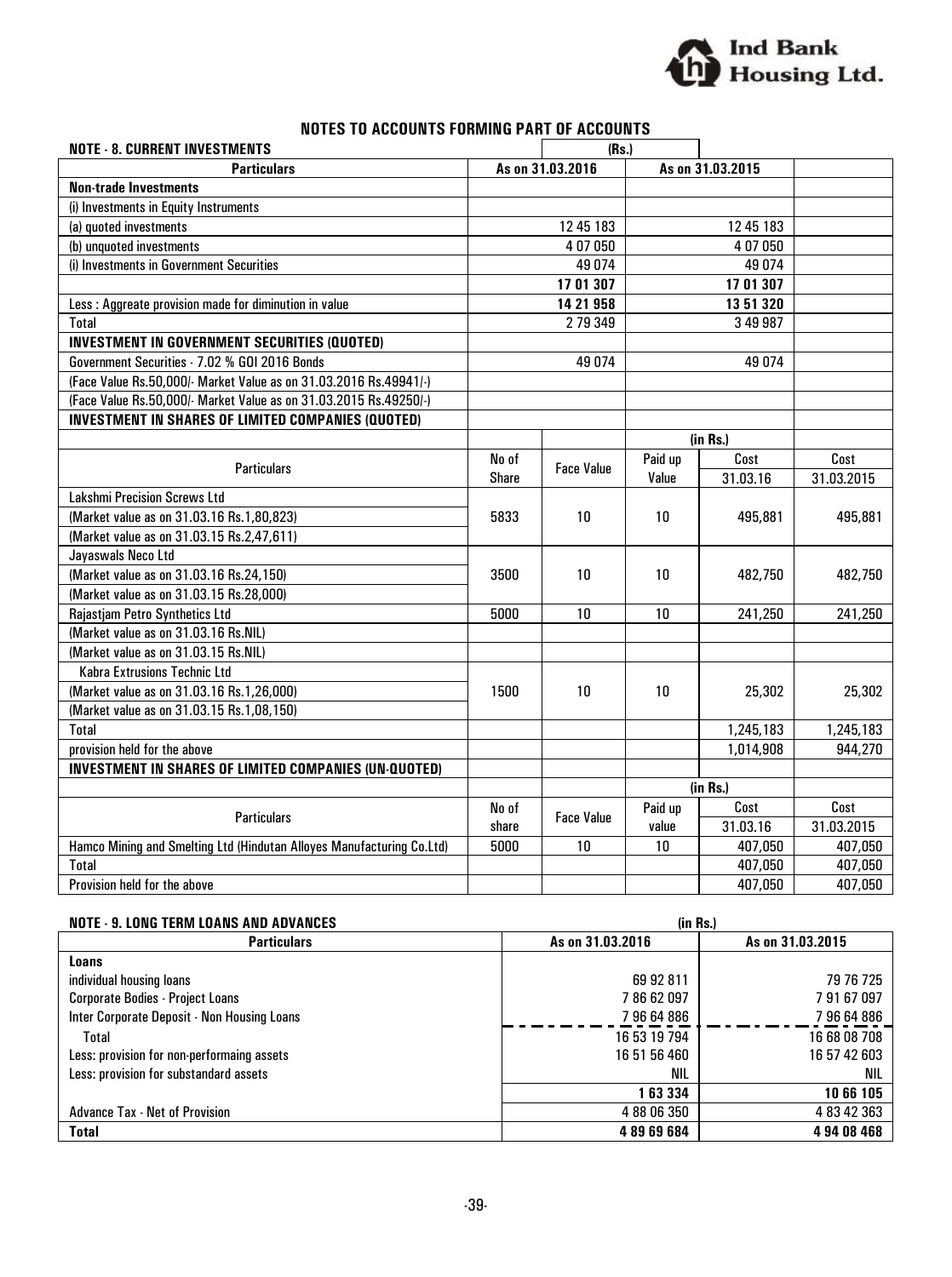

#### **NOTES TO ACCOUNTS FORMING PART OF ACCOUNTS**

#### **NOTE - 10. CASH AND CASH EQUIVALENTS**

|                                                                     | (in Rs.)         |                  |  |  |
|---------------------------------------------------------------------|------------------|------------------|--|--|
| <b>Particulars</b>                                                  | As on 31.03.2016 | As on 31.03.2015 |  |  |
| (A) Balance with Banks                                              |                  |                  |  |  |
| (I) Earmarked Bank Balances                                         | Nil              | Nil              |  |  |
| (II) Bank balances held as margin money or as security against:     |                  |                  |  |  |
| (III) Other bank balances                                           |                  |                  |  |  |
| (i) bank deposits with more than 12 months                          | 579 21 588       | 5 27 80 901      |  |  |
| (ii) in current account                                             | 3724)            | 82851            |  |  |
| (B) Cheques, drafts in hand                                         | NIL              | NIL              |  |  |
| (C) Cash on hand                                                    | 4019             | 7 1 4 9          |  |  |
| <b>TOTAL</b>                                                        | 57921883         | 5 28 70 901      |  |  |
| <b>NOTE - 11. OTHER CURRENT ASSETS</b>                              |                  |                  |  |  |
|                                                                     | (in Rs.)         |                  |  |  |
| <b>Particulars</b>                                                  | As on 31.03.2016 | As on 31.03.2015 |  |  |
| Interest accrued and due on investments                             | 11 52 560        | 10 30 233        |  |  |
| Advances recoverable in cash or in kind or for value to be received | 20 000           | 25 998           |  |  |
| Total                                                               | 11 72 560        | 1056231          |  |  |
| <b>NOTE . 12 OTHER INCOME</b>                                       |                  | (in Re)          |  |  |

| NUIL : IZ. UIIILII INGUML                  | 1111 113. <i>1</i>               |                                  |
|--------------------------------------------|----------------------------------|----------------------------------|
| <b>Particulars</b>                         | For the year ended<br>31.03.2016 | For the year ended<br>31.03.2015 |
| (A) Income from non-current investments    |                                  |                                  |
| - Interest from Government Securities      | 3520                             | 2 1 5 9                          |
| - Dividends from shares of other companies | 3000                             | 2 2 5 0                          |
| Total (A)                                  | 6520                             | 4409                             |
| (B) Others                                 |                                  |                                  |
| - Interest on short term deposits          | 39 89 425                        | 38 69 451                        |
| - Profit on Sale of Assets                 | 7 341                            | 6079                             |
| - Interest on Interest Tax refund          | NIL                              | 1 53 94 022                      |
| - others                                   | 366598                           | 73 01 568                        |
| Total (B)                                  | 43 63 364                        | 26571120                         |
|                                            |                                  |                                  |

**Total (A)+(B) 43 69 884 2 65 75 529**

| <b>NOTE - 13. EMPLOYEE BENEFIT EXPENSES</b>                | (in Rs.)           |                    |  |
|------------------------------------------------------------|--------------------|--------------------|--|
| <b>Particulars</b>                                         | For the year ended | For the year ended |  |
|                                                            | 31.03.2016         | 31.03.2015         |  |
| Salaries and wages, bonus, gratuity and allowances         | 11 47 947          | 963935             |  |
| <b>Contribution to Providend Fund</b>                      | 57519              | 62 326             |  |
| <b>Contribution to Pension Fund</b>                        | 25 000             | 22033              |  |
| Contribution to Group gratuity fund                        | 1 1 2 1            | 15 4 04            |  |
| <b>Contribution to ESI</b>                                 | NII                | 307983             |  |
| Compensation for retrenchment employment                   | 287454             | NIL                |  |
| Provision to Leave Salary excess reversed                  | 82 398             | 1 33 1 94)         |  |
| <b>Staff Welfare Expenses</b>                              | 1 10 056           | 1 35 949           |  |
| Total                                                      | 17 11 495          | 13 74 436          |  |
| <b>NOTE - 14. FINANCE COSTS</b>                            | (in Rs.)           |                    |  |
| <b>Particulars</b>                                         | For the year ended | For the year ended |  |
|                                                            | 31.03.2016         | 31.03.2015         |  |
| <b>Interest Expense</b>                                    | 11 87 33 412       | 10 64 48 754       |  |
| Others interest paid on overdue deposit as per court order | 0                  | 566783             |  |
| Reversal interest income recognised on ICD                 | 4 17 01 359<br>0   |                    |  |
| Total                                                      | 118733412          | 14 87 16 896       |  |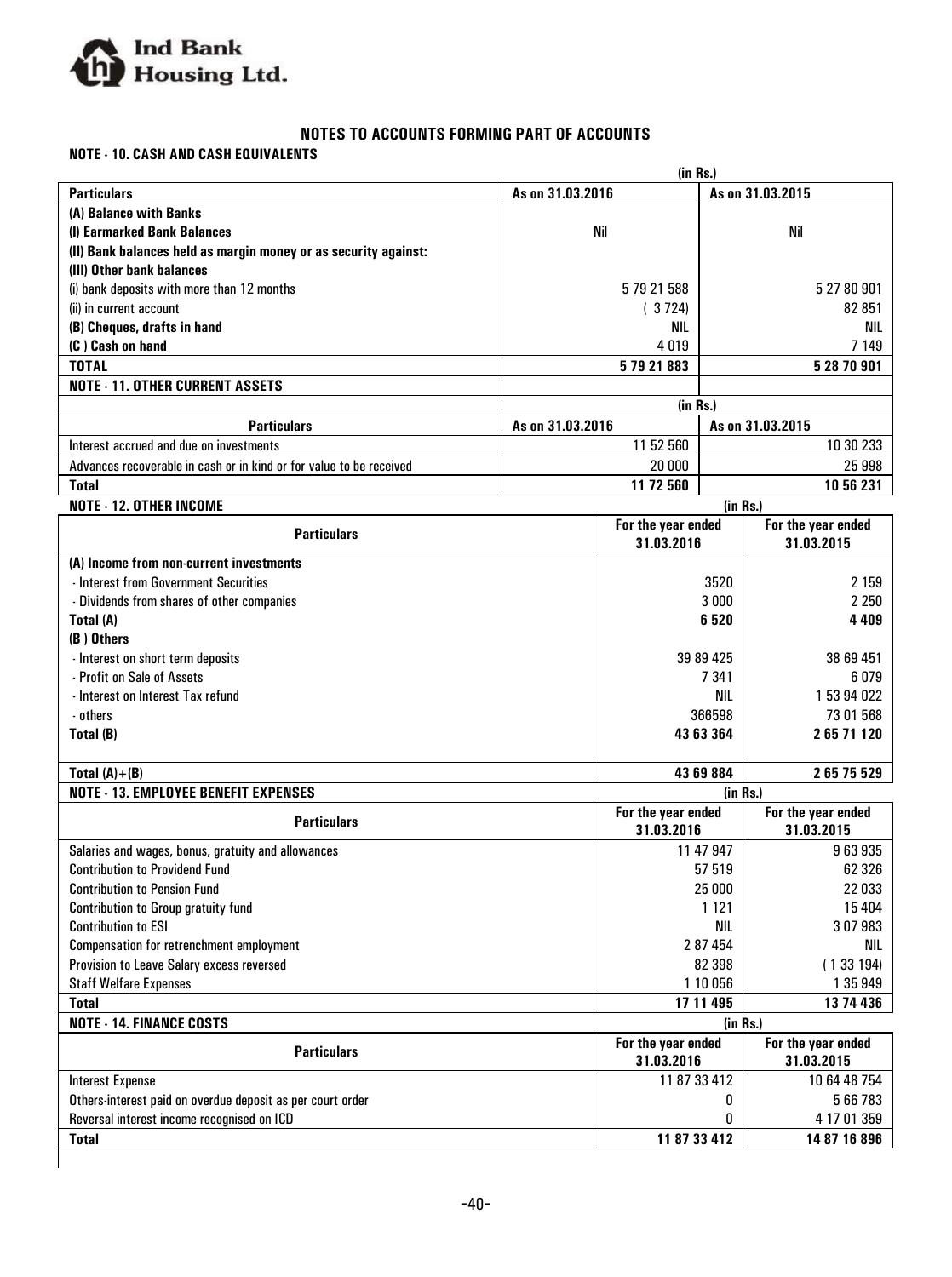

| <b>NOTE 15. OTHER EXPENSES</b>                                              | (in Rs.)                         |                                  |  |
|-----------------------------------------------------------------------------|----------------------------------|----------------------------------|--|
| <b>Particulars</b>                                                          | For the year ended<br>31.03.2016 | For the year ended<br>31.03.2015 |  |
| Rent                                                                        | 3 65 000                         | 372000                           |  |
| Insurance                                                                   | 8 2 0 3                          | 1 3 9 9                          |  |
| Donation/contribution to political parties/for a political purpose & others | NIL                              | NIL                              |  |
| Payment to statutory auditors                                               |                                  |                                  |  |
| - As Auditors                                                               | 34 350                           | 33 708                           |  |
| - For Tax Audit                                                             | 17 175                           | 16854                            |  |
| - For Certification/Limited Review                                          | NIL                              | NIL                              |  |
| - reimbursement of expenses (out of pocket expenses)                        | NIL                              | NIL                              |  |
| Legal, Professional and consultancy charges                                 | 440861                           | 14 54 849                        |  |
| Travelling and conveyance                                                   | 1 14 330                         | 102911                           |  |
| <b>AGM Expenses</b>                                                         | 3 26 996                         | 287099                           |  |
| Directors' fees                                                             | 1 21 000                         | 37 000                           |  |
| <b>Service Tax Paid</b>                                                     | 54 344                           | 15082                            |  |
| <b>Bad debts written off</b>                                                | NIL                              | 85991                            |  |
| others                                                                      | 10 64 057                        | 4 04 632                         |  |
| <b>Total</b>                                                                | 25 46 316                        | 28 11 525                        |  |

| <b>NOTE</b> 16. Addition/Withdrawl of provisions and contingencies                                                              |                                       | (in Rs.)                                         |  |  |
|---------------------------------------------------------------------------------------------------------------------------------|---------------------------------------|--------------------------------------------------|--|--|
| <b>Particulars</b>                                                                                                              | For the year ended<br>31.03.2016      | For the year ended<br>31.03.2015                 |  |  |
| <b>Housing loans</b><br><b>Project loans</b><br>Inter corporate deposits<br>Investments<br><b>Provisions No Longer Required</b> | 84 720)<br>5 05 000)<br>NIL<br>70 638 | (338433)<br>(70 00 000)<br>(42988141)<br>12 646) |  |  |
|                                                                                                                                 | 5 19 082)                             | (50339220)                                       |  |  |

#### **NOTE - 17. CONTINGENT LIABILITIES AND COMMITMENTS (TO THE EXTENT NOT PROVIDED FOR)**

|                                                                                   | <b>Rs in lacs</b>                                                    |        |
|-----------------------------------------------------------------------------------|----------------------------------------------------------------------|--------|
| <b>Particulars</b>                                                                | For the year ended<br>For the year ended<br>31.03.2016<br>31.03.2015 |        |
| (A) Contingent Liabilities                                                        |                                                                      |        |
| Income tax department has raised a demand for the assessment year 1999-00 against |                                                                      |        |
| company had filed appeal before High Court Madras                                 | 432.00                                                               | 432.00 |
| <b>Total</b>                                                                      | 432.00                                                               | 432.00 |

# **NOTE - 18 ACCOUNTING POLICIES:**

#### *a) Method of Accounting*

The Company accounts have been prepared under historical cost convention on an accrual basis and comply with the accounting standards referred to Section 133 of the Act, read with Rule 7 of the Companies (Accounts) Rules, 2014.

# *b) Income Recognition and Prudential Norms* **The Company follows NHB's Prudential Norms for recognition of Income and Provisioning for Non-Performing Assets**

*c) Interest on Housing Loans*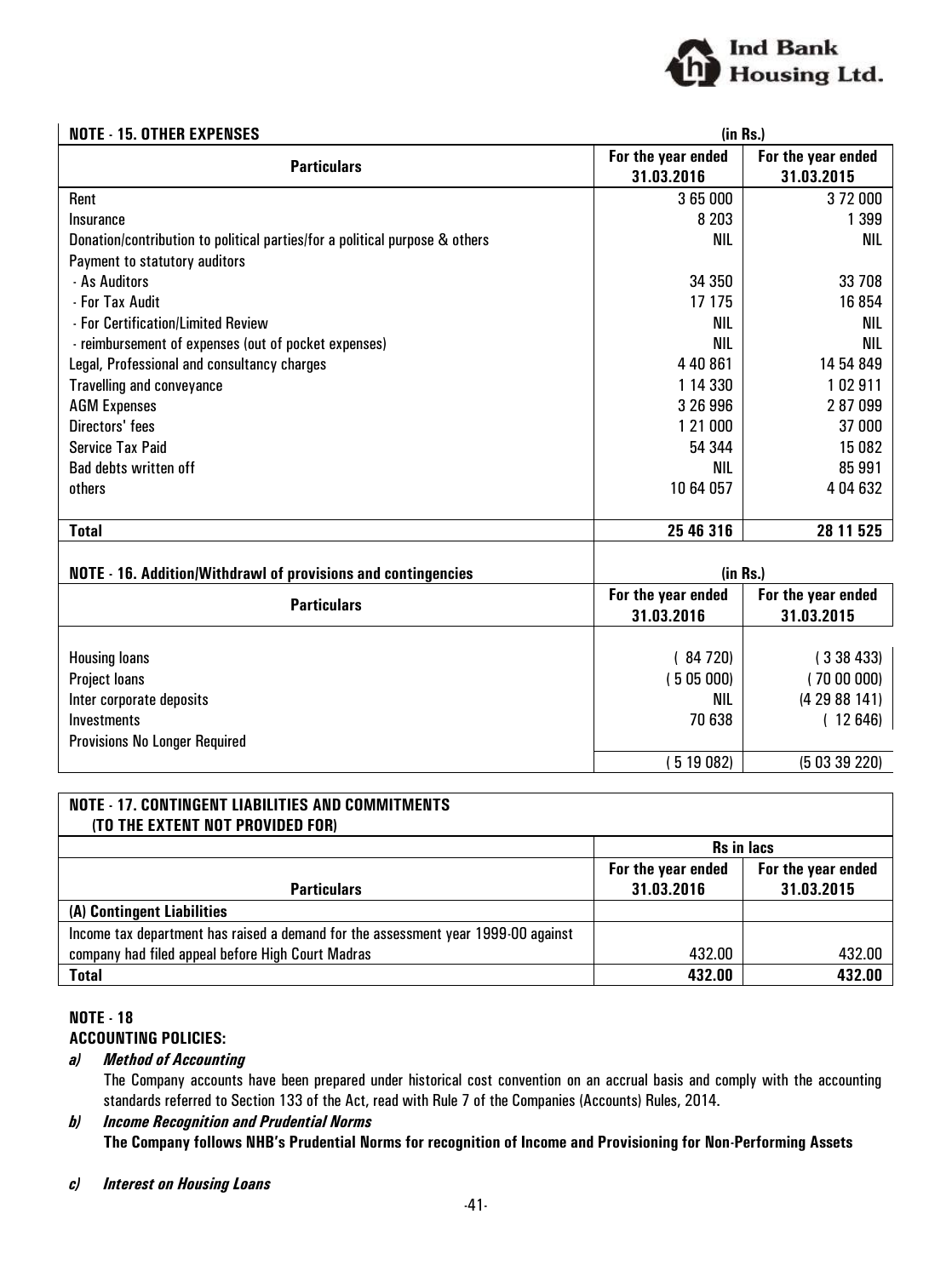# **Ind Bank Housing Ltd.**

Repayment of housing loans is by way of Equated Monthly Installments (EMI's) comprising of principal and interest. Interest is calculated every half year on the opening balance at the beginning of the respective half year/year. EMI commence once the entire loan is disbursed. Pending commencement of EMI, pre EMI interest payable is recognized every month.

#### *d) Investments*

**Investments are classified into current investments and long-term investments. Investments are valued at lower of cost or Market value for each investment individually as per NHB guidelines in force.**

#### *e) Fixed Assets and Depreciation*

**Fixed Assets are capitalised at cost and are stated at cost less depreciation. Depreciation is calculated on written down value method at the rates prescribed in Schedule II to the Companies Act, 2013.**

#### *f) Retirement Benefits*

- i. Contribution to Provident Funds is made to the Regional Provident Fund Commissioner.
- ii. The Gratuity liability is covered by Trust formed under the Group Gratuity Scheme. The trust has purchased a Group Gratuity policy from LIC and the annual premium is paid through the Trust.
- iii. Liability for leave encashment is provided for on actuarial basis.

#### **NOTE - 19**

#### **NOTES ON ACCOUNTS:**

a) Out of total Housing loans of Rs.85654908, consisting of individuals and corporate bodies' sum of Rs.85019984 are secured by equitable mortgage of properties and/or other securities. The balance of Rs.634.924/- are unsecured. Classification of housing loans and provisions made for Non-Performing assets are given below.

| <b>Particulars</b>         | <b>Standard</b> | <b>Sub standard</b> | <b>Doubtful</b> | Total         |
|----------------------------|-----------------|---------------------|-----------------|---------------|
| <b>LOANS</b>               |                 |                     |                 |               |
| 1. Housing Loans           |                 |                     |                 |               |
| ---Individual              | 140,562         | 0                   | 6,852,249       | 6,992,811     |
| Corporate Bodies           | 0               |                     | 78,662,097      | 78,662,097    |
| Sub Total                  | 140,562         | 0                   | 85,514,346      | 85,654,908    |
| 2. ICD                     | 0               | O                   | 79,664 886      | 79,664,886    |
| Over all Total $(1+2)$     | 140.562         | 0                   | 165,179,232     | 165.319 794   |
| Provision as on 31.03.2016 | 562             |                     | 165,156,460     | 165, 157, 022 |
| Provision as on 31.03.2015 | 4139            | O                   | 165,742,603     | 165,756,742   |
| Reversed during the year   | $-3597$         | 0                   | $-586,143$      | $-589.720$    |

b) The company continues to receive financial support from its promoter, Indian Bank. The company has suspended making fresh lending since the year 2000. Presently the company is focusing on recovery of housing loan as per the terms of the agreement entered with the borrowers and other loans which are under litigation. The company was notified as a 'financial institution' under the SARFAESI Act on 2006 which is helping the company to speed up the recovery process.

In the absence of any restriction from the concern statutory authorities, the company has ready access to financial resources from the parent Bank to continue the business in future without any further additional cost for infrastructure.

Accordingly, these financial statements have been prepared on a going concern concept.

- c) The only business activity of the company is housing finance and hence no segment reporting has been done.
- d) The unabsorbed depreciation and carry forward losses eligible for set-off against future taxable income have not been considered for deferred tax asset on the ground of virtual uncertainty.
- e) Related party relationship: Indian Bank –Holding Company Transactions requiring disclosure as per the relevant accounting standard Rent for the premises………………………is Rs.3.65 lakhs (PY Rs.3.72 lakhs) Interest on loan taken from parent company is Rs.11.87 crores ( PY Rs.10.64 crores) Bank charges paid to parent company……... is Rs. 3,032 (PY Rs.2,024) Interest on deposits with parent company … is Rs.39.89 lakhs (PY Rs.38.69 lakhs)
- f) In respect of term loan taken from Indian Bank the company has given an undertaking to the Bank not to sell, dispose off, charge or otherwise alienate any of its fixed and liquid assets without the prior consent of the Bank so long as the Company's liabilities to the Bank has not been fully repaid.
- g) Term Loan from Indian Bank includes Rs.54.56 crores as on 31.03.2016, is secured by ICD Loans which are considered doubtful and fully provided for in the accounts.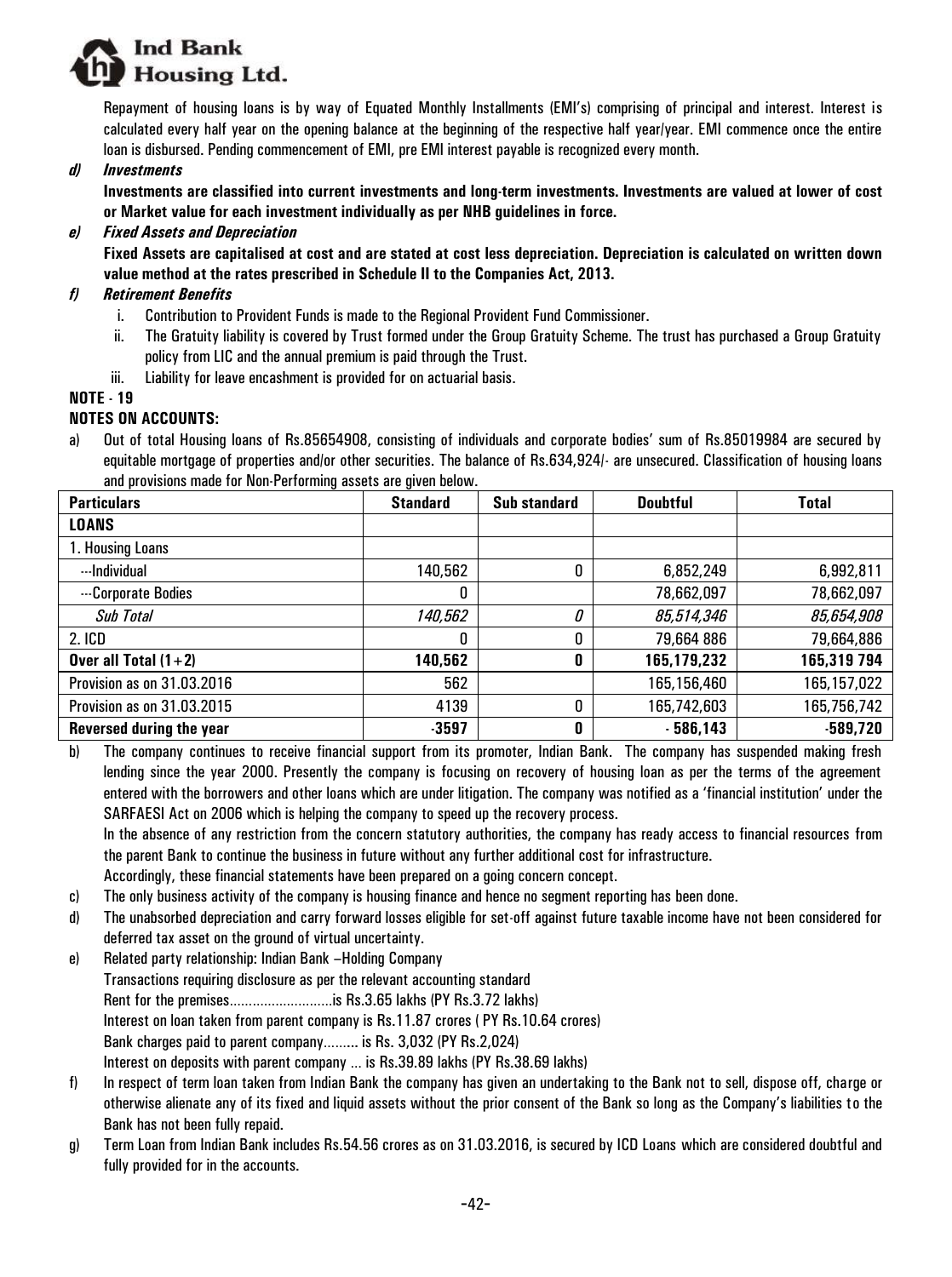

- h) Investments & Term Deposits with banks includes the following
	- **Investments and deposits required to be maintained as liquid assets in terms of the Housing Finance Companies (NHB)** Directions 1989 as per details given below: The Contractions of the Amount in Rs.

| .   .   |
|---------|
| 633,100 |
| 49.074  |
|         |

- Amount received under SARFAESI action kept in deposits. As the matters are sub judice and the relevant cases are pending with High Court. Madras, this has not been deducted from the loan while arriving at the provisioning.
- The excess recovery over and above the outstanding dues, consequent to sale of property under SARFASI, are retained under the liability. The payments will be made against the claim by the borrowers upon ascertaining their whereabouts.
- i) The Income Tax Department has sent a demand notice for Rs.4.32 crores for the assessment year 1999-00 including interest. The demand is raised by considering the income on non-performing assets on accrual basis which, as per the NHB directives, could not be recognised as income. The Company has contested the demand and the matter is pending before the Madras High Court.

The Demand adjusted by the Income Tax Department against the refund of Interest tax and the interest thereon along with the Income tax refund claims for subsequent years amounting to Rs.4.83 cr is reflected under Long Term Loans & Advances and are subject to reconciliation with the Income Tax Department.

j) Company's obligation towards Gratuity Fund and details of actuarial valuation: Amount in Rs.

| i            | Total past service gratuity           | 456,272          |
|--------------|---------------------------------------|------------------|
| ï            | Actuarial value past service gratuity | 456,273          |
| ΪÏ           | <b>Gratuity Fund with LIC</b>         | 773,180          |
| iv           | Contribution payable to LIC           | Nil              |
| $\mathsf{v}$ | Contribution paid during the year     | Nil              |
| ٧i           | Balance payable                       | Nil              |
| vii          | Risk premium and service tax paid     | 1.121            |
| viii         | Assumptions                           |                  |
|              | <b>Discounting rate</b>               | 8% p.a. compound |
|              | Projections of salary increase        | 8% p.a. compound |

- k) The Company has repaid all the deposit accepted from public except to the extent of Rs.6.33 Lacs, which represents the deposits matured but withheld as Central Bureau of Investigation Anti-Corruption Branch, Shastri Bhavan, Chennai has given direction not to release till the disposal of the pending cases. However the company has kept the deposit under a separate account in the bank.
- l) The details of pending litigation
	- **Out of Rs.7.96 Cr. (8 Nos.) dues from ICD, suit filed for Rs.6.94 Cr. ( 7 No.)**
	- **Out of Rs.7.86 Cr. ( 3 Nos) dues from Project loans, suit filed for 6.72 Cr. ( 2No)**
	- **Out of Rs.0.68 Cr. ( 58 Nos) dues from individuals (NPA), suit filed for 0.64 Cr. (52 Nos)**
- m) Managing Director of the company is on deputation from Indian Bank and is drawing remuneration from Indbank Merchant Banking Services Ltd as President of that company. Hence no remuneration is paid by this company.
- n) Trade payable classified under Long Term Liabilities represents amount due to Indian bank towards reimbursement of expenses and rent on corporate office premises.
- o) Previous year figures have been regrouped wherever necessary to conform to current year's presentation.
- p) The figures in this balance sheet and Profit and Loss Accounts have been rounded off to the nearest rupees.

| For Anand & Ponnappan                             | (A.S. Rajeev)   | (V. Gopal)      | (A.K. Baipai)            |
|---------------------------------------------------|-----------------|-----------------|--------------------------|
| <b>Chartered Accountants</b><br><b>FRN000111S</b> | <b>Director</b> | <b>Director</b> | <b>Managing Director</b> |

**R. Anandkumar (S. Selvaraj) (B. Samarapuri) Partner Reg No. 021999 Company Secretary Chief Financial Officer Place: Chennai Date: 05.05.2016**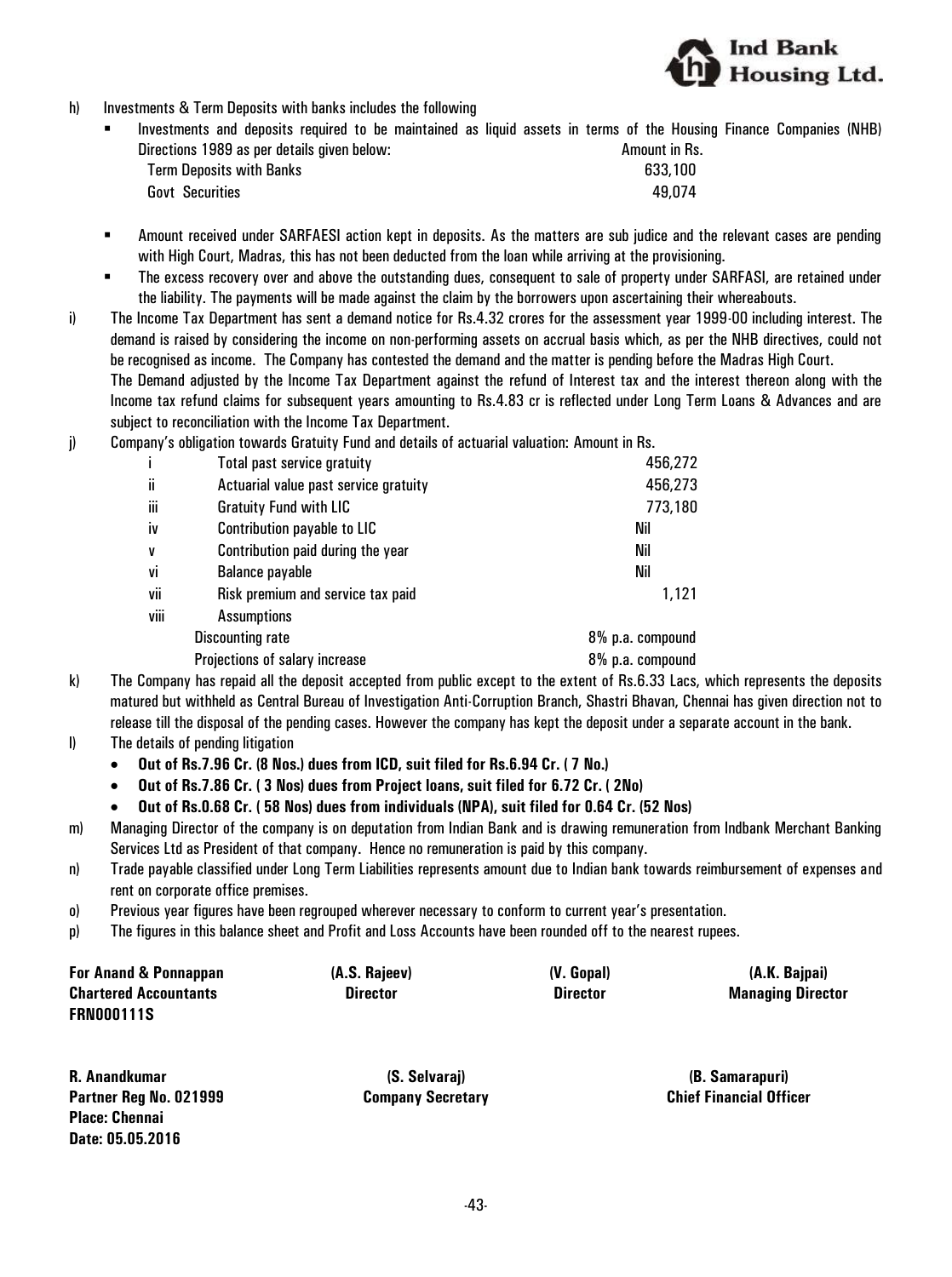

#### **CASH FLOW STATEMENT 2015-16**

| <b>Particulars</b>                                     |                | 31.03.2016      |                | 31.03.2015     |
|--------------------------------------------------------|----------------|-----------------|----------------|----------------|
|                                                        | in Rs.         |                 |                |                |
| Loss after tax                                         |                | (114, 976, 258) |                | (73,501,170)   |
| <b>Adjustment for</b>                                  |                |                 |                |                |
| Profit/loss on sale of fixed assets                    | (7, 341)       |                 | (6,079)        |                |
| Depreciation                                           | 114,264        |                 | 90.932         |                |
| <b>Provision reversal</b>                              | (519, 082)     |                 | (50, 339, 220) |                |
| Dividend income                                        | (3,000)        |                 | (2, 250)       |                |
| <b>Interest Income</b>                                 | (3.520)        |                 | (2, 159)       |                |
| Loss on sale of investment                             |                |                 |                |                |
| Interest expenses                                      | 118,733,412    | 118,314,733     | 148,716,896    | 98,458,120     |
| Operating loss before working capital changes          |                | 3,338,475       |                | 24,956,950     |
|                                                        |                |                 |                |                |
| Decrease/increase in current assets                    | (116, 329)     |                 | 211,995        |                |
| Decrease/increase in current liabilities               | 904.240        |                 | (13,043,846)   |                |
| Decrease in non-current lons & advances                | 1,488,914      |                 | 9,880,223      |                |
| Increase/decrease in advance tax                       | (463, 987)     |                 | (15,856,443)   |                |
| Increase in trade payable                              | (116, 101)     | 1,696,737       | 234.511        | (18, 573, 560) |
| Cash generated from operations (A)                     |                | 5,035,212       |                | 6,383,390      |
|                                                        |                |                 |                |                |
| <b>Cash flow from investing operations</b>             |                |                 |                |                |
| Sale of fixed assets                                   | 9,250          |                 | 14,508         |                |
| Dividend income                                        | 3,000          |                 | 2.250          |                |
| Interest Income                                        | 3,520          |                 | 2.159          |                |
| Investment purchased/sold                              |                |                 | (49, 074)      |                |
| Cash from investment acitivites (B)                    |                | 15,770          |                | (30, 157)      |
| <b>Cash flow from financing acitivties</b>             |                |                 |                |                |
| Interest expenses                                      | $\blacksquare$ |                 | (1,366,783)    |                |
| Public deposit paid                                    |                |                 | (2, 386)       |                |
| Cash used in financing acitivties (C)                  |                |                 |                | (1, 369, 169)  |
| Net increase in cash and cash equivalent $(A + B + C)$ |                | 5,050,982       |                | 4,984,064      |
| Cash & Cash equivalent - opening                       |                | 52,870,901      |                | 47,886,837     |
| Cash & Cash equivalent - closing                       |                | 57,921,883      |                | 52,870,901     |

**For Anand & Ponnappan Chartered Accountants FRN 000111S**

**(A.S.RAJEEV) (V.GOPAL) (A. K BAJPAI) DIRECTOR DIRECTOR MANAGING DIRECTOR**

-

**R. ANANDKUMAR PARTNER Reg No.021999**

**(S SELVARAJ) (B.SAMARAPURI)**

**COMPANY SECRETARY CHIEF FINANCIAL OFFICER**

**Place: Chennai Date: 05.05.2016**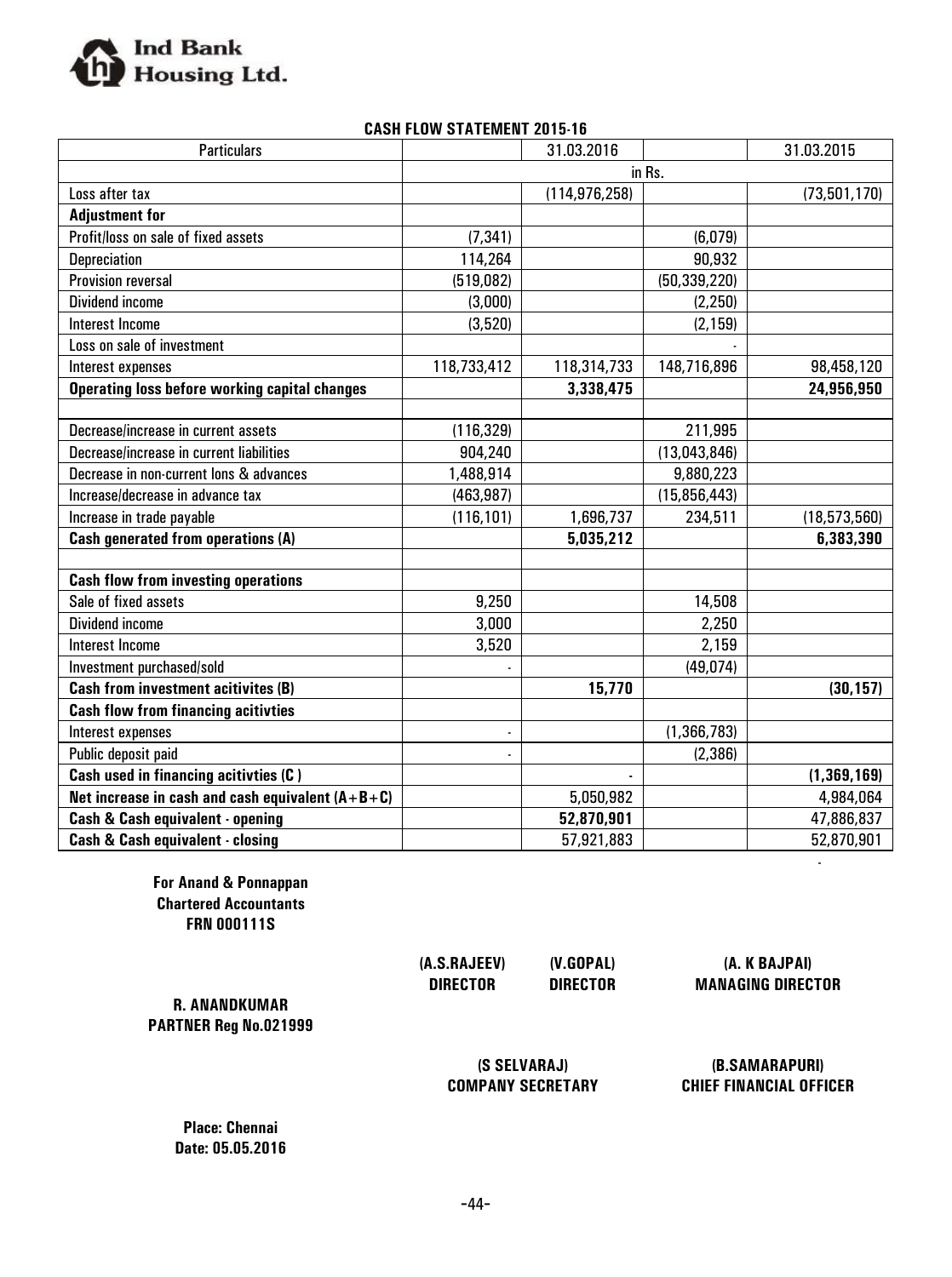

Registered Office: 66, Rajaji Salai, Chennai - 600001

# **PROXY FORM**

| DP ID No.                                             |                                                                                                                                                                                                                                                                                                                                                                          | Folio No.                                                        |                    |                             |                    |
|-------------------------------------------------------|--------------------------------------------------------------------------------------------------------------------------------------------------------------------------------------------------------------------------------------------------------------------------------------------------------------------------------------------------------------------------|------------------------------------------------------------------|--------------------|-----------------------------|--------------------|
| Client ID No.                                         |                                                                                                                                                                                                                                                                                                                                                                          |                                                                  | No. of Shares held |                             |                    |
|                                                       |                                                                                                                                                                                                                                                                                                                                                                          |                                                                  |                    |                             |                    |
|                                                       |                                                                                                                                                                                                                                                                                                                                                                          |                                                                  |                    |                             |                    |
|                                                       |                                                                                                                                                                                                                                                                                                                                                                          |                                                                  |                    |                             |                    |
|                                                       | Annual General Meeting to be held on Saturday, 24th September 2016 at 02:30p.m. at Indian Bank Management Academy for Growth<br>& Excellence, MRC Nagar, Raja Annamalaipuram, Chennai 600028 and at any adjournment thereof.                                                                                                                                             |                                                                  |                    |                             |                    |
|                                                       |                                                                                                                                                                                                                                                                                                                                                                          |                                                                  |                    |                             |                    |
|                                                       |                                                                                                                                                                                                                                                                                                                                                                          |                                                                  |                    |                             |                    |
| the meeting                                           | Note: 1. The Proxy to be valid must be deposited at the Corporate Office of the<br>Company at Third Floor, Khivraj Complex 1, No. 480 Anna Salai, Nandanam,<br>Chennai-600 035 not less than 48 hours before the commencement of<br>2. In the case of a Corporation, the Proxy shall be given underthe Common Seal<br>or signed on its behalf by an Attorney or officer. |                                                                  |                    | Affix<br>Signature<br>Stamp | 1 Rupee<br>Revenue |
|                                                       | Registered Office: 66, Rajaji Salai, Chennai - 600001                                                                                                                                                                                                                                                                                                                    | <b>Ind Bank</b><br><b>Housing Ltd.</b><br><b>ATTENDANCE SLIP</b> |                    |                             |                    |
| To be handed over at the entrance of the meeting hall |                                                                                                                                                                                                                                                                                                                                                                          |                                                                  |                    |                             |                    |
|                                                       | Name of the member attending experience of the member attending                                                                                                                                                                                                                                                                                                          |                                                                  |                    |                             |                    |
|                                                       | Name of the Proxy experience of the Proxy experience of the Proxy experience of the Proxy experience of the Proxy experience of the Proxy experience of the Proxy experience of the Proxy experience of the Proxy experience o                                                                                                                                           |                                                                  |                    |                             |                    |
|                                                       | I hereby record my presence at the Twenty Fifth Annual General Meeting to be held on Saturday, 24th September 2016 at 02:30p.m.<br>at Indian Bank Management Academy for Growth & Excellence, MRC Nagar, Raja Annamalaipuram, Chennai 600028.                                                                                                                            |                                                                  |                    |                             |                    |
| DP ID No.                                             |                                                                                                                                                                                                                                                                                                                                                                          |                                                                  |                    |                             |                    |
| Client ID No.                                         |                                                                                                                                                                                                                                                                                                                                                                          |                                                                  |                    |                             |                    |
| Folio No.                                             |                                                                                                                                                                                                                                                                                                                                                                          |                                                                  |                    |                             |                    |
| $M = 200$ Channels hall                               |                                                                                                                                                                                                                                                                                                                                                                          |                                                                  |                    | Member's/Proxy's Signature  |                    |

**Electronic Voting Particulars**

No. of Shares held

EVSN

. . . . . . . . . . . . . . . . . . .

: 160817067

User ID and Password : Refer particulars detailed in the Notice.

**NOTE: Please note that no gifts will be given at the Annual General Meeting**

**(To be signed at the time of handing over the slip)**

. . . . . . . . . . . . . . . .